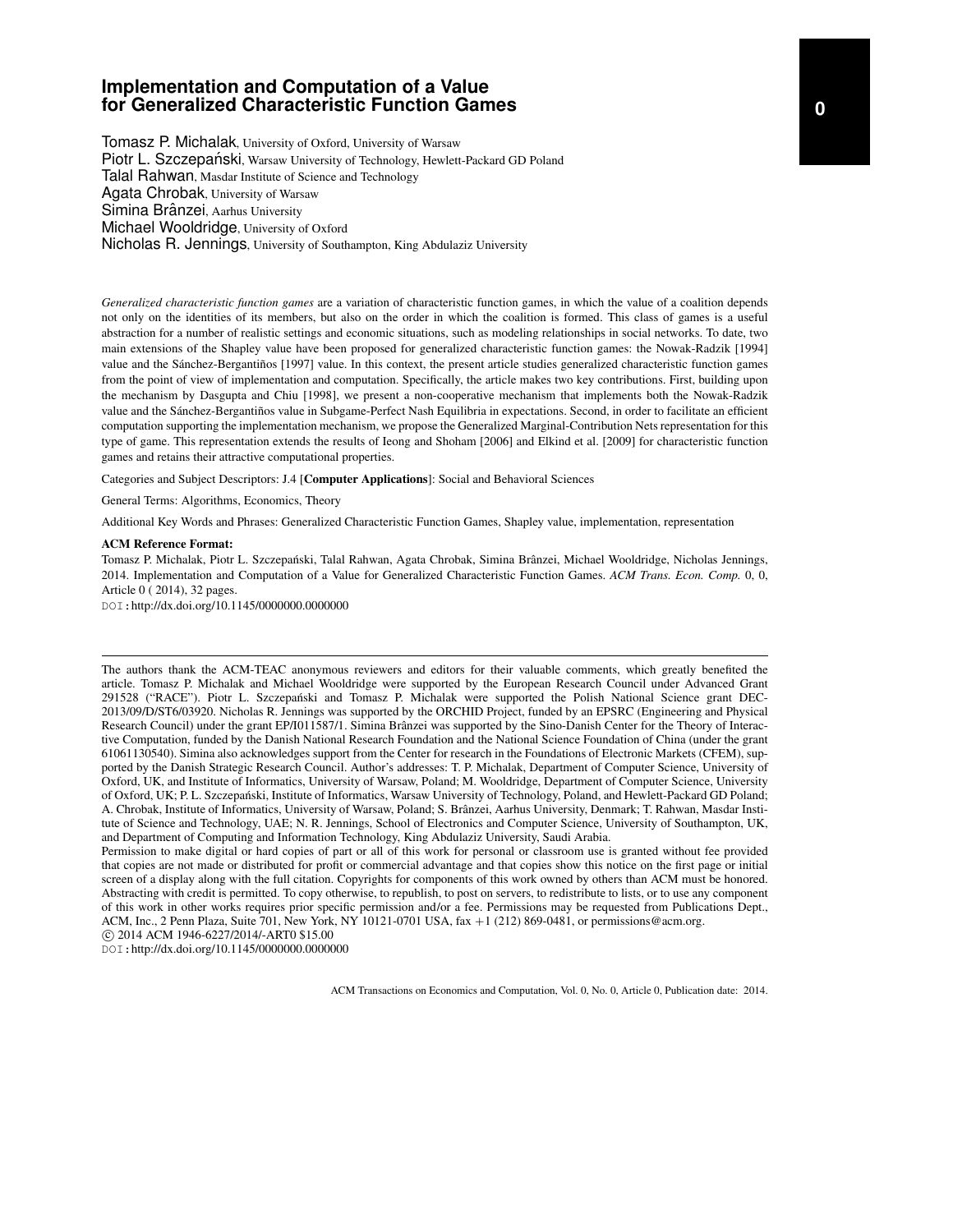### **1. INTRODUCTION**

Coalitional games are an important model for many realistic economic situations that capture the ability of players to take joint, coordinated actions. Typically, a coalitional game model specifies payoffs attainable by various subsets (or coalitions) of players cooperating within the game. Given these payoffs, fundamental game-theoretic research questions concerning coalitional games include: (i) Which coalition will actually form? (ii) How should the coalitional payoff be distributed among coalition members? Moreover, assuming that desirable coalitions and payoff distribution methods exist: (iii) How can we create a mechanism that implements a specific solution in an environment of self-interested players? Coalitional games also raise many important questions from the computer-science perspective, key among them being: (iv) How to represent games compactly? and (v) How to efficiently compute their solutions given such compact representations [Chalkiadakis et al. 2011]. This article addresses questions (iii), (iv), and (v) for coalitional games in the *generalized characteristic function form* as introduced by Nowak and Radzik [1994]. This class of games generalizes characteristic function games with transferable utility by distinguishing between different orders in which players create coalitions. Thus, in this model, the value of a coalition depends not only on its members, but also *on the order in which those members joined the coalition*.

Generalized characteristic function form games naturally capture a number of real-world situations. Consider, for example, a search on a social network where we need to answer a question that only a few nodes can answer, and the question is propagated through referrals along the connections of each node. This was the case, for instance, with the recent *TAG challenge* [Rutherford et al. 2013; Rahwan et al. 2013], where photos of five suspects were announced on a particular date, along with the name of the city where each criminal was located, and the challenge was to take photos of as many suspects as possible within 12 hours using referrals on social networks. In such cases, the order in which nodes are added to the search influences the time required to find an answer (e.g., the sooner the nodes with more connections join, the faster the search becomes). As a second example, consider the cost-allocation problem studied by Sánchez and Bergantiños [1999], where a group of universities participating in a joint research project invite a foreign expert for a visit. The budget of such a visit will depend on the planned route, i.e., the sequence in which the universities are to host the researcher.

Clearly, situations such as the above cannot be captured within a conventional coalitional game model (i.e., a game in characteristic function form), where the value of a coalition depends solely on the identity of its members, without considering the order in which the members have joined it. Consequently, a growing body of work has considered generalized characteristic function games. In this context, a number of researchers have focused on the issue of fair payoff division. The most well-known fair payoff division concept in coalitional games is the Shapley value [Shapley 1953]. The basic idea is that  $a_i$ 's payoff should be equal to  $a_i$ 's average marginal contribution, taken over all possible ways in which players could join the game (and contribute to the creation of each coalition's value). For instance, in the game of three players, there are altogether 3! ways in which players could join the game: (i)  $a_1, a_2, a_3$ , (ii)  $a_1, a_3, a_2$ , (iii)  $a_2, a_1, a_3$ , (iv)  $a_3, a_1, a_2$ , (v)  $a_2, a_3, a_1$ , and (vi)  $a_3, a_2, a_1$ . As such, there are 3! corresponding marginal contributions of  $a_1$ : in (i) and (ii)  $a_1$  joins first (i.e.,  $a_1$  *contributes twice to the empty set*); in (iii)  $a_1$  joins after  $a_2$  (i.e.,  $a_1$ *contributes once to*  $\{a_2\}$ ; in (iv)  $a_1$  joins after  $a_3$  (i.e.,  $a_1$  *contributes once to*  $\{a_3\}$ ; finally in (v) and (vi)  $a_1$  joins last (i.e.,  $a_1$  *contribute twice to*  $\{a_2, a_3\}$ ). The average of all these marginal contributions is the Shapley value of  $a_1$ .

There are two main extensions of the Shapley value to generalized characteristic function games. The first was proposed by Nowak and Radzik [1994] (which we refer to as the *NR value*), while the second was introduced by Sánchez and Bergantiños  $[1997]$  (which we refer to as the *SB value*). The difference between these values can be seen in cases (v) and (vi) of the above 3-agent example. In particular, if v denotes the characteristic function, and  $v<sub>q</sub>$  denotes the *generalized* characteristic function, then:

— With the Shapley value,  $a_1$  contributes *twice* the difference between  $v(\{a_2, a_3\})$  and  $v(\{a_1, a_2, a_3\})$ .

— With the NR value,  $a_1$  contributes *once* the difference between  $v_g(a_2, a_3)$  and  $v_g(a_2, a_3, a_1)$ , and contributes *once* the difference between  $v_g(a_3, a_2)$  and  $v_g(a_3, a_2, a_1)$ .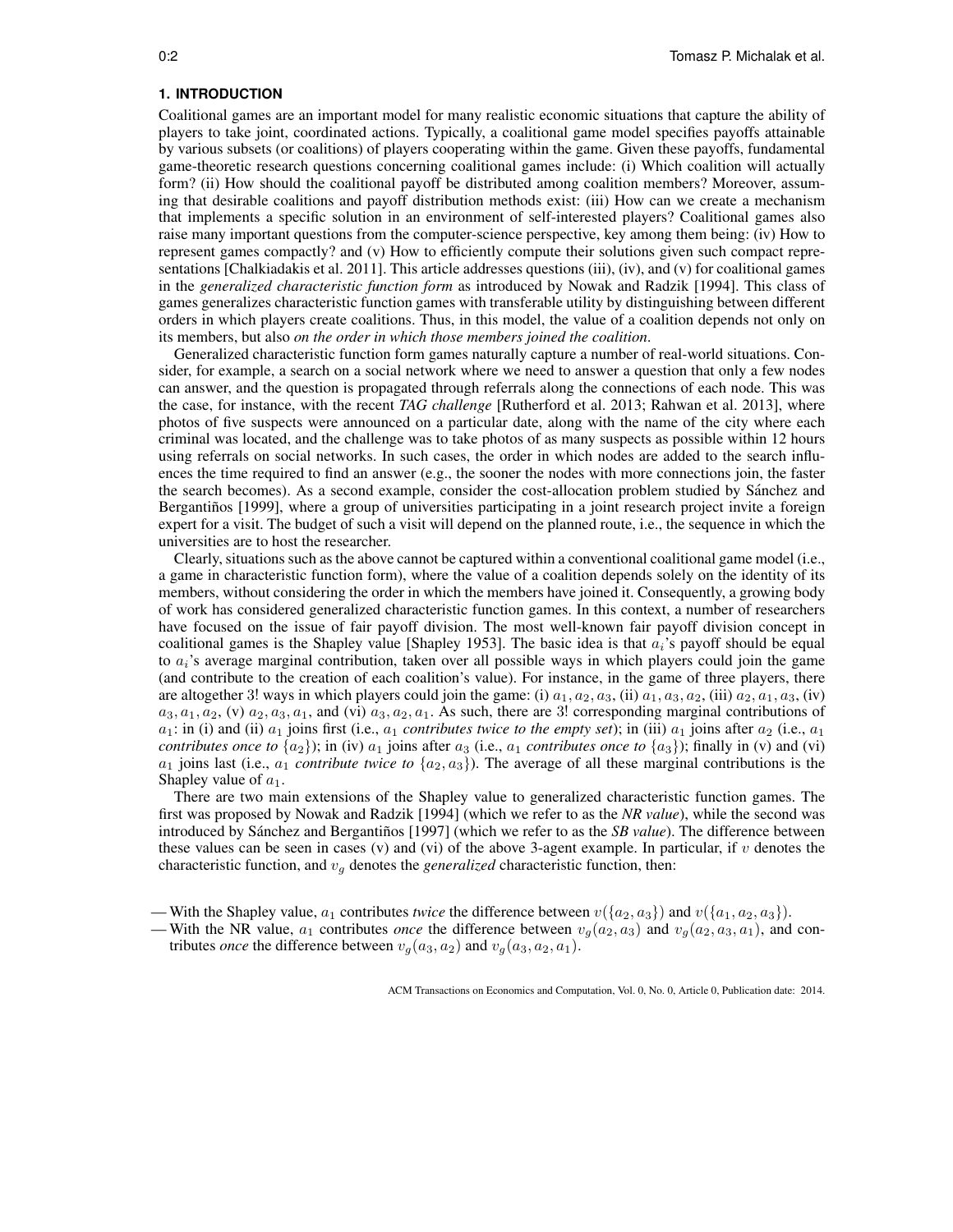$-$  With the SB value,  $a_1$  contributes *twice* the difference between the *average value* of a coalition consisting of  $a_2, a_3$  and of a coalition consisting of  $a_1, a_2, a_3$ , i.e., difference between  $\frac{v_g(a_2,a_3)+v_g(a_3,a_2)}{2}$  and  $\frac{v_g(a_1,a_2,a_3)+v_g(a_1,a_3,a_2)+v_g(a_2,a_1,a_3)+v_g(a_2,a_3,a_1)+v_g(a_3,a_1,a_2)+v_g(a_3,a_2,a_1)}{6}.$ 6

One of the interesting applications of those two extensions is the recent body of literature that uses game theoretic solution concepts to compute centralities of nodes in networks [del Pozo et al. 2011; Amer et al. 2007; Amer et al. 2010]. In summary, by defining a coalitional game with players being nodes of a network, and then computing a solution for such a game, it is possible to obtain a measure of importance for individual nodes. In this context, both the NR and SB values were used by del Pozo et al. [2011] to study the centrality of nodes in *directed social networks*. These networks have recently raised increasing attention as they can be used to model a variety of situations, ranging from terrorist groups [Brams et al. 2006] to the spread of contagious diseases [Lentz et al. 2012]. The crucial characteristics of these real-life network applications is that a relationship between two nodes connected by an edge is asymmetric, i.e., the edge is directed. Consequently, in many cases, the worth of a coalition in a game defined over such a network should depend not only on its members but also on the order in which they were incorporated to this coalition. Del Pozo et al. took this into account by defining a *generalized* characteristic function game over a network (instead of a characteristic function game) and considering both NR and SB values as centrality measures.

Although there have been a number of game-theoretic works (including the NR and SB values) on generalized characteristic function games, the *implementational* and the *computational* aspects of these games have not been yet studied. Both research challenges can be summarized as follows:

- *Implementation* given a desired solution to a coalitional game (such as the Shapley value), the issue of implementation deals with creating a set of rules (a mechanism) that incentivizes self-interested players to reach the desired solution as a result of equilibrium behavior. Although there exist various mechanisms implementing the Shapley value and some of its various extensions, no mechanism for coalitional games with ordered coalitions has been proposed to date.
- *Computation* one of the key questions in generalized characteristic function games is how to represent these games compactly. Clearly, a straightforward listing of the values for all possible ordered coalitions requires space of size hyper-exponential in the number of players. In contrast, a well-crafted representation may not only facilitate abstract reasoning but also may be able to capture certain patterns more concisely, and may facilitate the development of significantly more efficient solutions to challenging computational problems. Although a number of representations have been proposed in the computer-science and AI communities for various classes of games [Deng and Papadimitriou 1994; Ohta et al. 2006; Conitzer and Sandholm 2006; Ohta et al. 2009; Greco et al. 2009; Ieong and Shoham 2006; Michalak et al. 2009], no representation has been developed to date that facilitates faster computation of the NR and SB values for generalized characteristic function games.

In order to apply a solution to a coalitional game in practice, it is necessary that both of the above two aspects (i.e., *implementation* and *computation*) are considered jointly (see, e.g., Lehmann et al. [2002]). Indeed, the ability to compute the solution is of no use if the players are not incentivized to use that solution in the first place. Similarly, having the players agree to use a solution that cannot be efficiently computed is deprecating its importance (in such cases the players are forced to use approximation algorithms that bring the unsolicited portion of uncertainty into their actions).

Against this background, this article is the first study of generalized characteristic function games from the implementational and computational points of view. In particular:

- We present a mechanism that implements the NR value and the SB value in expectations. Our mechanism is an extension of the mechanism by Dasgupta and Chiu [1998], called Simple Demand Commitment Games, which implements the Shapley value given that the characteristic function is strictly convex. We call our extension *Ordered Demand Commitment Games*.
- We present a logic-based representation for generalized characteristic function games. Our representation builds upon the marginal contribution nets (MC-Nets) representation of Ieong and Shoham [2006] and its

ACM Transactions on Economics and Computation, Vol. 0, No. 0, Article 0, Publication date: 2014.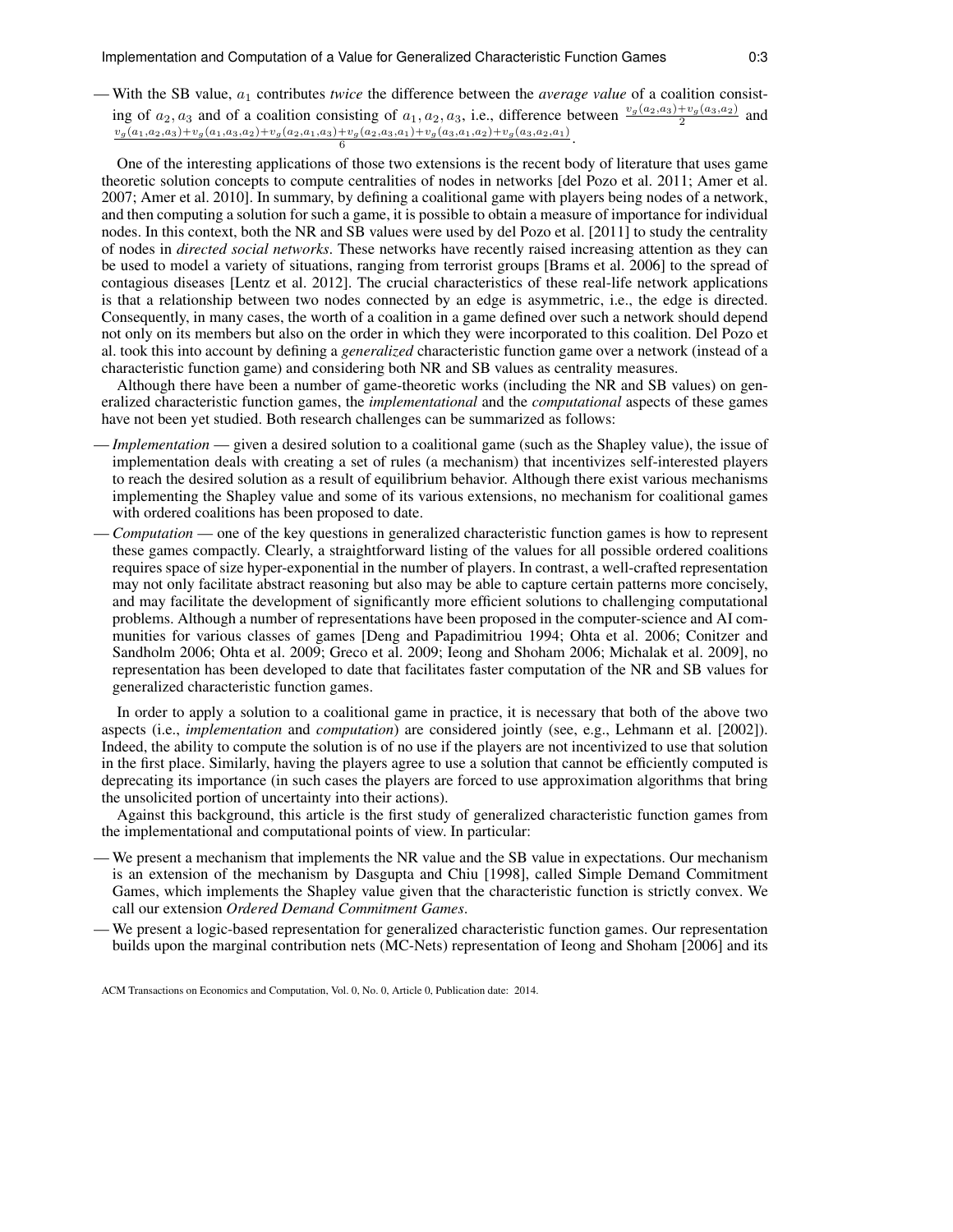extension by Elkind et al. [2009]. MC-Nets have proven to be very efficient with respect to some important computational problems [Ieong and Shoham 2006; Michalak et al. 2010; Ohta et al. 2009], especially the computation of the Shapley value. We demonstrate that our representation (which builds upon MC-Nets) is fully expressive, i.e., it is able to represent any generalized coalitional game. We also show that, for certain games, our representation is exponentially more concise than the generalized function game representation and that it can be used to efficiently compute both the NR value and the SB value. Finally, as a sample application, we show how our representation facilitates computations of game-theoretic betweeness centrality for directed networks based on the NR and SB values.

The remainder of the article is organized as follows. In Section 2, we discuss the related literature. Section 3 provides notation and formal definitions of the Shapley value and its two extensions to generalized characteristic function games (i.e., the NR and SB values). In Section 4 we describe our mechanism for implementing both values. The new representation is introduced and analyzed in Section 5. Conclusions follow.

### **2. RELATED WORK**

In this section we discuss three bodies of literature related to our work: (i) the literature on non-cooperative implementations of the Shapley value and its various extensions; (ii) the computer-science literature on concise representations of coalitional games; and (iii) the literature on further extensions of the Shapley value for generalized characteristic function games.

The issue of implementing the Shapley value has been studied in the literature by a number of authors. Gul [1989] introduced a model of a transferable-utility economy where two players make bilateral offers at random meetings. Assuming that the game is strictly convex, with the time interval between meetings becoming arbitrarily small, the Shapley value emerges as the limit for the expected payoff of each player in a Stationary Subgame-Perfect Nash Equilibrium (SSPNE). This result holds also for strictly super-additive games but only for the SSPNE reached by an immediate agreement (Gul [1989; Hart and Levy [1999]). A simplified mechanism of this kind was introduced by Evans [1996].

An alternative mechanism, called the Simple Demand Commitment Game (SDCG), was later on introduced by Dasgupta and Chiu [1998]. In this article, we will extend SDCG to the generalized characteristic functions setting.

Assuming that the characteristic function is strictly convex, SDCG starts by randomly choosing an order in which players are allowed to move. Then, the first player in the chosen order makes a move which may or may not end the game. If the game does not end, then the second player in the order makes another move (which again may or may not end the game), and so on. In particular, the move that each player  $a_i$  makes is to select one of the following two options: (1) demand a payoff  $d_i$  that  $a_i$  will accept in return for joining any coalition, or (2) create a coalition consisting of  $a_i$  and a (possibly empty) subset of his choice out of the players that precede him in the order, which automatically ends the game and forces every non-member of that coalition to form a singleton coalition.

Perez-Castrillo and Wettstein [2001] proposed a mechanism that has some features strictly better than ´ the SDCG. In particular, while SDCG implements the Shapley value in expected terms, in the mechanism by Pérez-Castrillo and Wettstein, the Shapley value emerges in all equilibria. Furthermore, compared to Dasgupta and Chiu's mechanism, which requires strict convexity, Pérez-Castrillo and Wettstein's mechanism requires the characteristic function to be zero-monotonic, which is a weaker condition. In more detail, the mechanism by Pérez-Castrillo and Wettstein involves three steps. In Step 1, players bid by offering each other transfers, and the stake is to become a *proposer*, i.e., a player that has the sole right to divide the payoff from the game. In Step 2, the winner (i.e. the highest net bidder) pays the transfers promised to other players, and then proposes a division of the game's payoff among the players in the game. In Step 3, these players either accept or reject the proposal. If the offer is rejected, the proposer is obliged to leave the mechanism and form a singleton coalition. The remaining players follow the same procedure but for the now-smaller game.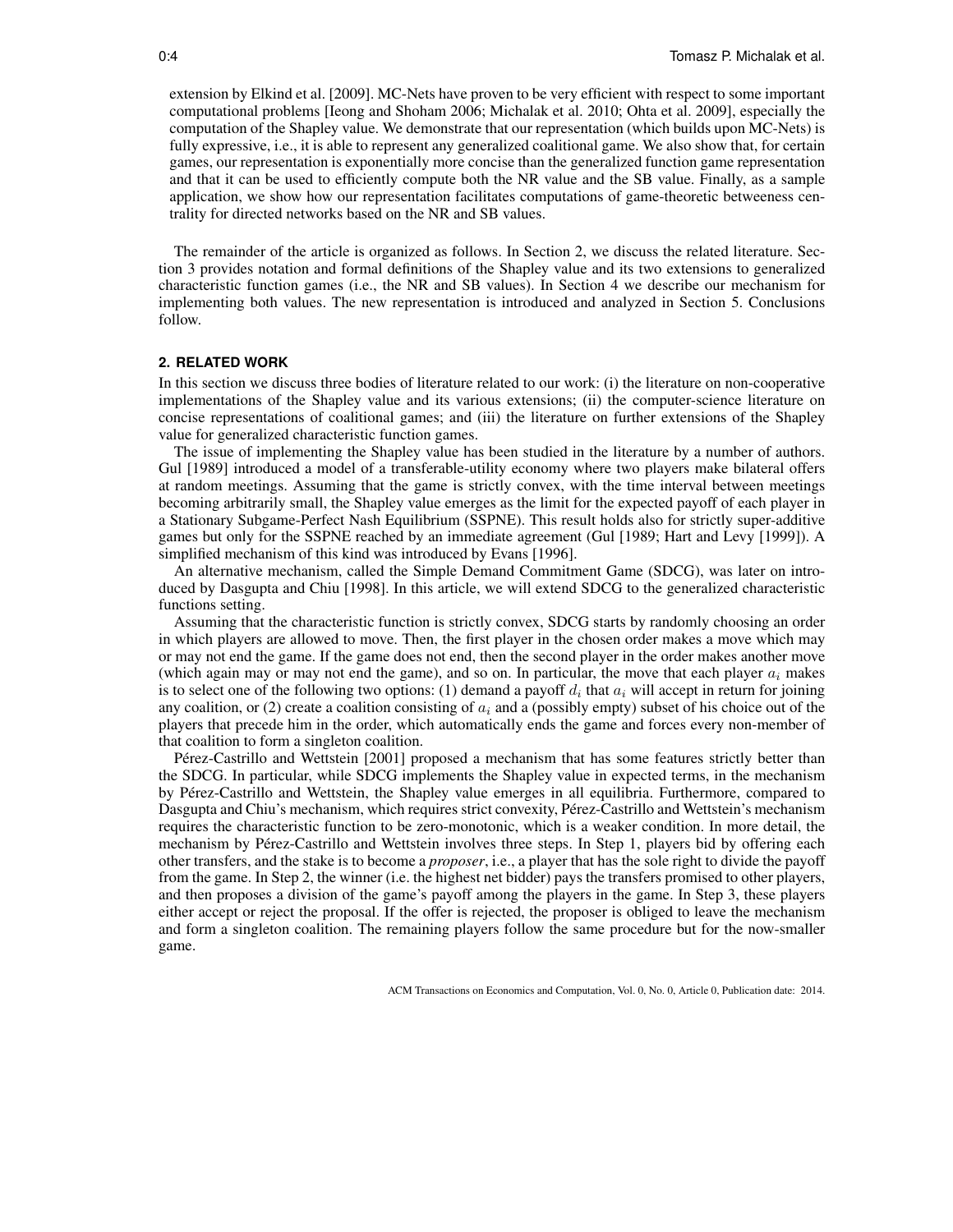A number of follow-up works have built upon Pérez-Castrillo and Wettstein's mechanism. In particular, a version of the mechanism that implements the Ordinal Shapley value [Pérez-Castrillo and Wettstein 2006] for  $n = 3$  was proposed by Pérez-Castrillo and Wettstein [2005]. To implement the Owen value, Vidal-Puga and Bergantiños [2003] added a fourth step—a bidding phase to become leaders of *a priori* given coalitions. A different fourth step was proposed by Ju and Wettstein [2007] in order to implement the extension of the Shapley value to games with externalities by Pham do and Norde [2007]. A similar approach followed in Macho-Stadler et al. [2006; 2010]. Van den Brink and Funaki [2010] introduced a discounting parameter to implement the discounted Shapley value.

The common and crucial feature of all the values that were implemented in the spirit of the mechanism by Pérez-Castrillo and Wettstein is that they all meet a property called the *balanced contribution*. Essentially, this property states that for any two players,  $a_i$ ,  $a_j$ , the worth of  $a_i$  to  $a_j$  is the same as the worth of  $a_j$  to  $a_i$ . More formally, focusing our attention on the Shapley value:<sup>1</sup>

$$
\phi_i(N, v) - \phi_i(N_{-j}, v) = \phi_j(N, v) - \phi_j(N_{-i}, v),
$$
\n(1)

where  $\phi_i(N, v)$  denotes the Shapley value of player  $a_i$  in the coalitional game with player set N and value function v, while,  $\phi_i(N_{-i}, v)$  denotes the Shapley value of player  $a_i$  in the coalitional game with player set  $N \setminus \{a_i\}$  and the same value function v.

Perez-Castrillo and Wettstein showed how that the balanced contribution property allows for the construc- ´ tion of a mechanism in which the Shapley value emerges as a result of equilibrium behavior. Unfortunately, it can be very easily demonstrated that the balanced contribution property is not met by the NR value for games in the generalized characteristic function form:

*Example* 2.1. Let  $N = \{a_1, a_2\}$  and  $v_g((a_1)) = 1$ ,  $v_g((a_2)) = 2$ ,  $v_g((a_1, a_2)) = 3$ , and  $v_g((a_2, a_1)) = 3$ 8. To compute the Nowak and Radzik value, we average contributions of the players to ordered coalitions over all permutations of players, that is over  $(a_1, a_2)$  and  $(a_2, a_1)$ . As a result of this computation, we find that the Nowak and Radzik value of the first player is:  $\phi_1^{NR}(N) = \frac{(1-0)+(8-2)}{2} = 3.5$ , and of the second players is:  $\phi_2^{NR}(N) = \frac{(2-0)+(3-1)}{2} = 2$ . Finally, it is easy to see that:  $\phi_1^{NR}(N_{-2}) = 1$ , and  $\phi_2^{NR}(N_{-1}) = 2$ .

Turning now to the computer-science literature on developing concise representations of coalitional games, Wooldridge and Dunne [2006] divide such representations into two broad categories. The first category gives the characteristic function a specific interpretation in terms of combinatorial structures such as graphs. This is, for instance, the approach adopted by [Deng and Papadimitriou 1994], [Greco et al. 2009] and [Wooldridge and Dunne 2006], and the advantage is that such representations are guaranteed to be succinct. However, the disadvantage is that they are not always fully expressive. The second category of representations is designed with the emphasis on full expressivity at the expense of not being always succinct. In addition to MC-Nets (Ieong and Shoham, [2006], Elkind et al., [2009]) and its various extensions [Michalak et al. 2010] to which our article also contributes, the second category includes the Synergy-Coalition-Groups representation [Conitzer and Sandholm 2006; Ohta et al. 2009] and the Algebraic-Decision-Diagrams representation [Aadithya et al. 2011; Sakurai et al. 2011]. A comprehensive discussion on representation formalisms for various classes of coalitional games can be found in [Chalkiadakis et al. 2011].

Although in this article we focus on exact computations, we note that there exist a few approximation methods for the Shapley value and, potentially, some of them can be extended to the NR and SB values. While most of such methods concern certain specific subclasses of characteristic function games [Fatima et al. 2008; Bachrach et al. 2008], the Monte Carlo approximation algorithm by Castro et al. [2009] can be efficiently applied to all characteristic function games, provided that the worth of every coalition can be computed in polynomial time. More specifically, instead of computing the average marginal contribution of each player over *all permutation* (as in the definition of the Shapley value), the algorithm approximates this average by considering only a *subset of permutations*, sampled uniformly from the space of permutations. The approximation error can be bounded, e.g., if the variance of marginal contributions is known. We believe

 $1$  Formula (1) remains the same for all the extensions of the Shapley value implemented in the spirit of Pérez-Castrillo and Wettstein.

ACM Transactions on Economics and Computation, Vol. 0, No. 0, Article 0, Publication date: 2014.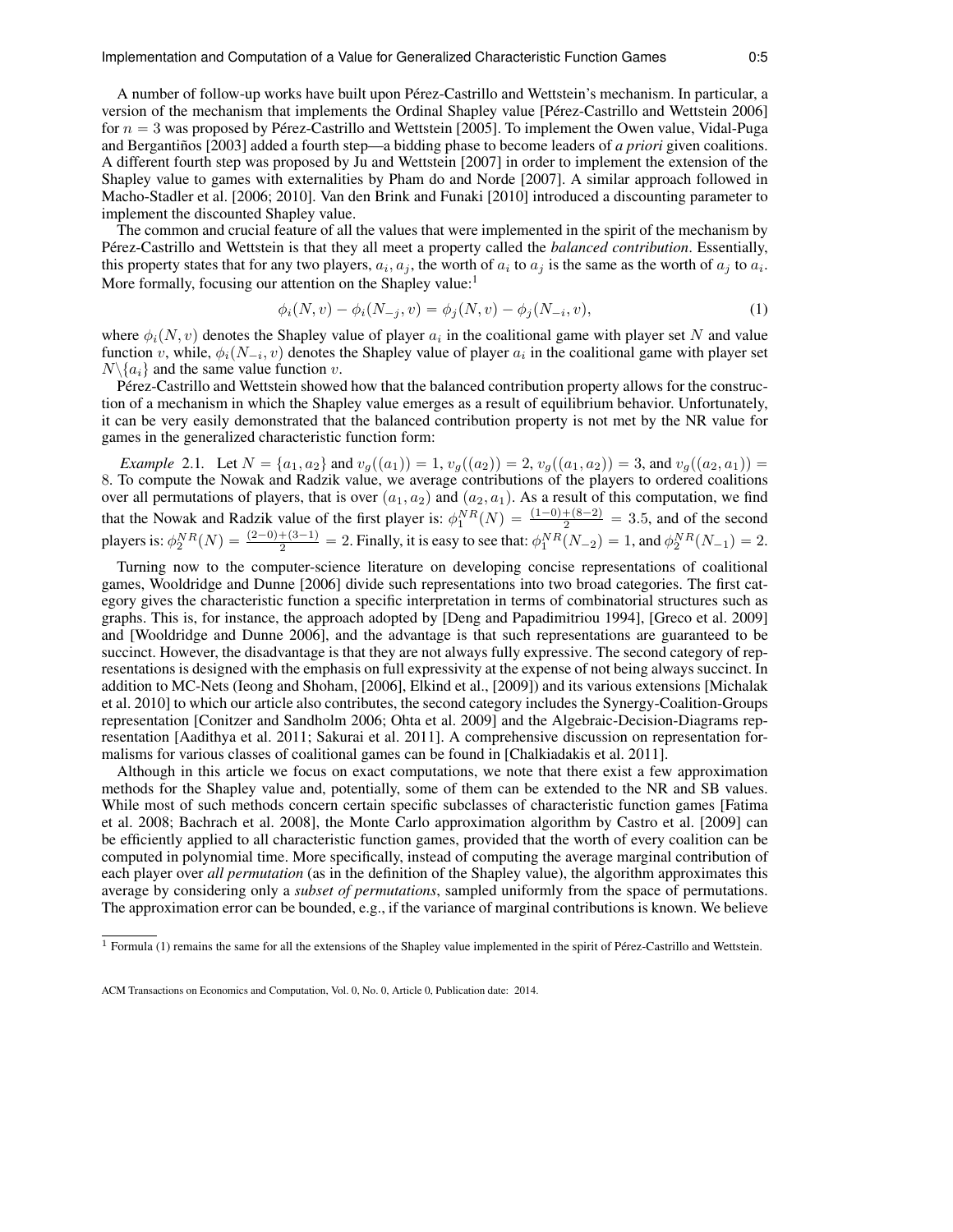this algorithm can be easily extended to approximate both the NR value and the SB value. In particular,the algorithm should be modified such that, for each sampled permutation, it computes the marginal contribution of each player to the *ordered coalition* that precedes it in the permutation. For the NR value, this marginal contribution is awarded to the player that has joined the ordered coalition, while for the SB value, the marginal contribution is distributed equally among the player and the members of the ordered coalition it has joined. Such approximation algorithms can be used in situations in which the game cannot be easily represented using our generalized read-once MC-Nets formalism.

Finally, we mention other extensions of the Shapley value for generalized characteristic function games developed after the Nowak-Radzik and Sánchez-Bergantiños values. In particular, a family of weighted Shapley values was studied by Bergantiños and Sánchez [2001]. Furthermore, a parametric family of values (including both the Nowak-Radzik and Sánchez-Bergantiños values) was analyzed in a network context by del Pozo et al. [2011].

#### **3. PRELIMINARIES**

We begin by describing the basic notation (Appendix B provides a comprehensive summary). Let  $N =$  $\{a_1, \ldots, a_n\}$  be the set of players in a coalitional game. Denote by  $2^N$  the set of all subsets of N. An element of  $2^N$  is a *coalition*. An arbitrary coalition will often be denoted C or D. The coalition involving all players in the game will be called the *grand coalition*. A *characteristic function* v is a mapping  $v : 2^N \to \mathbb{R}$ , i.e., it assigns to every coalition  $C \subseteq N$  a real number representing its value. We will assume that  $v(\emptyset) = 0$ . *game in characteristic function form* is a pair  $(N, v)$ . When there is no risk of confusion, we will sometimes simply write v instead of  $(N, v)$ .

For each coalition  $C \in 2^N \setminus \{ \emptyset \}$ , denote by  $\Pi(C)$  the set of all possible permutations of the players in C. Any such permutation will be called an *ordered coalition*. An arbitrary ordered coalition will often be Ť denoted as T or S, while the set of all such coalitions will be denoted T. That is,  $\mathcal{T} = \bigcup_{C \in \mathcal{Z}^N} \Pi(C)$ . A *generalized characteristic function*  $v_g$  is a mapping  $v_g : \mathcal{T} \to \mathbb{R}$ , where it is assumed that  $v_g(\emptyset) = 0$ . A *game in generalized characteristic function form* is a tuple  $(N, v_g)$ , and will sometimes be denoted by  $v_g$ alone. For some coalition  $D \subseteq N$  we will denote by  $\mathcal{T}_{-D}$  the set of all ordered coalitions not containing players from D, formally:  $\mathcal{T}_{-D} = \bigcup_{C \in 2^{N \setminus D}} \Pi(C)$ . Sometimes, we will write  $a_i$  instead of  $(a_i)$  for brevity.

We will sometimes refer to the members of an ordered coalition T using their names, e.g., write  $T =$  $(a_5, a_2, a_3)$ , while other times we may refer to them using a lower case of the same letter:  $T = (t_1, \ldots, t_{|T|})$ , meaning that  $t_i$  is the  $i^{\text{th}}$  agent in T. Furthermore, given two disjoint ordered coalitions,  $T = (t_1, \ldots, t_{|T|}) \in$  $\mathcal T$  and  $S = (s_1, \ldots, s_{|S|}) \in \mathcal T$ , we write  $(T, S)^k$  to denote the ordered coalition that results from inserting S at the  $k^{th}$  position in T. That is,  $(T, S)^k = (t_1, \ldots, t_{k-1}, s_1, \ldots, s_{|S|}, t_k, \ldots, t_{|T|})$ . With a slight abuse of notation, we write  $(T, a_i)^k$  to denote  $(T, (a_i))^k$ . Furthermore, we write  $(a_i, T)$ , and  $(T, a_i)$ , to denote the ordered coalition that results from inserting  $a_i$  to  $T$  as the first player, and the last player, respectively.

For every coalition  $C \subseteq N$  and every permutation  $\pi = {\pi_1, \pi_2, \ldots, \pi_{|\pi|}} \in \Pi(C)$ , we introduce a function  $inv(\pi)$  that returns the inverse of  $\pi$ . Formally,  $inv$ :  $\{\pi_1, \pi_2, \dots, \pi_{|\pi|}\} \in \Pi(C)$ , we introduce a  $\bigcup_{C \subseteq N} \Pi(C) \to \bigcup_{C \subseteq N} \Pi(C)$  is given by:  $inv(\pi) = (\pi_{|\pi|}, \ldots, \pi_2, \pi_1)$ . For instance, for  $\pi = (a_3, a_1, a_5, a_6)$ , we have  $inv(\pi) = (a_6, a_5, a_1, a_3)$ . Furthermore, given a permutation  $\pi \in \Pi(N)$  and a coalition  $C \subseteq N$ , with a slight abuse of notation we will denote by  $\pi(C)$  the ordered coalition consisting of all the players in C ordered according to  $\pi$ , i.e., it is the ordered coalition that results after removing from  $\pi$  every player in  $N\setminus C$ . For example, given  $\pi = (a_2, a_1, a_4, a_3)$ , and  $C = \{a_1, a_2, a_3\}$ , we have  $\pi(C) = (a_2, a_1, a_3)$ . Moreover, given a generalized game  $(N, v_q)$ , and a permutation  $\pi \in \Pi(N)$ , we denote by  $(N, v_{q,\pi})$  the characteristic function game in which,  $\forall C \subseteq N$ :

$$
v_{g,\pi}(C) = v_g(\pi(C)).\tag{2}
$$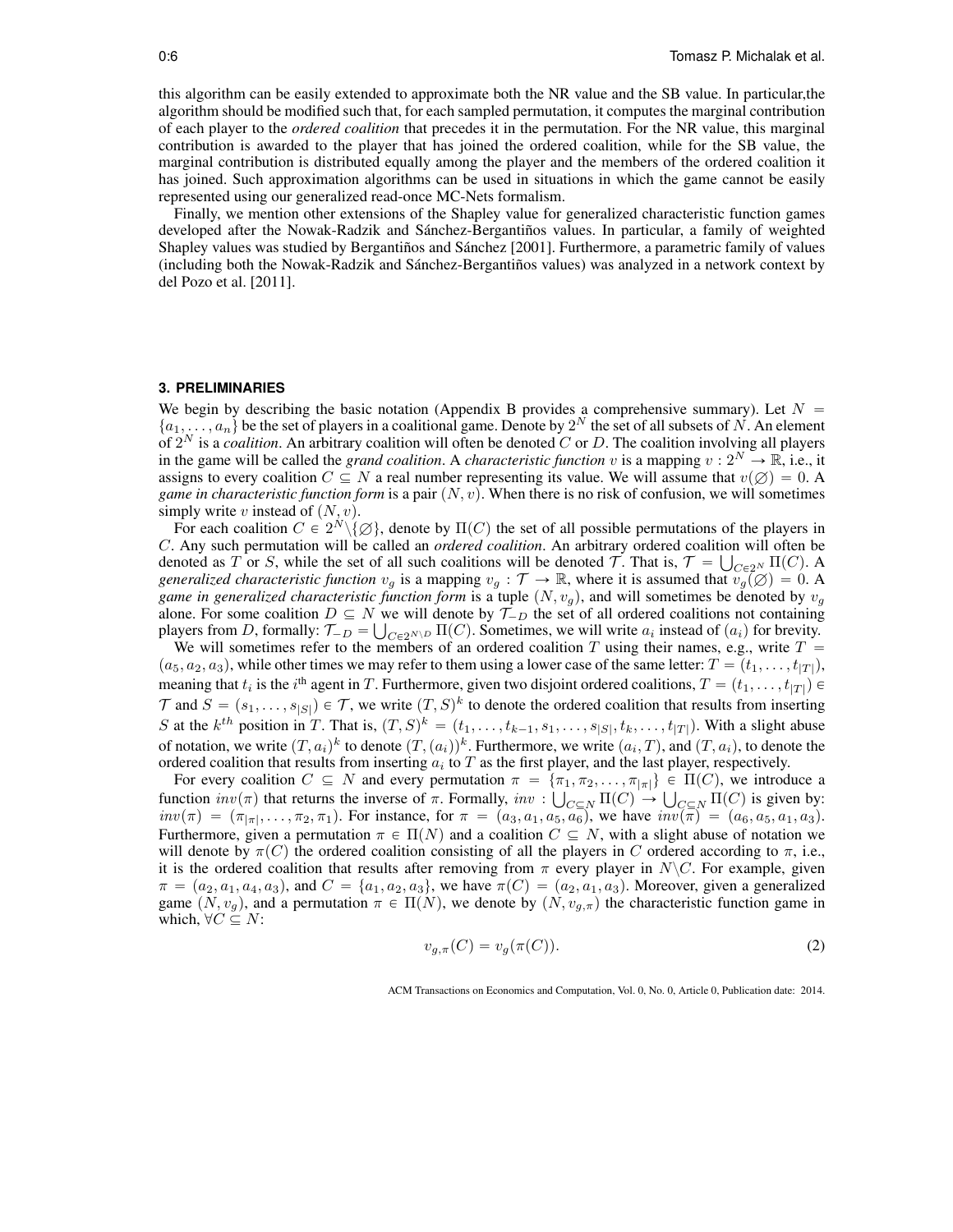For any  $(N, v_g)$ , we also introduce the characteristic function game  $(N, \bar{v}_g)$  which we call the *average game* of  $(N, v_g)$ . In this game,  $\forall C \subseteq N$ :

$$
\bar{v}_g(C) = \frac{1}{|\Pi(C)|} \sum_{T \in \Pi(C)} v_g(\pi(C)).
$$
\n(3)

.

We will call  $\bar{v}_q$ , the *average characteristic function* of  $(N, v_q)$ .

Next, we extend the notion of a subset to ordered sets.

*Definition* 3.1. For any two ordered coalitions  $S = (s_1, \ldots, s_{|S|}) \in \mathcal{T}$  and  $T = (t_1, \ldots, t_{|T|}) \in \mathcal{T}$ , we say that T is a subset of S, and write  $T\vec{\subseteq}S$ , if and only if T is a subsequence of S, i.e., the following two conditions hold:

— Every member of  $T$  is a member of  $S$ . More formally:

$$
\forall t_i \in T, \ \exists s_k \in S : s_k = t_i
$$

— For any two players,  $t_i, t_j \in T$ , if  $t_i$  appears before  $t_j$  in T, then  $t_i$  also appears before  $t_j$  in S. More formally:

$$
\forall t_i, t_j \in T : i < j, \exists s_k, s_w \in S : k < w \text{ and } s_k = t_i \text{ and } s_w = t_j.
$$

Following convention, we say that T is a *strict* subset of S, and write  $T\vec{\subset}S$  (instead of  $T\vec{\subseteq}S$ ), if the above two conditions are met, and  $T \neq S$ .

Now, we are ready to introduce the following definition:

*Definition* 3.2. A characteristic function game  $(N, v)$  is said to be **convex** if, for every two coalitions  $C, D : D \subset C$  and for every  $a_i \in N \backslash C$ , the following holds:

$$
v(C \cup \{a_i\}) - v(C) \geq v(D \cup \{a_i\}) - v(D).
$$

Furthermore,  $(N, v)$  is said to be **strictly convex** if:

$$
v(C \cup \{a_i\}) - v(C) > v(D \cup \{a_i\}) - v(D).
$$

We extend the notion of convexity to the generalized characteristic function games as follows:

*Definition* 3.3. A generalized characteristic function game  $(N, v_q)$  is said to be **convex** if, for every two ordered coalitions  $S, T : T \stackrel{\text{d}}{\subset} S$  and for every  $a_i \in N \backslash S$ , we have:

$$
v_g((S, a_i)^s) - v_g(S) \ge v_g((T, a_i)^t) - v_g(T),
$$

whenever  $(T, a_i)^t$  is a subset of  $(S, a_i)^s$ . More formally, the inequality holds for every  $t \in \{1, ..., |T| + \}$ 1,  $s \in \{1, \ldots, |S| + 1\}$ :  $(T, a_i)^t \subset (S, a_i)^s$ . Furthermore,  $(N, v_g)$  is said to be **strictly convex** if:

$$
v_g((S, a_i)^s) - v_g(S) > v_g((T, a_i)^t) - v_g(T).
$$

Now, we briefly describe the Shapley value for characteristic function games, and then present its extensions to *generalized* characteristic function games. The Shapley value was proposed as a normative scheme for dividing the value of the game *fairly* among the players. In more detail, the Shapley value of a player  $a_i \in N$ , denoted  $\phi_i(N, v)$ , is  $a_i$ 's *share* of the grand coalition's payoff, which is computed as the average *marginal contribution* of that player over all possible joining orders (assuming that the agents have joined the game sequentially, one agent at a time). Formally:

$$
\phi_i(N, v) = \frac{1}{|N|!} \sum_{\pi \in \Pi(N)} \Delta_v(C_{\overline{\pi_i}}, a_i), \tag{4}
$$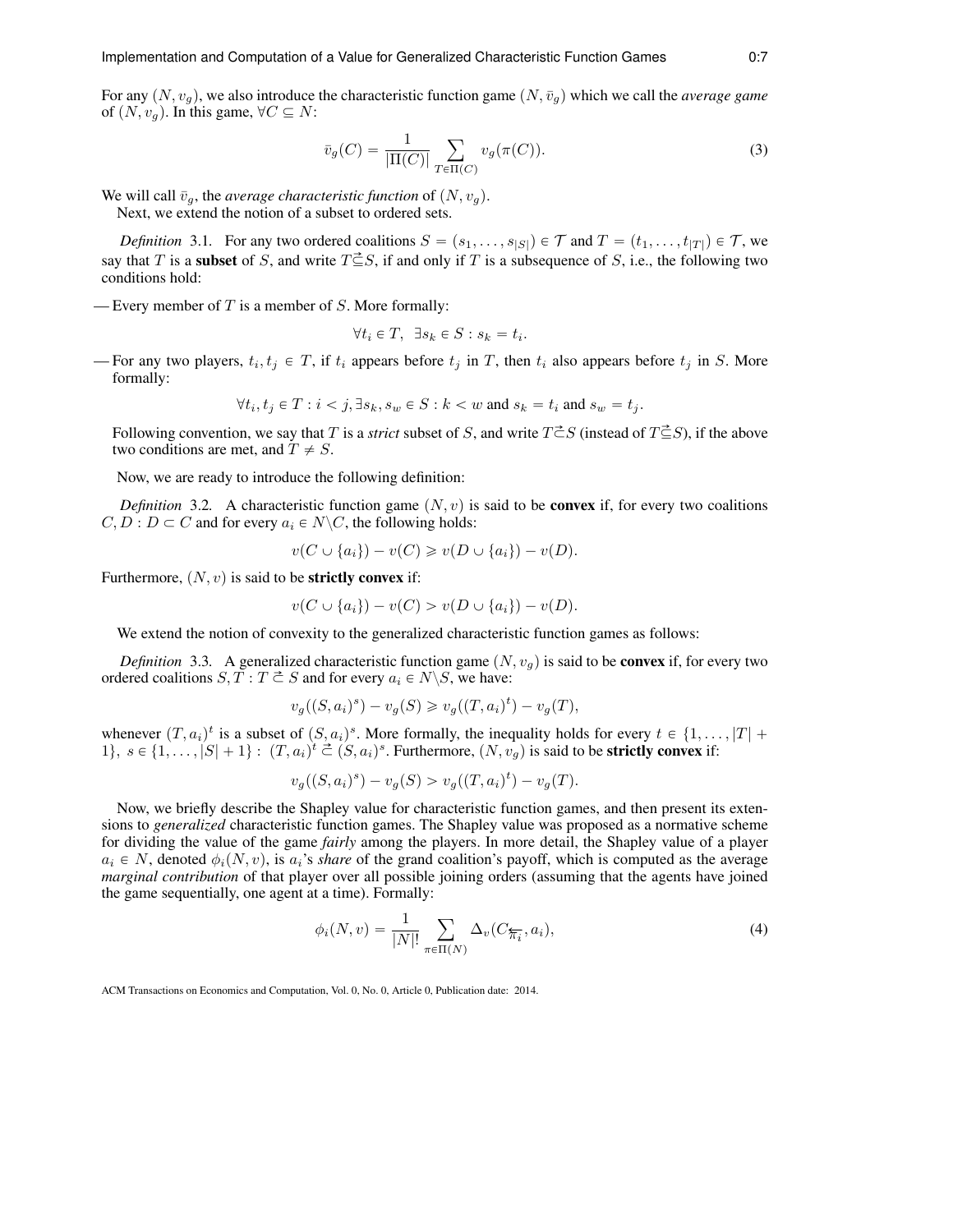where  $\Delta_v(C_{\overline{\pi_i}}, a_i)$  is the marginal contribution of a player  $a_i$  to a coalition  $C_{\overline{\pi_i}}$  consisting of all the players that are in permutation  $\pi$  before  $a_i$ . Formally:

$$
\Delta_v(C_{\overleftarrow{\mathcal{H}_i}}, a_i) = v(C_{\overleftarrow{\mathcal{H}_i}} \cup \{a_i\}) - v(C_{\overleftarrow{\mathcal{H}_i}}). \tag{5}
$$

Importantly, as visible from Equation (4), if  $\pi \in \Pi(N)$  was selected uniformly at random, the Shapley value of player  $a_i$  would be the expected marginal contribution of  $a_i$  to  $C_{\overline{\pi_i}}$ . That is,  $\phi_i(N, v) = \mathbb{E}[\Delta c_{\overline{\pi_i}}, i]$ ,

where  $\mathbb{E}[\cdot]$  is the expectation operator.

It is possible to rewrite Equation (4) as follows:

$$
\phi_i(N, v) = \sum_{\pi \in N \setminus \{a_i\}} \frac{(|N| - |C| - 1)! (|C|!)}{|N|!} v(C \cup \{a_i\}) - v(C). \tag{6}
$$

This is more computationally efficient than Equation (4), because the sum is over coalitions, not permutations. When there is no risk of confusion, instead of  $\phi_i(N, v)$ , we will write  $\phi_i(v)$  or  $\phi_i$  for brevity. This also concerns the extensions of the Shapley value that will be presented later on in this section.

The Shapley value is "fair" in the sense that it is the unique solution that has the following axioms:

| <b>Symmetry:</b>    | The payoffs do not depend on the players' names. That is, $\phi(\pi(v)) = \pi(\phi)(v)$ for every<br>game v and permutation $\pi \in \Pi(N)$ .                                                                                                 |  |  |
|---------------------|------------------------------------------------------------------------------------------------------------------------------------------------------------------------------------------------------------------------------------------------|--|--|
| <b>Null Player:</b> | The players that make no contribution should receive nothing. In other words, we have<br>$(\forall C \subseteq N, \Delta_v(C_{\overleftarrow{\pi_i}}, a_i) = 0) \Rightarrow (\phi_i(N) = 0).$                                                  |  |  |
| <b>Efficiency:</b>  | The entire payoff of the grand coalition should be distributed among its members. That is,<br>$\sum_{a_i \in N} \phi_i(N) = v(N).$                                                                                                             |  |  |
| <b>Additivity:</b>  | Given three games, $(N, v_1)$ , $(N, v_2)$ and $(N, v_3)$ , where $v_1(C) = v_2(C) + v_3(C)$ , it holds<br>that, for all $C \subseteq N$ , the payoff of a player in $(N, v_1)$ is the sum of its payoffs in $(N, v_2)$<br>and in $(N, v_3)$ . |  |  |

Whereas these four axioms uniquely determine the Shapley value for characteristic function games, the situation is more complex for generalized games, because a player's marginal contribution (and consequently the *null-player* axiom) depends on where the new player in the coalition is placed. In this respect, Nowak and Radzik [1994] developed an extension of the Shapley value by making perhaps the most natural assumption that the marginal contribution of a player is computed when this player is placed *last* in the coalition. Let us denote this marginal contribution of  $a_i$  to  $T \in \mathcal{T}(N \setminus \{a_i\})$  in game  $v_g$  (according to Nowak and Radzik's definition) as  $\Delta_{v_g}^{NR}(T, a_i)$ . Then:

$$
\Delta_{v_g}^{NR}(T, a_i) = v_g((T, a_i)) - v_g(T). \tag{7}
$$

In what follows, for any ordered coalition, T, let  $T(a_i)$  denote the sequence of players in T that appear before  $a_i$  (if  $a_i \notin T$  then  $T(a_i) = T$ ). For example, given  $T = (a_1, a_3, a_4, a_6)$ , we have  $T(a_4) = (a_1, a_3)$ . Using this notation, the *Nowak-Radzik value* (or the *NR value* for short) is defined as follows:

$$
\phi_i^{NR}(N, v_g) = \frac{1}{|N|!} \sum_{T \in \Pi(N)} \Delta_{v_g}^{NR}(T(a_i), a_i) = \mathbb{E}[\Delta_{v_g}^{NR}(T(a_i), a_i)]. \tag{8}
$$

This can be written differently as follows:

$$
\phi_i^{NR}(N, v_g) = \sum_{C \subseteq N_{-i}} \sum_{T \in \Pi(C)} \frac{(|N| - |T| - 1)!}{|N|!} [v_g((T, a_i)) - v_g(T)].
$$
\n(9)

The NR value is the unique value that satisfies the following "fairness" axioms: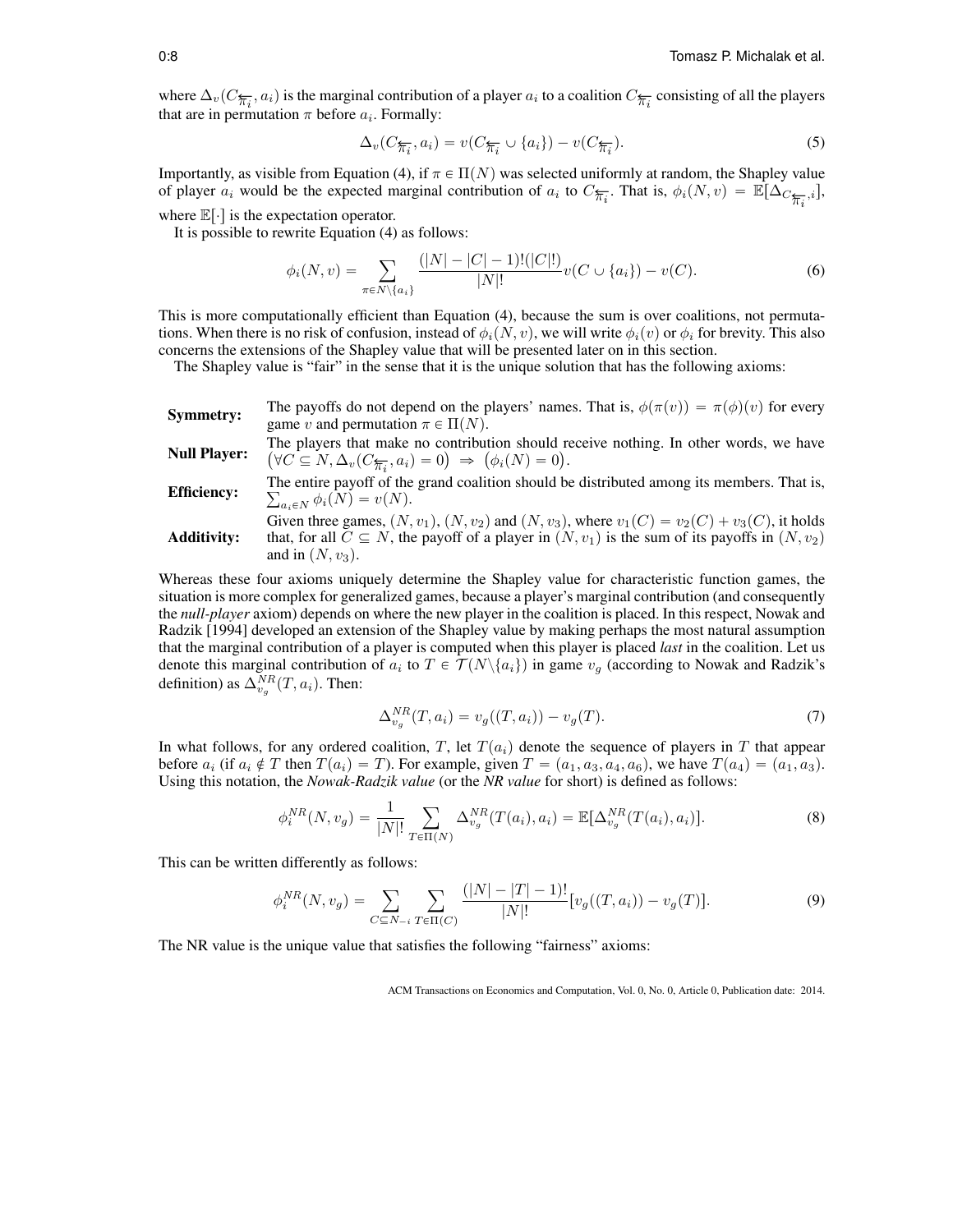Implementation and Computation of a Value for Generalized Characteristic Function Games 0:9

| <b>Efficiency:</b>  | \n $\sum_{a_i \in N} \phi_i^{NR}(v_g) = \frac{1}{ N !} \sum_{T \in \Pi(N)} v_g(T).$ \n                                                        |
|---------------------|-----------------------------------------------------------------------------------------------------------------------------------------------|
| <b>Null-Player:</b> | \n $\forall a_i \in N, \text{ if } v_g(T) = v_g((T, a_i)) \,\forall T \in \mathcal{T} : a_i \notin T, \text{ then } \phi_i^{NR}(v_g) = 0.$ \n |
| <b>Additivity:</b>  | \n $\phi^{NR}(v_g + v'_g) = \phi^{NR}(v_g) + \phi^{NR}(v'_g) \text{ for any two functions, } v_g \text{ and } v'_g.$ \n                       |

Sánchez and Bergantiños [1997] developed an alternative extension of the Shapley value based on the definition of the marginal contribution, where, instead of assuming that this player will be placed last, the authors take the average over all possible positions in which the player can be placed:

$$
\Delta_{v_g}^{SB}(T, a_i) := \frac{1}{(|T|+1)} \sum_{l=1}^{|T|+1} [v_g((T, a_i)^l) - v_g(T)].
$$
\n(10)

The *Sánchez-Bergantiños value* (or *SB value* for short) is then computed as:

$$
\phi_i^{SB}(N, v_g) = \frac{1}{|N|!} \sum_{T \in \Pi(N)} \Delta_{v_g}^{SB}(T, a_i) = \mathbb{E}[\Delta_{T(a_i)}^{SB}].
$$
\n(11)

This also can be rewritten differently as follows:

$$
\phi_i^{SB}(N, v_g) = \sum_{C \subseteq N_{-i}} \sum_{T \in \Pi(C)} \frac{(|N| - |T| - 1)!}{|N|!(|T| + 1)} \sum_{l=1}^{|T| + 1} [v_g((T, a_i)^l) - v_g(T)]. \tag{12}
$$

As noted by Sánchez and Bergantiños [1997], their value for  $v<sub>g</sub>$  is equivalent to the Shapley value of the average game of  $v<sub>q</sub>$  (see Equation 3 for the definition of the average game), i.e.,

$$
\phi_i^{SB}(N, v_g) = \phi_i(N, \bar{v}_g) = \mathbb{E}[\Delta_{\bar{v}_g}(C_{\overleftarrow{\mathcal{H}_i}}, a_i)]. \tag{13}
$$

The SB value is the unique value that satisfies NR's efficiency and additivity axioms and the following axioms:

**Null-Player** If 
$$
\forall T \in \mathcal{T} \forall l \in \{1, ..., |T| + 1\}
$$
 :  $v_g((T, a_i)^l) = v_g(T)$ , then  $\phi_i^{SB}(v_g) = 0$ .  
\n**Symmetry** If  $\forall T \in \mathcal{T}_{-\{i,j\}} \forall l \in \{1, ..., |T| + 1\}$  :  $v_g((T, a_i)^l) = v_g((T, a_j)^l)$ , then  $\phi_i^{SB}(v_g) = \phi_j^{SB}(v_g)$ .

The difference between the NR and SB values is illustrated in the following example:

*Example* 3.4. Consider a game with an ordered coalition  $T^* \in \Pi(N)$  such that  $v_g(T) = 1$  if  $T = T^*$ and  $v_g(T) = 0$  otherwise. Then, the average value of the grand coalition, taken over all possible orders, which is  $\frac{1}{n!}$ , needs to be distributed among the players. Using the NR value, we get  $\phi_t^{NR}(N) = \frac{1}{n!}$ , where  $a_t$  is the last player in the ordered coalition  $T^*$ , and we get  $\phi_i^{NR}(N) = 0$  for all  $a_i \in N \setminus \{a_t\}$ . In contrast, using the SB value, we get  $\phi_i^{SB}(N) = \frac{1}{n! \cdot |T'|} = \frac{1}{n! \cdot n}$  for all  $a_i \in N$ . As can be seen, in this example, the NR value rewards the last player in the order, whereas the SB value rewards all players equally.

Having introduced the Shapley value and its extensions to generalized characteristic function games, in the following section we consider the issue of implementation.

## **4. IMPLEMENTATION**

Among the many deeply-studied aspects of the Shapley value is whether there exists a set of rules (or a mechanism) that incentivizes self-interested players to adopt the Shapley value as a result of equilibrium

ACM Transactions on Economics and Computation, Vol. 0, No. 0, Article 0, Publication date: 2014.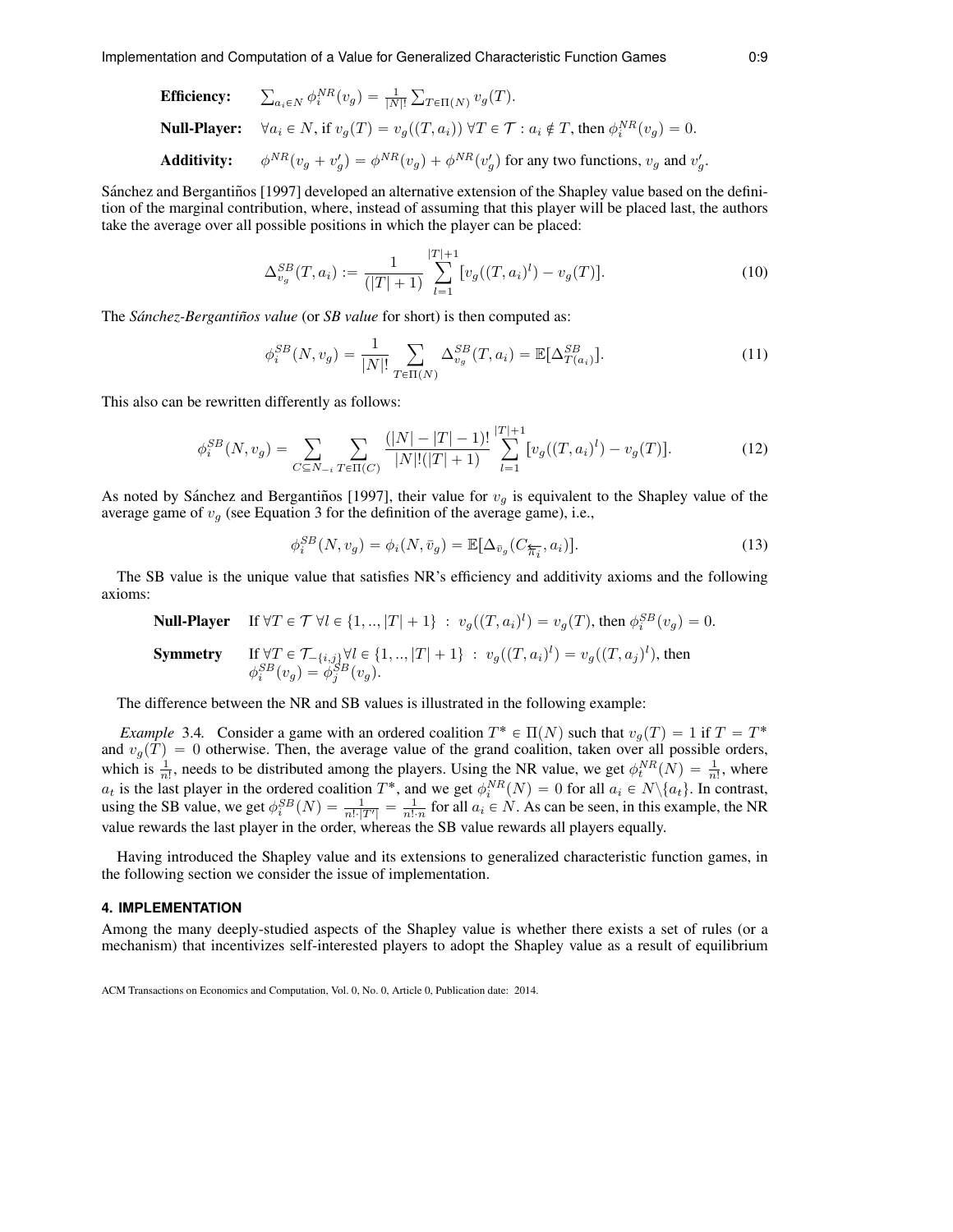behavior.<sup>2</sup> In this section we propose a mechanism to implement the NR and SB values in Subgame-Perfect Nash Equilibria (SPNE).<sup>3</sup> We build upon the mechanism by Dasgupta and Chiu [1998].

Given a characteristic function game  $v$ , Dasgupta and Chiu's mechanism is called the Simple Demand Commitment Game, denoted by  $SDCG(v)$ . The mechanism proposed in this section modifies it to handle ordered coalitions, i.e., to handle a generalized characteristic function game  $v_q$ . As such, we call this mechanism *Ordered Demand Commitment Game*. It has two versions, one for the NR value (called  $ODCG^{NR(v_g)}$ ) and the other for the SB value (called  $ODCG^{SB}(v_g)$ ). Section 4.1 presents  $ODCG^{NR}(v_g)$ , while Section 4.2 presents  $ODCG^{SB}(v_q)$ . Section 4.3 proves that each mechanism implements its respective value, and that each of the aforementioned strategies is, in fact, an Subgame-Perfect Nash Equilibria (SPNE).

# **4.1. The**  $ODCG^{NR}(v_q)$  mechanism

The mechanism  $ODCG<sup>NR</sup>(v_q)$  has two main steps:

- -Step 1: An order of players is chosen uniformly at random out of all possible orders. Without loss of generality, let the chosen order be  $\pi = (a_1, \ldots, a_n)$ .
- **Step 2:** The first player in  $\pi$  (i.e.,  $a_1$ ) makes the first move, then the second player in  $\pi$  (i.e.,  $a_2$ ) makes the second move (unless  $a_1$  has terminated the game), then the third player in  $\pi$  (i.e.,  $a_3$ ) makes the third move (unless the game has been terminated before his turn), and so on. The move of every  $a_i : 1 \le i \le n$ involves choosing one of the following two options:
	- **Option 1:** Specify a "demand"  $d_i \in \mathbb{R}$ —an amount of utility that  $a_i$  will accept in return for joining any coalition. The mechanism then proceeds to the subsequent player in the order, i.e.,  $a_{i+1}$ .
	- **Option 2:** Select a subset  $C \subseteq \{a_1, \ldots, a_{i-1}\}\$  that  $a_i$  wants to join. This terminates the game with the following outcome: Coalition  $inv(\pi(C \cup \{a_i\}))$  forms, and its payoff is divided as follows: Every  $a_k \in C$  receives  $d_k$ , while  $a_i$  receives:

$$
v_g(\operatorname{inv}(\pi(C \cup \{a_i\}))) - \sum_{a_k \in C} d_k. \tag{14}
$$

In other words,  $a_i$  pays the members their demands, and takes the surplus for himself. As for nonmembers, every  $a_i \in N \setminus (C \cup \{a_i\})$  is left with no choice but to form the singleton coalition  $\{a_i\}$  and receive the payoff  $v_q((a_i))$ .

Player  $a_n$  on the other hand has only one choice, which is **Option 2.** 

Note that the above mechanism is a game of perfect information, as the chosen order is made publicly known before any player makes a move. Step 2 of  $ODCG^{NR}(v_g)$  and  $ODCG^{SB}(v_g)$  will be denoted by  $ODCG_{\pi}^{NR}(v_g)$  and  $ODCG_{\pi}^{SB}(v_g)$ , where  $\pi$  is the order chosen in **Step 1**.

# **4.2. The**  $ODCG^{SB}(v_g)$  mechanism and the  $\sigma_{\pi,i}^{SB}$  strategy

The  $ODCG^{SB}(v_q)$  mechanism is identical to  $ODCG^{NR}(v_q)$  except for the following difference. In **Option 2**, the payoff of player  $a_i$  in Equation (14) becomes:

$$
v_g(\widetilde{\pi}(C \cup \{a_i\})) - \sum_{a_k \in C} d_k,
$$

where  $\tilde{\pi}(C \cup \{a_i\})$  is an ordered coalition chosen uniformly at random from the set  $\Pi^{C \cup \{a_i\}}$ . This means  $a_i$ can choose the identities (but not the order) of the agents who will join him in the same coalition. The order will be chosen randomly by the mechanism, only after the members are chosen by  $a_i$ .

<sup>&</sup>lt;sup>2</sup>This is part of the *Nash program*, which tries to provide a non-cooperative foundation for cooperative solution concepts [Serrano 2004].

<sup>&</sup>lt;sup>3</sup>The SPNE of a game G are all strategy profiles s such that for any subgame  $G'$  of  $G$ , the restriction of s to  $G'$  is a Nash Equilibrium of G'. For more details see [Shoham and Leyton-Brown 2009].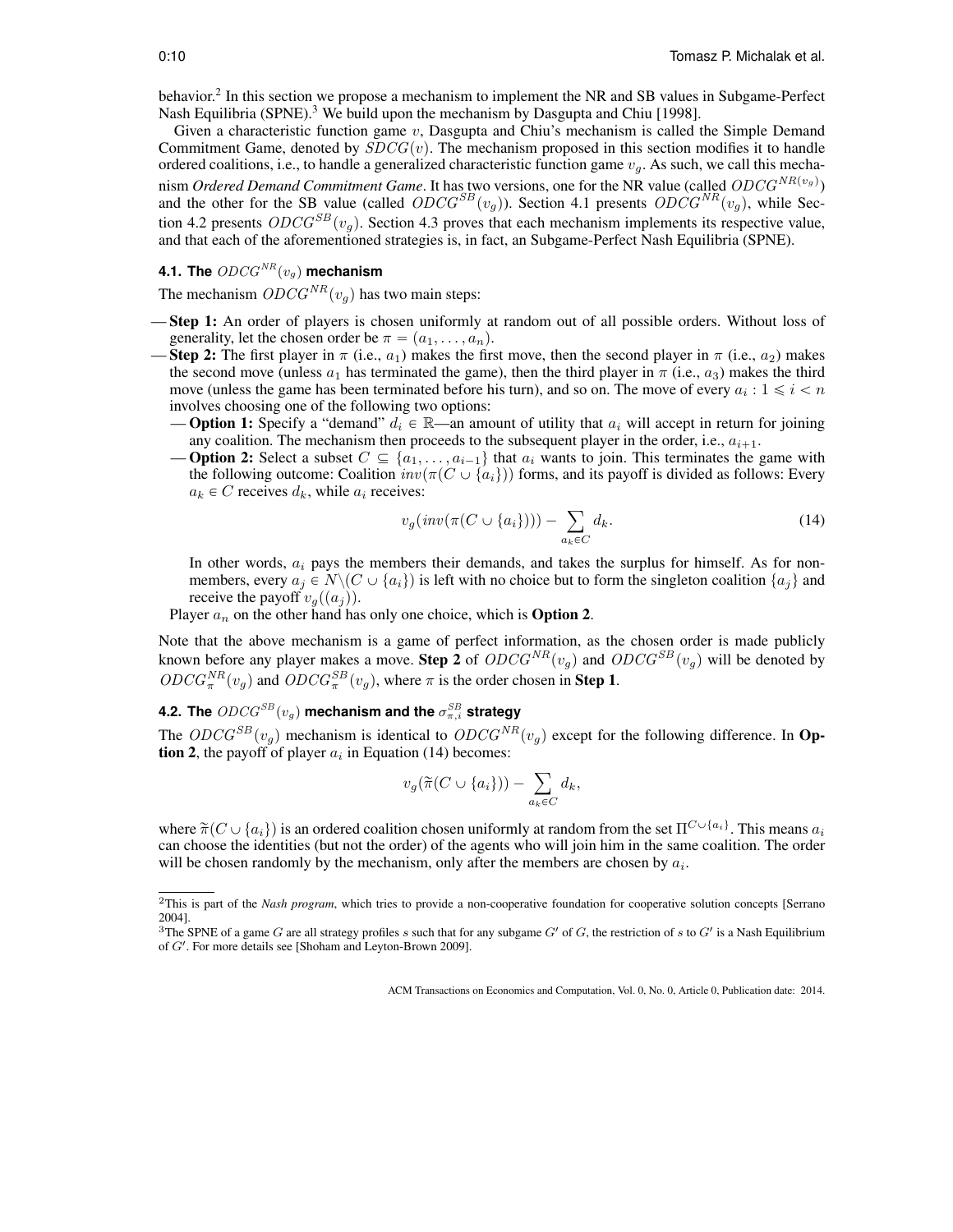Table I. A comparison between the SDCG mechanism by Dasgupta and Chiu [1998] and our  $ODCG^{NR}(v_q)$  and  $ODCG^{SB}(v_q)$ mechanisms. In **Step 1** of all three mechanisms, a permutation of players π is chosen randomly to determine the order of moves (the  $i^{\text{th}}$  player in  $\pi$  makes the  $i^{\text{th}}$  move). Without loss of generality, the table assumes  $\pi = (a_1, a_2, \ldots, a_n)$ . In Step 2, the move of  $a_i$  is to make a choice between (1) demanding  $d_i$  in return for joining any coalition requested by a subsequent player, and (2) forming a coalition with (some of) the previous players and ending the game. The main difference is in the way the mechanisms impose an order on the resulting multi-player coalition.

|                        | <b>Option 1</b> of $a_i$ | <b>Option 2</b> of $a_i$                             | Coalition created<br>by the mechanism                                                                       | Payoffs                                                                                                                                                                        |
|------------------------|--------------------------|------------------------------------------------------|-------------------------------------------------------------------------------------------------------------|--------------------------------------------------------------------------------------------------------------------------------------------------------------------------------|
| $SDCG_{\pi}(v)$        | demand<br>$d_i$          | choose a subset<br>$C \in \{a_1, \ldots, a_{i-1}\}\$ | $C \cup \{a_i\}$                                                                                            | $\forall a_k \in C : p_k = d_k$<br>$p_i = v(C \cup \{a_i\}) - \sum_{a_k \in C} d_k$<br>$\forall a_k \in N \setminus \{C \cup \{a_i\}\} : p_k = v(\{a_k\}).$                    |
| $ODCG_{\pi}^{NR}(v_q)$ | demand<br>$d_i$          | choose a subset                                      | $inv(\pi(C \cup \{a_i\}))$<br>$C \in \{a_1, \ldots, a_{i-1}\}$ $C \cup \{a_i\}$ ordered as inverse of $\pi$ | $\forall a_k \in C : p_k = d_k$<br>$p_i = v_g(inv(\pi(C \cup \{a_i\}))) - \sum_{a_k \in C} d_k$<br>$\forall a_k \in N \setminus \{C \cup \{a_i\}\} : p_k = v_g((a_k)).$        |
| $ODCG_{\pi}^{SB}(v_g)$ | demand<br>$d_i$          | choose a subset<br>$C \in \{a_1, \ldots, a_{i-1}\}\$ | $\widetilde{\pi}(C \cup \{a_i\})$<br>$(C \cup \{a_i\})$ ordered at random)                                  | $\forall a_k \in C : p_k = d_k$<br>$p_i = v_g(\widetilde{\pi}(C \cup \{a_i\})) - \sum_{a_k \in C} d_k$<br>$\forall a_k \in N \setminus \{C \cup \{a_i\}\} : p_k = v_g((a_k)).$ |

Table I summarizes the differences between the *SDCG* mechanism proposed by Dasgupta and Chiu [1998] and the ODCG<sup>NR</sup> and ODCG<sup>SB</sup> mechanisms proposed in this article, where  $p_k$  denotes the payoff of  $a_k$ .

## **4.3. Properties of the Mechanisms**

Our key results with regards to the  $ODCG^{NR}(v_q)$  and  $ODCG^{SB}(v_q)$  mechanisms are presented in the following theorem.

THEOREM 4.1. *Every SPNE of ODCG*<sup>NR</sup>( $v_g$ ) and ODCG<sup>SB</sup>( $v_g$ ), where  $v_g$  is strictly convex, has *payoffs equal to the NR value, and the SB value, respectively.*

PROOF. We start by recalling Equations (4), (8), and (13) in which either the Shapley value, the NR value or the SB value, respectively, are presented as the expected marginal contribution of player  $a_i$  in permutation  $\pi$ , where  $\pi \in \Pi(N)$  is selected uniformly at random. While this general functional form is the same for all three values, their differences stem:

- *from the different underlying value function*: in the case of the Shapley value this is the characteristic function v, whereas in the case of the NR value this is the generalized characteristic function  $v<sub>a</sub>$ , and in the case of the SB value this is the average characteristic function for  $v_g$ , i.e., it is  $\bar{v}_g$ ; and
- *from the different definition of the marginal contribution*: in the case of the Shapley value and the SB value we have  $\Delta_v(C_{\overline{\pi_i}}, a_i)$  and  $\Delta_{\bar{v}_g}(C_{\overline{\pi_i}}, a_i)$ , respectively (Equation (5) for the value function v and  $\bar{v}_g$ ), whereas for the NR value we have  $\Delta_{v_q}^{NR}(T, a_i)$  (Equation (7)).

**Step 1** of both our mechanisms is the same as **Step 1** of the mechanism by Dasgupta and Chiu [1998]: a permutation  $\pi$  is chosen uniformly at random. Therefore, what we need to show for each value is that our refinements account for the differences in the value function and the marginal contribution as outlined above. To this end, let us consider the following lemmas:

LEMMA 4.1.1. *Given*  $(N, v_g)$ , let  $\pi \in \Pi(N)$  be an order of players chosen uniformly at random in *Step 1 of*  $ODCG^{NR}(v_g)$  ( $ODCG^{SB}(v_g)$ ). Then, for every player  $a_i \in N$ , **Step 2** *of the mechanism, i.e.,*  $ODCG_{\pi}^{NR}(v_g)$  *(ODCG* $_{\pi}^{NR}(v_g)$ *), is strategically equivalent to*  $SDCG_{\pi}(v_{g,\pi})$  *(SDCG*<sub> $\pi$ </sub> $(\bar{v}_g)$ *).* 

PROOF. We consider  $ODCG^{NR}(v_q)$  first. By rules of this mechanism (see Table I), any coalition  $C \cup$  $\{a_i\}$  chosen by  $a_i$  in **Option 2** will be created as an ordered coalition  $inv(\pi(C \cup \{a_i\}))$ . Thus, the choices offered to  $a_i$  by  $ODCG^{NR}(v_g)$ , i.e., every  $inv(\pi(C \cup \{a_i\}))$  in the generalized characteristic function game  $v_g$ , are in fact equivalent to the choices offered to  $a_i$  by  $SDCG(v_{g,inv(\pi)})$ , i.e., every  $C \cup \{a_i\}$  in the

ACM Transactions on Economics and Computation, Vol. 0, No. 0, Article 0, Publication date: 2014.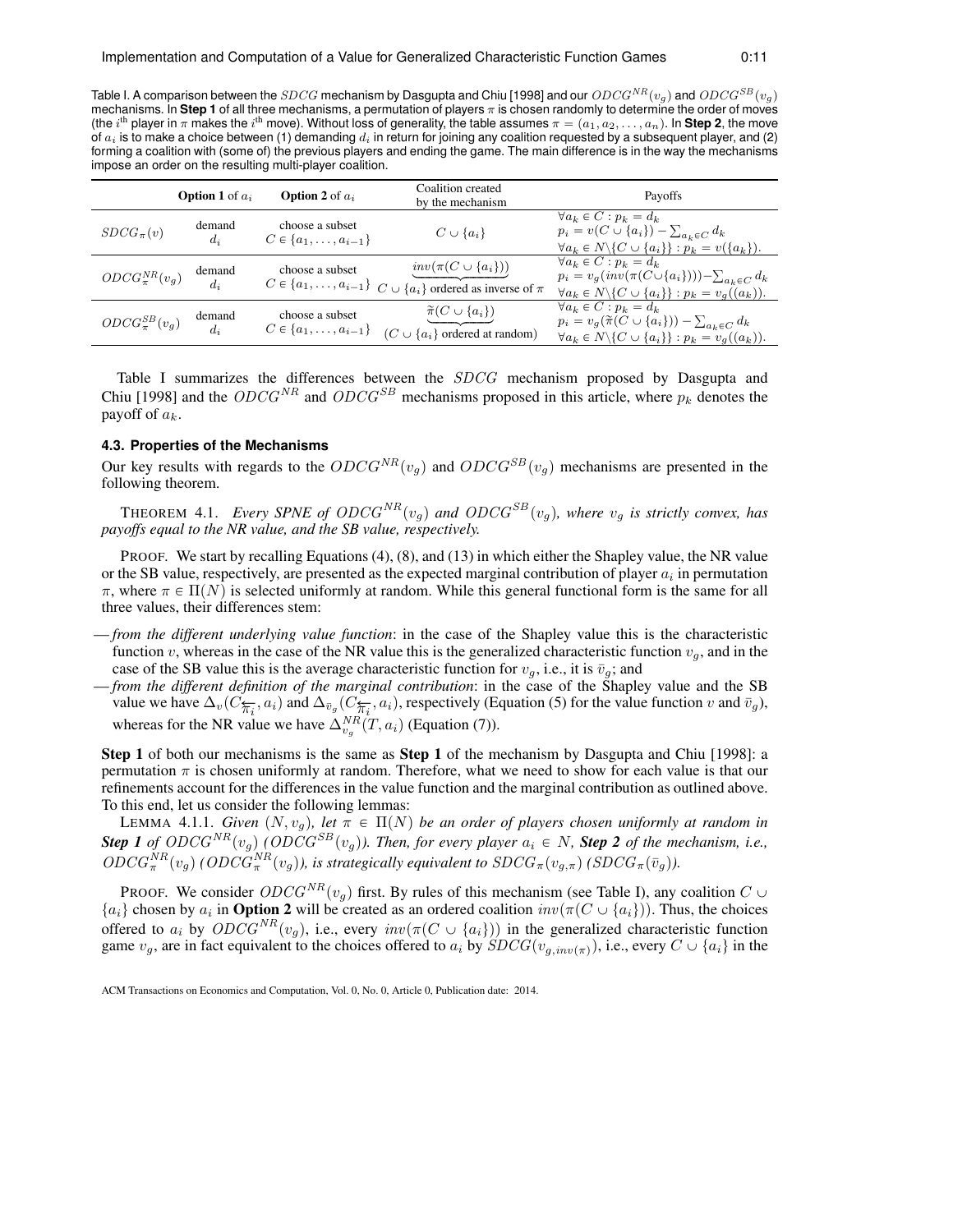characteristic function game  $v_{g,inv(\pi)}$ . This shows that **Step 2** of  $ODCG^{NR}(v_g)$  is strategically equivalent to **Step 2** of  $SDCG(v_{g,inv(\pi)})$ .

Turning now to  $ODCG^{SB}(v_q)$ , by rules of this mechanism (see again Table I), any coalition  $C \cup \{a_i\}$ chosen by  $a_i$  in **Option 2** will be created as an ordered coalition  $(a_i, \tilde{\pi}(C))$ . Recall that  $\tilde{\pi}(C)$  denotes a randomly ordered coalition made of players in C. Since player  $a_i$  has to select C without knowing how it will be ordered, his rational behavior is to consider the expected value of  $C \cup \{a_i\}$  over all possible orders of  $C$ , bearing in mind that he will be placed in the first position of the ordered coalition (as per the rules of the mechanism). This expected value is:

$$
\frac{1}{|C|!}\sum_{\tilde{\pi}\in\Pi(C)}v_g(\tilde{\pi}(C\cup\{a_i\})),
$$

which is precisely  $\bar{v}_g(C \cup \{a_i\})$  (see Section 3). Thus, the choices offered to  $a_i$  by  $ODCG^{SB}(v_g)$ , i.e., every  $(a_i, \tilde{\pi}(C))$  in the generalized characteristic function game  $v_g$ , are equivalent to the choices offered to  $a_i$  by  $SDCG(\bar{v}_g)$ , i.e., every  $C \cup \{a_i\}$  in the characteristic function game  $\bar{v}_g$ . This shows that **Step 2** of  $ODCG^{SB}(v_q)$  is strategically equivalent to **Step 2** of  $SDCG(\bar{v}_q)$ .  $\Box$ 

LEMMA 4.1.2. *Given a (strictly) convex ordered game*  $(N, v_q)$ *, and a permutation*  $\pi \in \Pi(N)$ *, the game*  $(N, v_{q,\pi})$  *is (strictly) convex.* 

PROOF. We need to show that:

$$
v_{g,\pi}(C \cup \{a_i\}) - v_{g,\pi}(C) \ \ (>\geqslant) \ \ \text{and} \ \ v_{g,\pi}(D \cup \{a_i\}) - v_{g,\pi}(D), \ \ \text{where } a_i \in N \setminus C \text{ and } D \subset C \subset N. \tag{15}
$$

To this end, observe that every member of D appears in C, and if a player,  $a_i$ , appears before another,  $a_j$ , in  $\pi(D)$ , then it will also appear before it in  $\pi(C)$ , as both coalitions are ordered according to  $\pi$ . Therefore, based on Definition 3.1, we have:  $\pi(D)\vec{\subset} \pi(C)$ . By a similar reasoning, we have  $\pi(C \cup \{a_i\})\vec{\subset} \pi(D \cup \{a_i\})$ . This, as well as the fact that  $v_q$  is convex, implies the following (based on Definition 3.3):

$$
v_g(\pi(C \cup \{a_i\})) - v_g(\pi(C)) \ \ (>) \geq v_g(\pi(D \cup \{a_i\})) - v_g(\pi(D)). \tag{16}
$$

Moreover, by definition, we have  $v_{g,\pi}(C) = v_g(\pi(C))$  for every  $C \subseteq N$ . This, together with Equation (16), imply that Equation (15) holds.  $\Box$ 

**LEMMA** 4.1.3. *Given a (strictly) convex ordered game*  $(N, v_q)$ *, and a permutation*  $\pi \in \Pi(N)$ *, the game*  $(N, \bar{v}_q)$  *is (strictly) convex.* 

PROOF. We know from Lemma 4.1.2 that, for all  $\pi \in \Pi(N)$  and all  $a_i \in N$ , we have:

$$
v_{g,\pi}(C \cup \{a_i\}) - v_{g,\pi}(C) \ \ (>) \geq v_{g,\pi}(D \cup \{a_i\}) - v_{g,\pi}(D),
$$

for every  $D \subset C \subset N \setminus \{a_i\}$ . Thus:

$$
\frac{1}{|N|!} \sum_{\pi \in \Pi(N)} \left( v_{g,\pi}(C \cup \{a_i\}) - v_{g,\pi}(C) \right) \quad (>) \geq \frac{1}{|N|!} \sum_{\pi \in \Pi(N)} \left( v_{g,\pi}(D \cup \{a_i\}) - v_{g,\pi}(D) \right). \tag{17}
$$

Now observe that, for every coalition  $C \subseteq N$ , we have:

$$
\frac{1}{|N|!} \sum_{\pi \in \Pi(N)} \left( v_{\pi}(C) \right) = \frac{1}{|C|!} \sum_{\pi \in \Pi(C)} \left( v_{\pi}(C) \right) = \bar{v}_g(C). \tag{18}
$$

Equations (17) and (18) mean that:

$$
\bar{v}_g(C \cup \{a_i\}) - \bar{v}_g(C) \geq \bar{v}_g(D \cup \{a_i\}) - \bar{v}_g(D).
$$

 $\Box$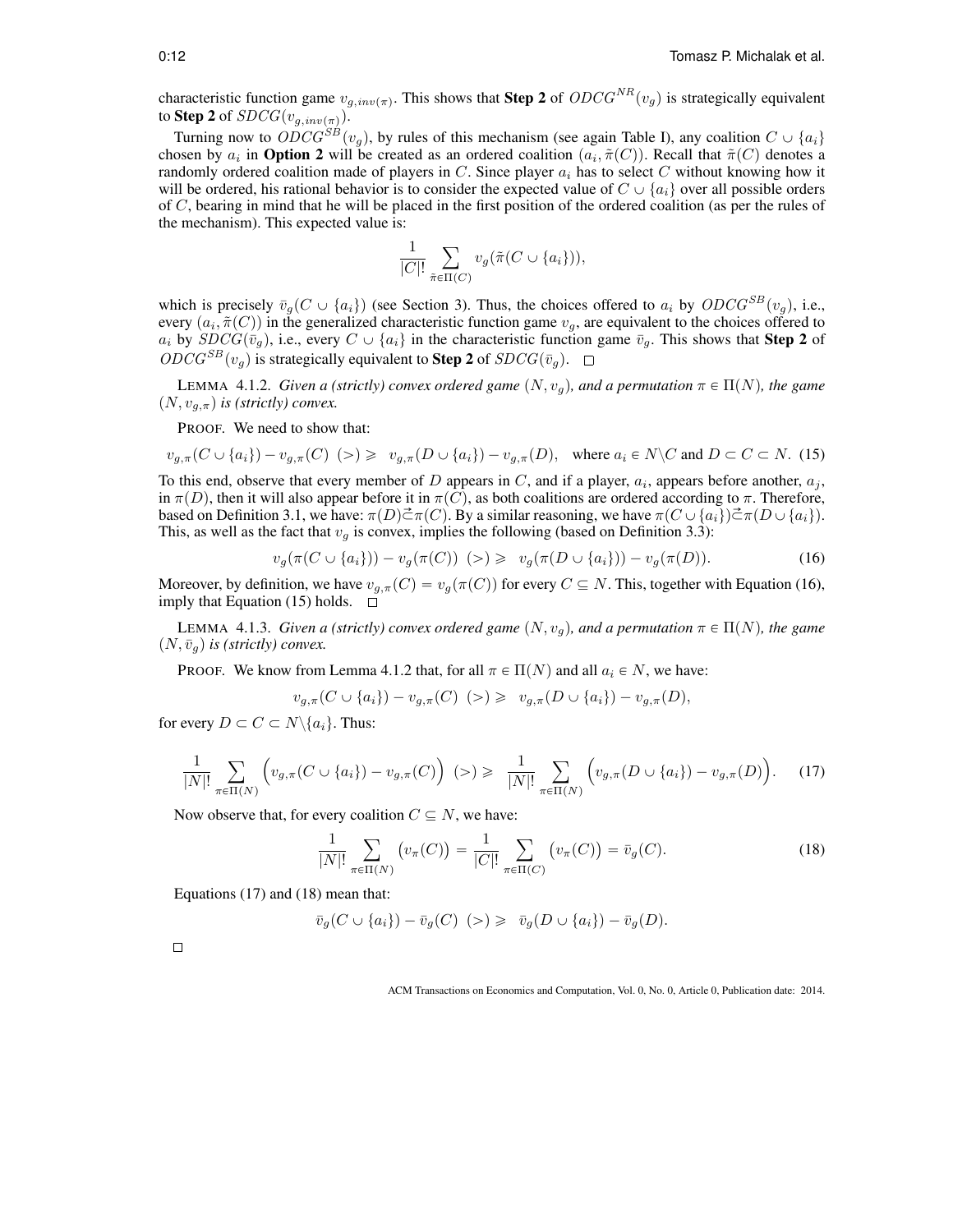Next, building upon the above lemmas, as well as the result of Dasgupta and Chiu [1998], we prove the correctness of Theorem 4.1.

Dasgupta and Chiu [1998] showed that, for a convex characteristic function game  $v$ , all the SPNE of their mechanism,  $SDCG(v)$ , result in the Shapley value in expectation. They also showed that in the equilibrium any player  $a_i$  in the randomly chosen order  $\pi$  (except for the last player) makes a demand that equals his contribution to the coalition consisting of all subsequent players in  $\pi$  (we will denote this coalition by  $C_{\overline{n}_i}$ ). For instance, given  $(\{a_1, a_2, a_3\}, v)$  and  $\pi = (a_2, a_1, a_3)$ , player  $a_2$  demands  $d_2 = \Delta_v(C_{\overline{n}_2}, a_2)$  $v(\{a_1, a_3\} \cup \{a_2\}) - v(\{a_1, a_3\})$ , and player  $a_1$  demands  $d_1 = \Delta_v(C_{\overrightarrow{n_1}}, a_1) = v(\{a_3\} \cup \{a_1\}) - v(\{a_3\}).$ The last player in  $\pi$ , i.e.,  $a_3$ , forms the grand coalition,  $\{a_1, a_2, a_3\}$ , and satisfies the demands of  $a_1$  and  $a_2$ , leaving him with a payoff equal to his marginal contribution to the empty set. That is,  $a_3$  receives:

$$
v({a1, a2, a3}) - d2 - d1 = v({a3}),
$$

or, equivalently,  $\Delta_v(C_{\overrightarrow{\pi_3}}, a_3) = v(\emptyset \cup \{a_3\}) - v(\emptyset)$ .

Then, since the following holds:

$$
\mathbb{E}[\Delta_{C_{\overline{\mathcal{H}}_i}^{\bullet}},i] = \frac{1}{|N|!} \sum_{\pi \in \Pi(N)} \Delta_v(C_{\overline{\mathcal{H}}_i}^{\bullet}, a_i) = \frac{1}{|N|!} \sum_{\pi \in \Pi(N)} \Delta_v(C_{\overline{\mathcal{H}}_i}^{\bullet}, a_i) m = \mathbb{E}[\Delta_{C_{\overline{\mathcal{H}}_i}^{\bullet}},i],\tag{19}
$$

the  $SDCG(v)$  mechanism implements the Shapley value in expectation (see Equation (4)).

From the above result of Dasgupta and Chiu, as well as Lemmas 4.1.1 and 4.1.2, it follows that, for a convex generalized characteristic function,  $v_g$ , all SPNE of our mechanism  $ODCG^{NR}(v_g)$  result in expectation in the following value:

$$
\phi_i^*(N, v_g) = \frac{1}{|N|!} \sum_{\pi \in \Pi(N)} \Delta_{v_{g,inv(\pi)}}(C_{\overline{\pi}_i^*}, a_i),
$$
\n(20)

while all SPNE of our mechanism  $ODCG^{SB}(v_q)$  result in expectation in:

$$
\phi_i^{**}(N, v_g) = \frac{1}{|N|!} \sum_{\pi \in \Pi(N)} \Delta_{\bar{v}_g}(C_{\overrightarrow{\pi_i}}, a_i). \tag{21}
$$

Equations (20) and (21) imply that, in order to prove Theorem 4.1, it suffices to prove that, the following two equations hold for all  $a_i \in N$ :

$$
\phi_i^*(N, v_g) = \frac{1}{|N|!} \sum_{\pi \in \Pi(N)} \Delta_{v_{g,inv(\pi)}}(C_{\overline{\pi_i^*}}, a_i) = \frac{1}{|N|!} \sum_{T \in \Pi(N)} \Delta_{v_g}^{NR}(T(a_i), a_i) = \phi_i^{NR}(N, v_g), \tag{22}
$$

and

$$
\phi_i^{**}(N, v_g) = \frac{1}{|N|!} \sum_{\pi \in \Pi(N)} \Delta_{\bar{v}_g}(C_{\overrightarrow{\pi_i}}, a_i) = \frac{1}{|N|!} \sum_{T \in \Pi(N)} \Delta_{\bar{v}_g}(C_{\overleftarrow{\pi_i}}, a_i) = \phi_i^{SB}(N, v_g). \tag{23}
$$

Since the correctness of Equation (23) is implied by Equation (19), it remains to prove the correctness of Equation (22). We will do it with the following lemma:

LEMMA 4.1.4. *Given*  $(N, v_g)$  and  $a_i \in N$ , there exists a bijection  $f_i : \Pi(N) \to \Pi(N)$  such that for all  $\pi \in N$  :

$$
\Delta_{v_{g,inv(\pi)}}(C_{\overrightarrow{\pi_i}}, a_i) = \Delta_{v_g}^{NR}(\underbrace{f_i(\pi)(a_i)}_{=T(a_i)}, a_i). \tag{24}
$$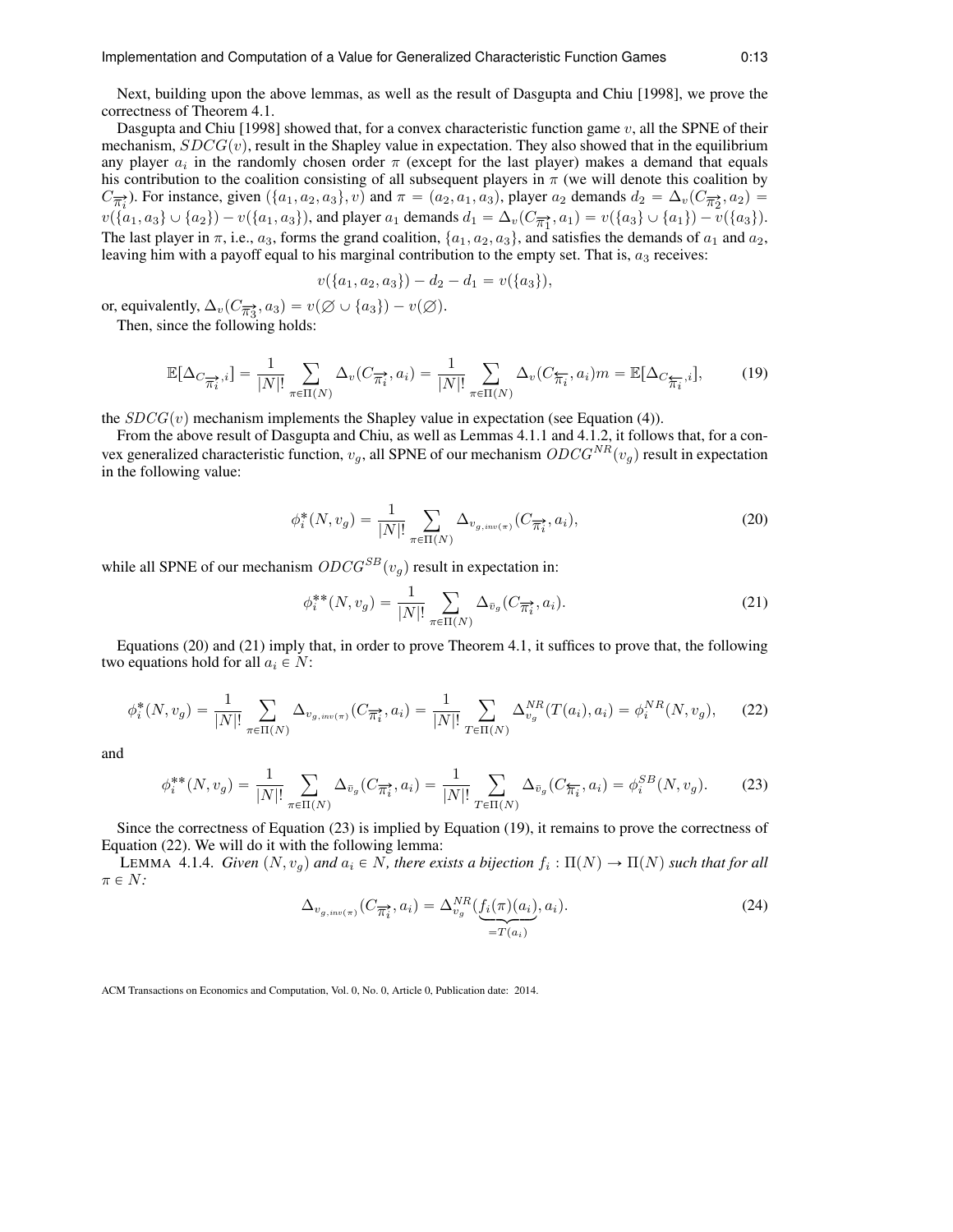PROOF. Let  $f_i$  be defined as follows: for every  $\pi = (a_{k_1}, \dots, a_{k_{i-1}}, a_{k_i}, a_{k_{i+1}}, \dots, a_{k_n}) \in \Pi(N)$ , where  $a_{k_i} = a_i$ , we have  $f_i(\pi) = inv(\pi) = (a_{k_n}, \dots, a_{k_{i+1}}, a_{k_i}, a_{k_{i-1}}, \dots, a_{k_1})$ . For this bijection, the right hand side of Equation (24) becomes:

$$
\Delta_{v_g}^{NR}(f_i(\pi)(a_i),a_i) = \Delta_{v_g}^{NR}(inv(\pi)(a_i),a_i) = v_g((a_{k_n},\ldots,a_{k_{i-1}},a_{k_i})) - v_g((a_{k_n},\ldots,a_{k_{i-1}})).
$$

As for the left-hand side of Equation (24), we have:

$$
\Delta_{v_{g,inv(\pi)}}(C_{\overrightarrow{n_i}}, a_i) = v_{g,inv(\pi)}(C_{\overrightarrow{n_i}} \cup \{a_i\}) - v_{g,inv(\pi)}(C_{\overrightarrow{n_i}})
$$
  
=  $v_{g,inv(\pi)}(\{a_{k_i}, a_{k_{i+1}}, \dots, a_n\}) - v_{g,inv(\pi)}(\{a_{k_{i+1}}, \dots, a_{k_n}\}).$  (25)

Since, by definition, we have  $v_{g,\pi}(C) = v_g(\pi(C))$  for all  $C \subseteq N$ , we can rewrite Equation (25) as follows:

$$
\Delta_{v_{g,inv(\pi)}}(C_{\overrightarrow{n_i}}, a_i) = v_g(inv(\pi)(\{a_{k_i}, a_{k_{i+1}}, \dots, a_n\}) - v_g(inv(\pi)(\{a_{k_{i+1}}, \dots, a_{k_n}\}))
$$
  
=  $v_g((a_{k_n}, \dots, a_{k_{i-1}}, a_{k_i})) - v_g((a_{k_n}, \dots, a_{k_{i-1}})).$  (26)

Hence, Equation (24) holds.  $\square$ 

This concludes the proof of Theorem 4.1.  $\Box$ 

In the next section we will discuss equilibrium strategies.

# **4.4. Strategies in the**  $ODCG^{NR}(v_q)$  and  $ODCG^{SB}(v_q)$  mechanisms

In section, we present an equilibrium strategy of player  $a_i$ . It has two versions; one for  $ODCG^{NR}(v_g)$ , denoted by  $\sigma_{\pi,i}^{NR}$ , and the other for  $ODCG^{SB}(v_g)$ , denoted by  $\sigma_{\pi,i}^{SB}$ . Before we introduce these strategies, we need to introduce additional notation. Let  $H_i = \mathbb{R}^{i-1}$  be the set of all possible histories that  $a_i$  may face; every history in  $H_i$  represents a unique set of demands  $(d_1, \ldots, d_{i-1})$ . Now, let  $a_i$  face the history  $h = (d_1, \ldots, d_{i-1})$  and let D be any subset of players from  $\{a_i, a_{i+1}, \ldots, a_n\}$ . We define  $M_{h,\pi}^{NR}(D)$  as follows:

$$
M_{h,\pi}^{NR}(D) = \max_{C \subseteq \{a_1, ..., a_{i-1}\}} \left\{ v_g(inv(\pi(D \cup C))) - \sum_{a_j \in C} d_j \right\}.
$$
 (27)

That is,  $M_{h,\pi}^{NR}(D)$  is the maximum payoff that coalition D can obtain for itself if it is allowed to choose a set of new members, denoted by  $C$ , from the players that precede  $a_i$ , bearing in mind that the mechanism will enforce the formation of  $inv(\pi(D \cup C))$ . Furthermore, for every  $j \in \{i, \ldots, n\}$ , let  $\mathcal{P}^h_\pi(i, j)$  denote the following linear program:

$$
\mathcal{P}_{\pi}^{h}(i,j) : \max_{d_i,\ldots,d_j} d_i \quad \text{subject to:}
$$
\n
$$
d_{k_1} + \ldots + d_{k_m} \ge M_{h,\pi}^{NR}(\{a_{k_1},\ldots,a_{k_m}\}) \text{ for all } k_1,\ldots,k_m \text{ where } i \le k_1 < \ldots < k_m \le j
$$
\n
$$
\text{and } d_i + \ldots + d_j = M_{h,\pi}^{NR}(\{a_i,\ldots,a_j\}).
$$

In other words,  $\mathcal{P}_\pi^h(i,j)$  computes for players  $a_i, \ldots, a_j$  and characteristic function  $M_{h,\pi}^{NR}(\cdot)$  a core allocation that gives  $a_i$  the largest payoff. Next, we outline the conditions that characterize the *maximal* program for player  $a_i$ :

*Definition* 4.2. Given a history  $h = (d_1, \ldots, d_{i-1})$ , a program  $\mathcal{P}^h_\pi(i, j)$  for player  $a_i$  is called a **maximal** program if:

— there exists a solution  $(d_i, \ldots, d_j)$  for  $\mathcal{P}_\pi^h(i, j)$ , i.e. the program is feasible.<sup>4</sup>

<sup>&</sup>lt;sup>4</sup> We note that the trivial program  $\mathcal{P}_{\pi}^{h}(i, i)$  is always feasible.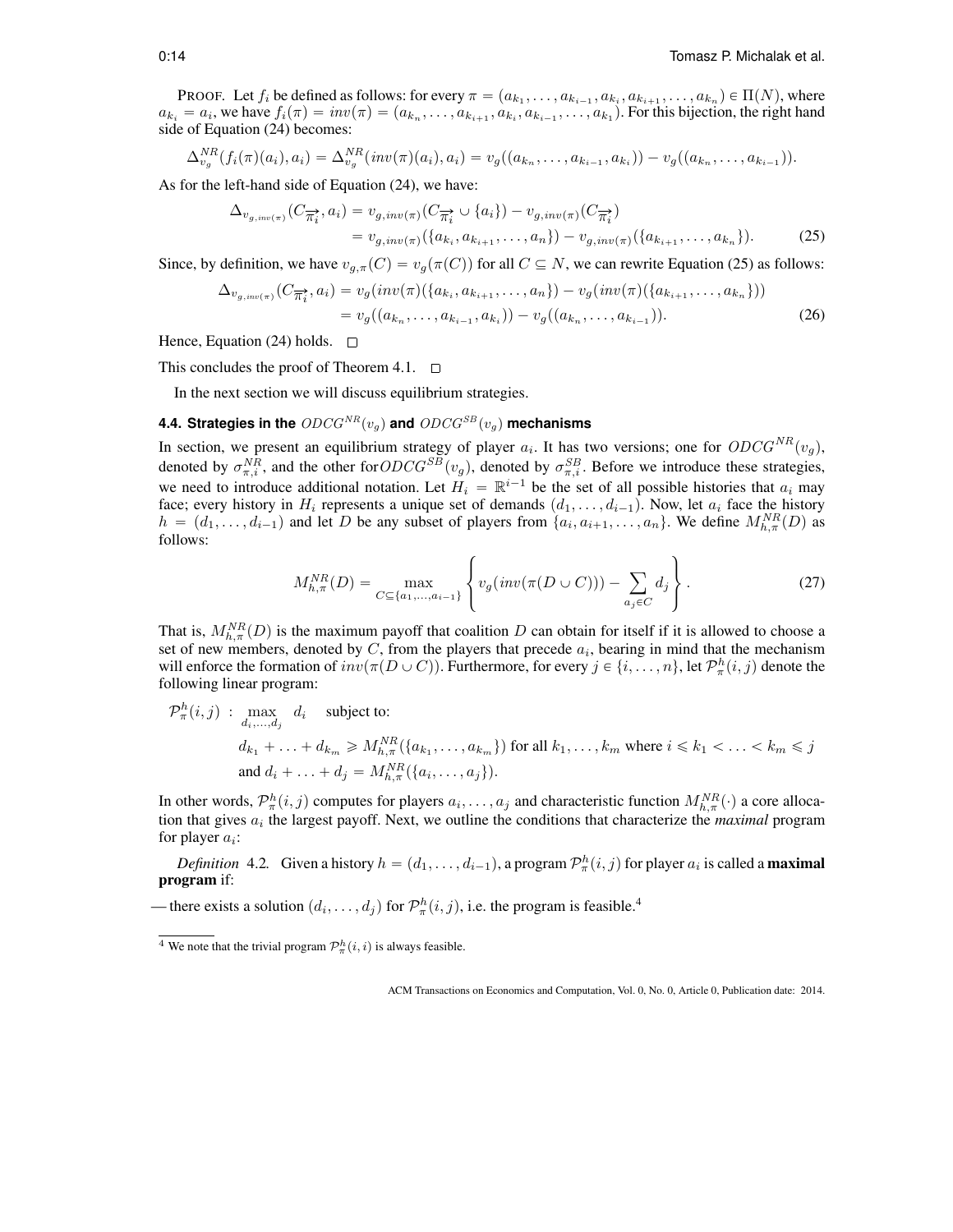— no other feasible program  $\mathcal{P}_{\pi}^{h}(i,k) : k \neq j$  has a greater objective-function value; — no other feasible program  $\mathcal{P}_{\pi}^{h}(i,k) : k > j$  has the same objective-function value.

The above definition implies that every maximal program is unique. We are now ready to introduce our strategy. Recall that every  $a_i : 1 \leq i < n$  must choose between two options, either to specify a demand, or select a subset of  $\{a_1, \ldots, a_{i-1}\}\$ , while  $a_n$  has only one option, which is to select a subset from  $\{a_1, \ldots, a_{n-1}\}\$ . This implies that a strategy of  $a_i: 1 \leq i < n$  is a mapping from  $H_i$  to  $\mathbb{R} \cup 2^{\{a_1,\dots,a_{i-1}\}}$ , while a strategy of  $a_n$  is a mapping from  $H_n$  to  $2^{\{a_1,\dots,a_{n-1}\}}$ . Our strategy,  $\sigma_{\pi,i}^{NR}$ , proceeds as follows:

— If  $\mathcal{P}_{\pi}^h(i,j)$  is maximal, where  $j > i$ , then demand the value of the objective function in  $\mathcal{P}_{\pi}^h(i,j)$ — If  $\mathcal{P}_{\pi}^{h}(i,i)$  is maximal, then form the ordered coalition  $inv(\pi(C^* \cup \{a_i\}))$ , where  $C^*$  solves:

$$
M_{h,\pi}^{NR}(\{a_i\}) = \max_{C \subseteq \{a_1,\dots,a_{i-1}\}} \left\{ v_g(inv(\pi(C \cup \{a_i\}))) - \sum_{a_j \in C} d_j \right\}.
$$
 (28)

If there are more than one such argmaxes, then following Dasgupta and Chiu [1998] we adopt the lexicographic tie-breaking rule.

As for the strategy  $\sigma_{\pi,i}^{SB}$ , it is identical to  $\sigma_{\pi,i}^{NR}$  except for the following difference. Every  $M_{h,\pi}^{NR}(D)$  is replaced with  $M_{h,\pi}^{SB}(D)$ , which is defined as follows:

$$
M_{h,\pi}^{SB}(D) = \max_{C \subseteq \{a_1, \dots, a_{i-1}\}} \left\{ \frac{1}{|C|!} \sum_{T \in \Pi(C \cup \{a_i\})} v_g(T) - \sum_{a_j \in C} d_j \right\}.
$$
 (29)

### **5. REPRESENTATION**

In this section we consider the issue of efficient computation of the NR and SB values. Recall that a straightforward computation of the NR value, using either formulas (9) or (8), requires iterating over *all ordered*<br>coalition. The same holds for the SB value, Now since for any game of a players there are  $\sum_{i=1}^{n} \binom{n}{i} \times i$ forward computation of the NR value, using either formulas (9) or (8), requires iterating over all ordere coalition. The same holds for the SB value. Now since, for any game of *n* players, there are  $\sum_{i=1}^{n} \binom{n}{i} \times i$ ordered coalitions, such an approach quickly becomes prohibitive with increasing  $n<sup>5</sup>$  To tackle this computational problem we introduce in this section a *compact representation scheme* for games with ordered coalitions and evaluate its properties. We take as our starting point the *marginal contribution nets* (*MC-Nets*) representation by Ieong and Shoham [2006] and its extension, *read-once marginal contribution nets* (or *read-once MC-Nets*) by Elkind et al. [2009]. This representation has a number of desirable properties: it is fully expressive, concise for many characteristic function games of interest, and facilitates a very efficient technique for computing the Shapley value. Our representation, which we call *generalized read-once MC-Nets*, also has these desirable properties.

This section is divided into four subsections. In Section 5.1, we introduce the *generalized read-once MC-Nets* representation to represent generalized characteristic function games compactly. After that, in Sections 5.2 and 5.3, we prove that this representation facilitates an efficient computation of the NR value and the SB value, respectively. Finally, in Section 5.4, we present a sample application of generalized read-once MC-Nets to compute game-theoretic centrality based on the NR and SB values.

#### **5.1. Generalized Read-Once MC-Nets**

Before presenting our representation (for *generalized* characteristic function games), we provide a brief description of MC-Nets (for characteristic function games). Specifically, with MC-Nets, a game is represented by a set of rules R, where each rule is of the form  $Formula \rightarrow V$  in which Formula is a propositional formula over N, and V is a real number. A coalition C is said to *meet* a given formula  $\mathcal F$  if and only if  $\mathcal F$  evaluates to true when the values of all Boolean variables that correspond to players in C are set to

<sup>&</sup>lt;sup>5</sup> For instance, the size of the generalized characteristic function for  $n = 5$  is 325, whereas for  $n = 10$  is 9864100.

ACM Transactions on Economics and Computation, Vol. 0, No. 0, Article 0, Publication date: 2014.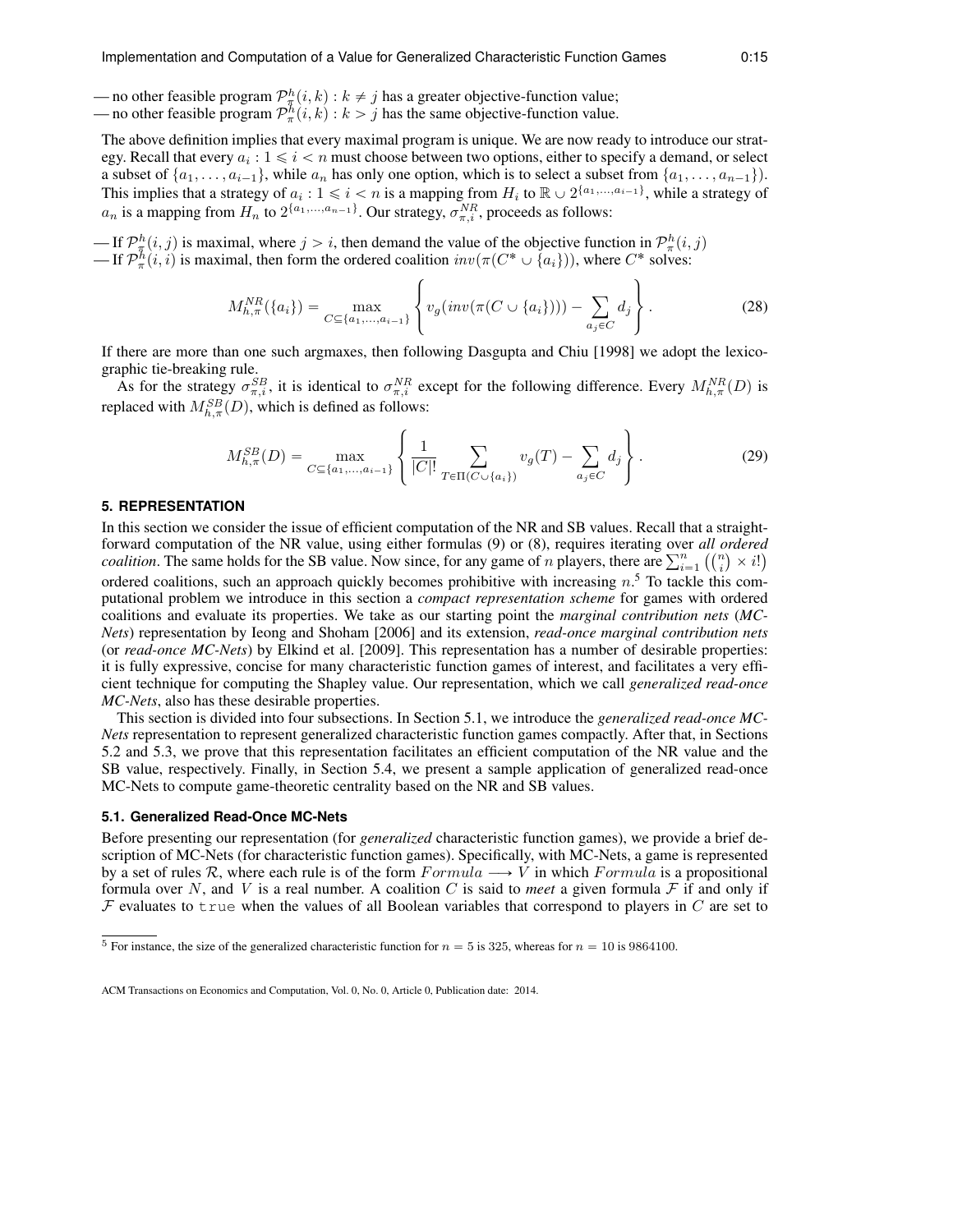true, and the values of all Boolean variables that correspond to players not in  $C$  are set to false. We write  $C \models \mathcal{F}$  to mean that C meets  $\mathcal{F}$ . In MC-Nets, if coalition C does not meet any rule then its value is 0. Otherwise, the value of C is the sum of every V from the rules of which the Formula are met by C. More formally:

$$
v(C) = \sum_{\mathcal{R}\ni\mathcal{F}\to V:\ C\models\mathcal{F}} V.
$$

Ieong and Shoham [2006] showed that, given an MC-Net representation in which rules are made only of conjunctions of positive and/or negative literals, the Shapley value can be computed in time linear in the number of rules. Similarly to Elkind et al. [2009], we will call such rules *"basic rules"*, and the representation based on them *basic MC-Nets*. Any basic rule can be written as  $z \wedge \neg z' \rightarrow V$ , where z and z' are conjunctions of positive and negative literals, respectively. Now, taking advantage of the additivity property of the Shapley value, every basic rule can be considered separately as a game on its own. It can be shown that the Shapley values for any  $a_i$  in z and  $a_j$  in  $-z'$  are

$$
\frac{V}{|z|{|z|+|z'|}\choose{|z'|}} \quad \text{and} \quad \frac{-V}{|-z'|{|z|+|z'|}\choose{|z|}}.
$$
 (30)

respectively, where |z| and  $|\neg z'|$  denote the number of elements in z and  $\neg z'$  respectively.

Elkind et al. [2009] defined a class of MC-Net rules, called *read-once MC rules*, which are considerably more succinct than basic rules, while enjoying similarly attractive computational properties. The syntax of read-once Boolean formulas is as follows:

$$
A := a_i | \neg a_i
$$
  
\n
$$
\mathcal{F} := (\mathcal{F}) | \mathcal{F} \wedge \mathcal{F} | \mathcal{F} \vee \mathcal{F} | \mathcal{F} \oplus \mathcal{F} | A,
$$
  
\n
$$
i \in \{1 \dots n\},
$$

where each literal  $a_i$  can only appear once. In other words, this formula is a binary rooted tree with positive or negative literals on leafs and internal nodes labeled with one of the following logical connectives: conjunction ( $\wedge$ ), disjunction ( $\vee$ ) and exclusive disjunction ( $\oplus$ ).

Elkind et al. [2009] proved that, in general MC-Nets, where each literal can appear in a formula many times, the problem of computing the Shapley value is intractable (i.e., NP-hard). However, for the read-once Boolean formulas the authors presented a polynomial-time algorithm to compute the Shapley value.

Having presented the MC-Net representation for characteristic function games, we now present our extension of MC-Nets to generalized characteristic function games. More specifically, we extend the rules so that the Formula on the left hand side of a rule is applicable to an *ordered* coalition. We introduce two *atomic formulas*:

> basic atomic formula (BAF)  $\{a_m, \ldots, a_n\},\$ ordered atomic formula (OAF)  $\langle a_i, \ldots, a_j \rangle$ .

The ordered coalition T meets a basic atomic formula, denoted  $\mathcal{F}_{BAF}$ , if all literals occurring in  $\mathcal{F}_{BAF}$ belong to  $T$ . More formally

$$
T \models \mathcal{F}_{BAF} \iff \forall a_i \in \mathcal{F}_{BAF}, a_i \in T.
$$

*Example* 5.1. Let  $N = \{a_1, \ldots, a_{10}\}$  and consider  $T = (a_5, a_1, a_4, a_3, a_2)$ . We have:

$$
T \vDash \{a_2, a_5\}, T \nvDash \{a_5, a_2, a_4, a_6\}.
$$

Now, we introduce an ordered atomic formula, denoted  $\mathcal{F}_{OAF}$ . This formula is our crucial extension to MC-Nets; it allows us to fully express the values of all ordered coalitions. Specifically, the ordered coalition T meets  $\mathcal{F}_{OAF}$  if all literals occurring in  $\mathcal{F}_{OAF}$  appear in T in the same order as in the  $\mathcal{F}_{OAF}$  formula.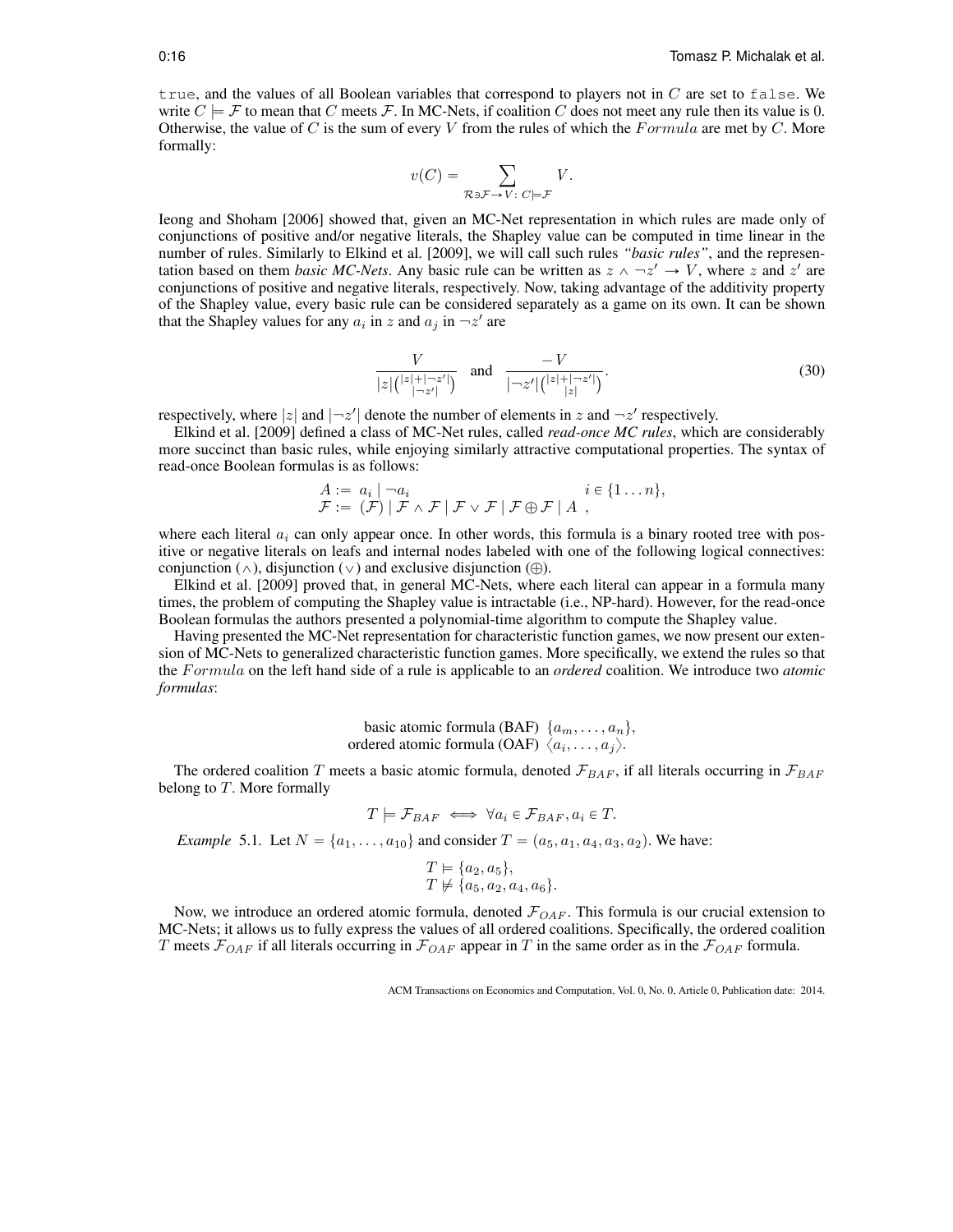To state this more formally, let us first introduce the notion of an ordered coalition corresponding to  $\mathcal{F}_{OAF}$ . To this end, for every  $\mathcal{F}_{OAF} = \langle a_i, \ldots, a_j \rangle$ , the *corresponding ordered coalition of*  $\mathcal{F}_{OAF}$  is simply  $S^{OAF} = (a_i, \ldots, a_j)$ . The main difference between the two is that  $a_i$  is a literal in  $\mathcal{F}_{OAF}$ , while it is an agent in  $S^{OAF}$ . Now, given a particular  $\mathcal{F}_{OAF}$  and an ordered coalition  $S^{OAF}$  corresponding to it, the following holds for every  $T \in \mathcal{T}$ :

$$
T \models \mathcal{F}_{OAF} \iff S^{OAF} \vec{\subseteq} T.
$$

In other words,  $S^{OAF}$  is a subsequence of T. This has a natural interpretation: when a group of players joins any coalition in a certain order they contribute to it a certain value. Consider the following example:

*Example* 5.2*.* Let  $N = \{a_1, \ldots, a_{10}\}$  and consider  $T = (a_5, a_1, a_4, a_3, a_2)$ . We have:

$$
T \vDash \langle a_5, a_3, a_2 \rangle, T \not\models \langle a_5, a_2, a_3 \rangle, T \not\models \langle a_5, a_3, a_2, a_6 \rangle.
$$

Now, we are able to formalize our representation which we call the *generalized read-once MC-Nets*. Specifically, in this representation, a rule, called *generalized read-once rule*, is as follows:

$$
\mathcal{F} \to V,\tag{31}
$$

where  $V$  is a real value and the syntax of the *generalized formula*  $\mathcal F$  is:

$$
A := \mathcal{F}_{BAF} | \mathcal{F}_{OAF},
$$
  

$$
\mathcal{F} := (\mathcal{F}) | \neg \mathcal{F} | \mathcal{F} \wedge \mathcal{F} | \mathcal{F} \vee \mathcal{F} | \mathcal{F} \oplus \mathcal{F} | A,
$$

and each literal can only appear once in the formula. This generalized formula is a binary rooted tree with atomic formulas on leafs and internal nodes labeled with one of the following logical connectives: conjunction ( $\wedge$ ), disjunction ( $\vee$ ) or exclusive disjunction ( $\oplus$ ). The logical connectives have the following standard interpretation:

$$
T \vDash \neg \mathcal{F} \iff T \nvDash \mathcal{F},
$$
  
\n
$$
T \vDash \mathcal{F}_1 \land \mathcal{F}_2 \iff T \vDash \mathcal{F}_1 \text{ and } T \vDash \mathcal{F}_2,
$$
  
\n
$$
T \vDash \mathcal{F}_1 \lor \mathcal{F}_2 \iff T \vDash \mathcal{F}_1 \text{ or } T \vDash \mathcal{F}_2,
$$
  
\n
$$
T \vDash \mathcal{F}_1 \oplus \mathcal{F}_2 \iff T \vDash (\mathcal{F}_1 \lor \mathcal{F}_2) \land \neg (\mathcal{F}_1 \land \mathcal{F}_2).
$$

*Example* 5.3. Let  $N = \{a_1, \ldots, a_{10}\}\$  and consider  $T = (a_5, a_1, a_4, a_3, a_2)$ . We have:

$$
T \vDash (\{a_2, a_5\} \wedge \langle a_1, a_3 \rangle) \vee \{a_4, a_7, a_9\},
$$
  

$$
T \nvDash \langle a_4, a_5, a_3 \rangle \oplus (\{a_1\} \wedge \neg \{a_2\}).
$$

A generalized coalitional game  $(N, v)$  can be represented by a tuple  $(N, \mathcal{GR})$ , where  $\mathcal{GR}$  is a finite set of generalized rules. The value  $v_q(T)$  of an ordered coalition T is defined as the sum of all V from the generalized read-once rules that are met by  $T$ . More formally:

$$
v_g(T) = \sum_{\mathcal{GR}\ni\mathcal{F}\to V:\;T\models\mathcal{F}} V.
$$
\n(32)

The following example presents a simple application of generalized read-once MC-Nets to the scheduling problem:

*Example* 5.4. Let  $G = (V, E)$  be a directed acyclic graph representing a task-based domain, where each vertex in  $V = \{v_1, \ldots, v_n\}$  represents a task. Each edge  $(v_i, v_j) \in E$  illustrates that task  $v_i$  has to be completed before task  $v_i$ . We say that the job is done if all tasks of a given graph G are completed, in which case we get some revenue. Next we show how each such graph can be represented by a single generalized read-once rule, *where agents represent tasks*. In particular, each formula in the rule represents an edge in G,

ACM Transactions on Economics and Computation, Vol. 0, No. 0, Article 0, Publication date: 2014.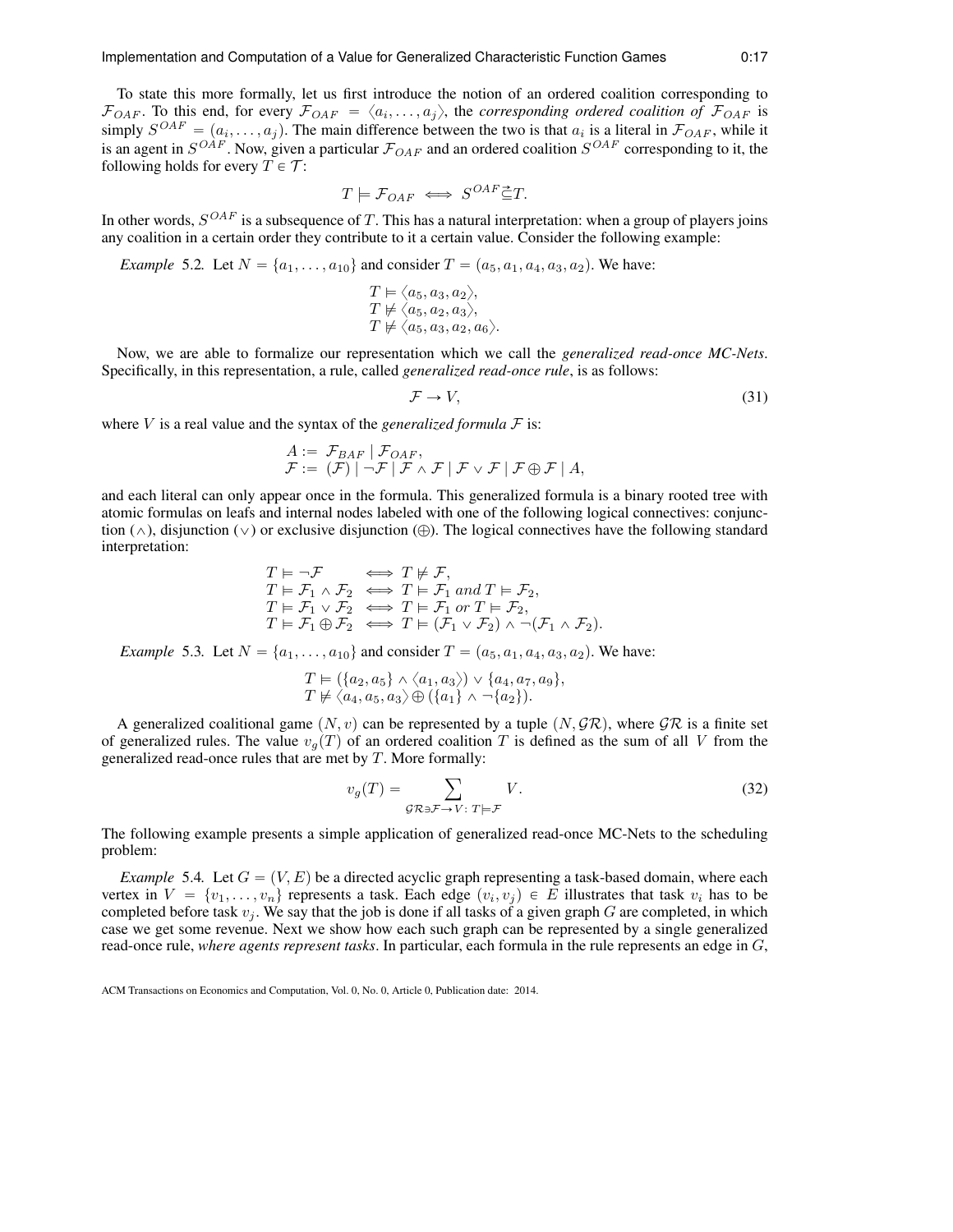as follows:

$$
\bigwedge_{(a_i, a_j) \in E} \langle a_i, a_j \rangle \to \text{revenue of the job defined by } G.
$$

An ordered coalition  $T$  represents the workforce that can finish tasks in a given order. The total revenue of  $T$  is then equal to the sum of revenues of all jobs feasible by  $T$ .

Having defined our representation formally, we now evaluate its properties. We start with *expressiveness*:

PROPOSITION 5.5 (EXPRESSIVENESS). Every ordered coalitional game can be expressed using gen*eralized read-once MC-Nets.*

PROOF. For any arbitrary generalized characteristic function  $v<sub>q</sub>$ , we show how to construct a set of rules  $\mathcal{GR}$  such that Equation (32) holds for every  $T \in \mathcal{T}$ .

We will use only OAF to define a recursive set starting from singleton sequences and empty set  $\mathcal{GR}_0 = \emptyset$ . Let  $S^{OAF}$  be the ordered coalition corresponding to  $\overline{\mathcal{F}_{OAF}}$ , and let  $|\mathcal{F}_{OAF}|$  be the size of this formula.<br>  $\mathcal{GR}_1 = \{ \langle a_i \rangle \rightarrow v_g((a_i)) \}$   $\forall a_i \in N$ ,

$$
\mathcal{GR}_1 = \left\{ \langle a_i \rangle \to v_g((a_i)) \right\} \qquad \forall a_i \in N,
$$
  
\n
$$
\mathcal{GR}_n = \left\{ \mathcal{F}_{OAF} \to v_g(S^{OAF}) - \sum_{k=1}^{n-1} \sum_{\mathcal{GR}_k \ni \mathcal{F} \to V} s^{OAF} \models \mathcal{F} \right\} \ \forall |\mathcal{F}_{OAF}| = n.
$$

Finally, we get  $\mathcal{G}\mathcal{R} =$  $_i$ GR<sub>i</sub>.

In the above proof of Proposition 5.5, it emerges that only OAFs are necessary in order to guarantee that the generalized MC-Nets are fully expressive. In the following basic example we present that in some games the BAF gives us desirable succinctness.

*Example* 5.6. Let  $N = \{a_1, \ldots, a_n\}$  be the set of tasks. In order to get profit V, all tasks must be done in arbitrary chosen order. It is clear that representing this problem using only OAF requires  $n!$  number of formulas:

$$
\langle a_1, \dots, a_n \rangle \to V,
$$
  

$$
\vdots
$$
  

$$
\langle a_n, \dots, a_1 \rangle \to V.
$$

By introducing BAF we can get exponentially more concise notation:  $\{a_1, \ldots, a_n\} \rightarrow V$ .

It is worth making some observations about the conciseness of our representation scheme. Our rulebased representation scheme is ultimately based on propositional formulae, and the use of these formulae is ultimately to define a Boolean function. The use of propositional formulae to define Boolean functions is very standard: a very fundamental result in the theory of propositional logic is that any Boolean function of  $n$ Boolean arguments can be represented by a propositional formula in which the variables correspond to these arguments. For many Boolean functions, it might be possible to obtain *compact* propositional formulae to represent them, but crucially, this will not always be possible; some Boolean functions will require formulae of size exponential in the number of variables (see, e.g., Boppana and Sipser [1990, p.763]). It is in fact trivial to produce examples of characteristic functions whose representation in our framework is exponentially more succinct than explicitly listing the value of every coalition, but from the above discussion, it also follows that our representation cannot *guarantee* compactness in all cases. Finally, note that in the worst case, we can represent a characteristic function with one rule for every possible input, which essentially corresponds to the idea of listing the value of every coalition. Thus, in the worst case, our representation scheme is no worse than simply listing the value of every input. More formally:

COROLLARY 5.7 (CONCISENESS). *Compared to the generalized function game representation, generalized read-once MC-nets are at least as concise, and for certain games exponentially more compact.*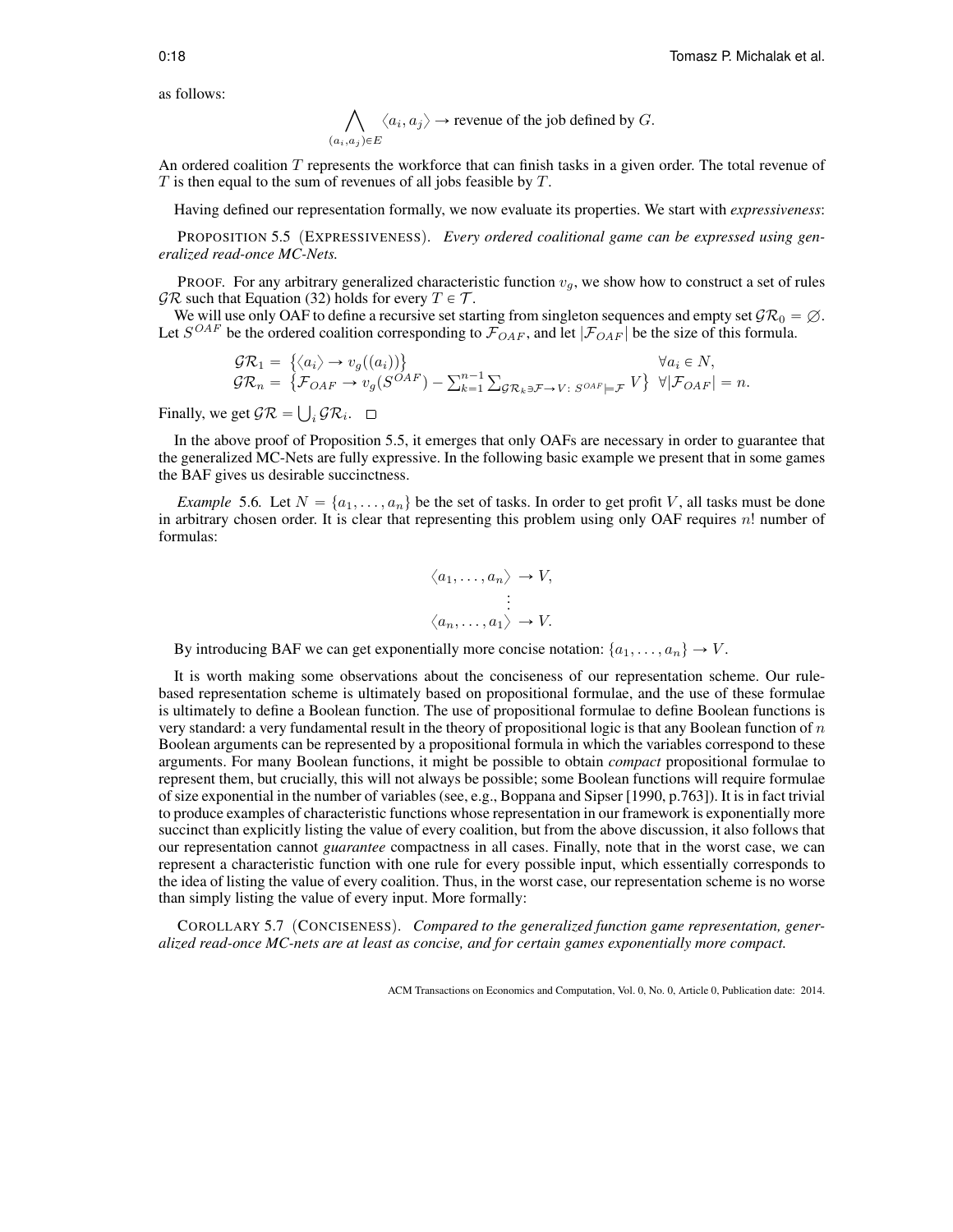## **5.2. Computing the NR Value with Generalized Read-Once MC-Nets**

In this subsection, we discuss the computational properties of the generalized read-once MC-Net representation with respect to calculating the Nowak-Radzik value (i.e., the NR value). We start our computational analysis with some observations about atomic formulas. First, observe that all players occurring in some  $\mathcal{F}_{BAF}$  are indistinguishable. Furthermore, taking into account that each player can appear in at most one formula,  $\phi^{NR}$  will assign to these players the same values. The case of  $\mathcal{F}_{OAF}$  is different. Here, the NR value for all players except the last one is zero (see Example 3.4).

### ALGORITHM 1: (COMP\_NR) Computing the NR value

**Input:**  $N = \{a_1, \ldots, a_n\}, \left(\mathcal{F}_1 \rightarrow V_1\right), \ldots, \left(\mathcal{F}_r \rightarrow V_r\right)$ **Output:**  $\phi_i^{NR}$  for all  $a_i \in N$ 1 for  $a_i \in N$  do  $\phi_i^{NR} \leftarrow 0$ ; 2 for  $j \leftarrow 1$  to r do  $3 \mid m \leftarrow |\mathcal{F}_j|;$ 4  $(A, B, T, F) \leftarrow Sh^{NR};$  // the Pseudo code of  $Sh^{NR}$  is in Appendix A 5 foreach  $a_i \in X_{\mathcal{F}_i}$  do 6 if  $\exists_k A_{k,i} \neq 0$  then 6<br>  $\begin{array}{|c|c|c|c|}\n\hline \text{if} & \exists_k \ \mathbb{A}_{k,i} \neq 0 \text{ then} \\
v_i & \longleftarrow \frac{1}{m!} \sum_{k=0}^{m-1} (m-k-1)! \mathbb{A}_{k,i};\n\hline \end{array}$ 8 else if  $\exists_k B_{k,i} \neq 0$  then 9  $\big| \big| u_i \leftarrow -\frac{1}{m!} \sum_{k=0}^{m-1} (m-k-1)! \mathbb{B}_{k,i};$  $10$  else 11  $v_i \leftarrow 0;$ 12  $\phi_i^{NR} \leftarrow \phi_i^{NR} + V_j \cdot v_i;$ 

THEOREM 5.8. *Given a generalized coalitional game*  $(N, \mathcal{GR})$ , Algorithm 1 computes the NR value  $(\phi_i^{NR}$  for all  $a_i \in N)$  in polynomial time.

PROOF. We start by introducing necessary notation, some of which is in the pseudo code of Algorithm 1. For each formula F, we denote by  $X_F$  the sets of players occurring in F, and by  $|\mathcal{F}|$  the size of  $X_F$ , and by  $\mathcal{T}_{\mathcal{F}}$  the set of all ordered coalitions within the set  $X_{\mathcal{F}}$ , i.e.,  $\mathcal{T}_{\mathcal{F}} = \bigcup_{C \subseteq X_{\mathcal{F}}} \Pi(C)$ . For all  $a_i \in X_{\mathcal{F}}$  and  $k \in \{0, \ldots, n\}$ , we define the following quantities:

$$
\begin{array}{lll}\n\text{A}_{k,i}(\mathcal{F}) &= |T \in \mathcal{T}_{\mathcal{F}} : |T| = k, a_i \notin T, T \not\models \mathcal{F}, (T, a_i) \models \mathcal{F})|, \\
\text{B}_{k,i}(\mathcal{F}) &= |T \in \mathcal{T}_{\mathcal{F}} : |T| = k, a_i \notin T, T \models \mathcal{F}, (T, a_i) \not\models \mathcal{F})|, \\
\text{T}_{k}(\mathcal{F}) &= |T \in \mathcal{T}_{\mathcal{F}} : |T| = k, T \models \mathcal{F}|, \\
\text{F}_{k}(\mathcal{F}) &= |T \in \mathcal{T}_{\mathcal{F}} : |T| = k, T \not\models \mathcal{F}|.\n\end{array}
$$

The first quantity  $A_{k,i}(\mathcal{F})$  is the number of ordered coalitions from  $\mathcal{T}_{\mathcal{F}}$  of a given size k (i.e., containing k players) to which the addition of player  $a_i$  at the end of the coalition causes the formula F to become satisfied. In contrast, the second quantity  $B_{k,i}$  is the number of coalitions to which adding player  $a_i$  causes the formula F to become unsatisfied. The last two quantities,  $T_k(\mathcal{F})$  and  $F_k(\mathcal{F})$ , count the number of ordered coalition being satisfied, and not satisfied, respectively, by the formula  $\mathcal F$ . These quantities can be computed recursively as follows. Let us first focus on the case where  $\mathcal F$  is an atomic formula. This case can be divided further into two cases:

- $-\mathcal{F} = \{a_1, \ldots, a_r\}$ : Here,  $A_{k,i} = (r-1)!$  if  $k = r-1$  and  $i \in X_{\mathcal{F}}$ , otherwise  $A_{k,i} = 0$ .  $B_{k,i}$  always equals 0.  $T_k = r!$  if  $k = r$ , otherwise  $T_k = 0$ . Finally,  $F_k = k!$  if  $k < r$ , otherwise  $F_k = 0$ .
- $-\mathcal{F} = \langle a_1, \ldots, a_r \rangle$ : Here  $A_{k,i} = 1$  if  $k = r 1$  and  $i = r$ , otherwise  $A_{k,i} = 0$ .  $B_{k,i}$  always equals  $0$ .  $T_k = 1$ if  $k = r$ , otherwise  $\mathbb{T}_k = 0$ . Finally,  $\mathbb{F}_k = k! - \mathbb{T}_k$  if  $k \leq r$ , otherwise  $\mathbb{F}_k = 0$ .

ACM Transactions on Economics and Computation, Vol. 0, No. 0, Article 0, Publication date: 2014.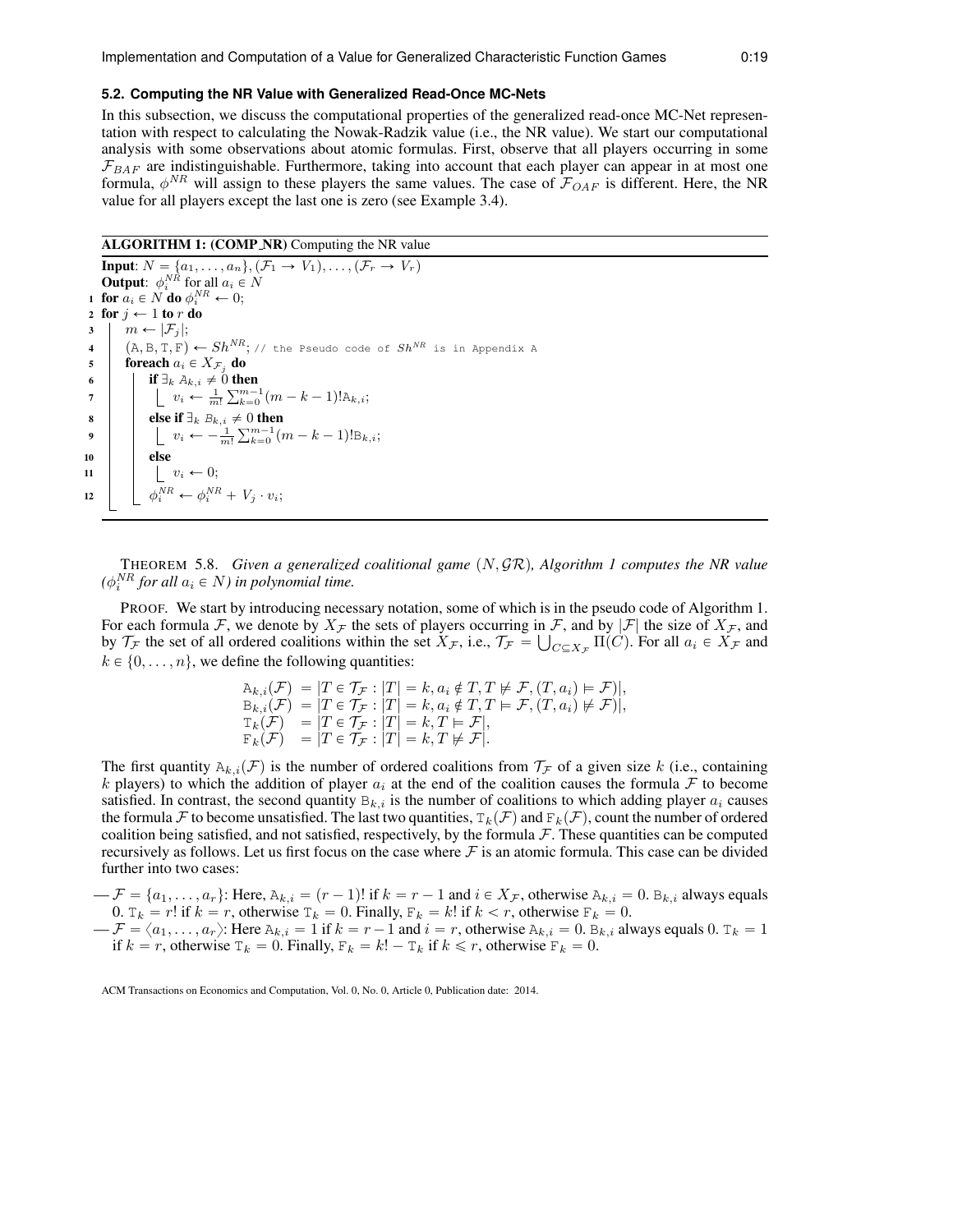Having discussed the case where  $\mathcal F$  is an atomic formula, we now consider the case where  $\mathcal F$  contains logical connectives. If such a connective involves two subformulas  $\mathcal{F}_1$  and  $\mathcal{F}_2$ , then we know that  $a_i$  can appear in  $\mathcal{F}_1$  or  $\mathcal{F}_2$ , but not in both. We also know that logical connectives used in the generalized read-once MC-Nets are symmetric, so we will consider only one case,  $a_i \in \mathcal{F}_1$ ; the other is analogous.

In our analysis, for every two disjoint ordered coalitions,  $T_1$  and  $T_2$ , we define a *conflation* of  $T_1$  and  $T_2$ as an ordered coalition T such that (1) every agent in T appears in  $T_1$  or  $T_2$ , and (2) the order of the agents in  $T_1$  is retained in T, and the order of those in  $T_2$  is also retained in T. The set of every conflation of  $T_1$  and  $T_2$  will be denoted  $T_1 \times T_2$ . More formally:

$$
T \in T_1 \times T_2 \iff X_T = X_{T_1} \cup X_{T_2} \wedge T' \vec{\subset} T \wedge T_2 \vec{\subset} T,
$$

where  $X_T$  denotes a set of players in T. We note that if  $T_1 \vDash \mathcal{F}$  and  $X_{\mathcal{F}} \cap T_2 = \emptyset$  then  $T \vDash \mathcal{F} \forall T \in$  $(T_1 \times T_2)$ .

**PROPOSITION 5.9.** *Two ordered coalitions*  $T_1$  *and*  $T_2$  *can be conflated in*  $\binom{|T_1|+|T_2|}{|T_3|}$  $\left|T_{2}\right|$ *ways.*

PROOF. Consider an sequence of  $|T_1| + |T_2|$  empty slots, where each slot can take an agent. Out of all these slots, choose any  $|T_2|$  slots, and place in them the agents from  $T_2$  while retaining their order. As for the remaining slots, place in them the agents from  $T_1$  while retaining their order. Clearly, every choice of the  $|T_2|$  slots results in a unique conflation, and every conflation can be constructed by exactly one such choice  $|T_2|$  slots results in a unique conflation, and every conflation can<br>of the  $|T_2|$  slots. The number of conflations is then  $\binom{|T_1|+1+|T_2|-1}{|T_2|}$  $\frac{1+|I_2|-1}{|T_2|}$ .

Next, we show how to compute  $A_{k,i},B_{k,i}, T_k$  and  $F_k$ . We will do this for each of the possible logical connective (i.e.,  $\neg$ ,  $\wedge$ ,  $\vee$  and  $\oplus$ ) separately:

- $-\mathcal{F} = -\mathcal{F}_1$ : In this case, the negation swaps quantities as follows. For all i and k we have  $A_{k,i}(\mathcal{F}) =$  $B_{k,i}(\mathcal{F}_1), B_{k,i}(\mathcal{F}) = A_{k,i}(\mathcal{F}_1), T_k(\mathcal{F}) = F_k(\mathcal{F}_1),$  and  $F_k(\mathcal{F}) = T_k(\mathcal{F}_1)$ .
- $\mathcal{F} = \mathcal{F}_1 \wedge \mathcal{F}_2$ . In this case, let  $T \in T_1 \times T_2$ , where  $T_1 \in \Pi(X_{\mathcal{F}_1}), |T_1| = s$  and  $T_2 \in \Pi(X_{\mathcal{F}_2}), |T_2| = k s$ . We have  $(T, a_i) \models \mathcal{F}$  if and only if  $(T_1, a_i) \models \mathcal{F}_1$  and  $T_2 \models \mathcal{F}_2$ . In this case,  $T \not\models \mathcal{F}$  if and only if  $T_1 \not\models \mathcal{F}_1$ . Consequently, using Proposition 5.9 we get:

$$
A_{k,i} = \sum_{s=0}^{k} {k \choose k-s} A_{s,i}(\mathcal{F}_1) T_{k-s}(\mathcal{F}_2).
$$

Furthermore, we have  $T \models \mathcal{F}$  if and only if  $T_1 \models \mathcal{F}_1$  and  $T_2 \models \mathcal{F}_2$ . Additionally in this case we have:  $(T, a_i) \not\models \mathcal{F} \Leftrightarrow (T_1, a_i) \not\models \mathcal{F}_1$ . Consequently,

$$
\mathbf{B}_{k,i} = \sum_{s=0}^{k} {k \choose k-s} \mathbf{B}_{s,i}(\mathcal{F}_1) \mathbf{T}_{k-s}(\mathcal{F}_2).
$$

Eventually, for  $T_k$  and  $F_k$ , we have:

$$
T_k = \sum_{s=0}^k {k \choose k-s} T_s(\mathcal{F}_1) T_{k-s}(\mathcal{F}_2),
$$
  
\n
$$
F_k = \sum_{s=0}^k {k \choose k-s} (F_s(\mathcal{F}_1) F_{k-s}(\mathcal{F}_2) + F_s(\mathcal{F}_1) T_{k-s}(\mathcal{F}_2) + T_s(\mathcal{F}_1) F_{k-s}(\mathcal{F}_2)).
$$

 $\mathcal{F} = \mathcal{F}_1 \vee \mathcal{F}_2$ . In this case, let  $T \in T_1 \times T_2$ , where  $T_1 \in \Pi(X_{\mathcal{F}_1}), |T_1| = s$  and  $T_2 \in \Pi(X_{\mathcal{F}_2}), |T_2| = k - s$ . We know that  $T \not\vdash \mathcal{F}$  if and only if  $T_1 \not\vdash \mathcal{F}_1$  and  $T_2 \not\vdash \mathcal{F}_2$ . Furthermore, in this case it holds that  $(T, a_i) \models \mathcal{F} \Leftrightarrow (T_1, a_i) \models \mathcal{F}_1$ . Thus,

$$
A_{k,i} = \sum_{s=0}^{k} {k \choose k-s} A_{s,i}(\mathcal{F}_1) F_{k-s}(\mathcal{F}_2).
$$

Analogously, we have  $(T, a_i) \neq \mathcal{F}$  if and only if  $(T_1, a_i) \neq \mathcal{F}_1$  and  $T_2 \neq \mathcal{F}_2$ , and in this case it holds that:  $T \models \mathcal{F} \Leftrightarrow T_1 \models \mathcal{F}_1$ . Consequently,

$$
\mathbf{B}_{k,i} = \sum_{s=0}^{k} {k \choose k-s} \mathbf{B}_{s,i}(\mathcal{F}_1) \mathbf{F}_{k-s}(\mathcal{F}_2).
$$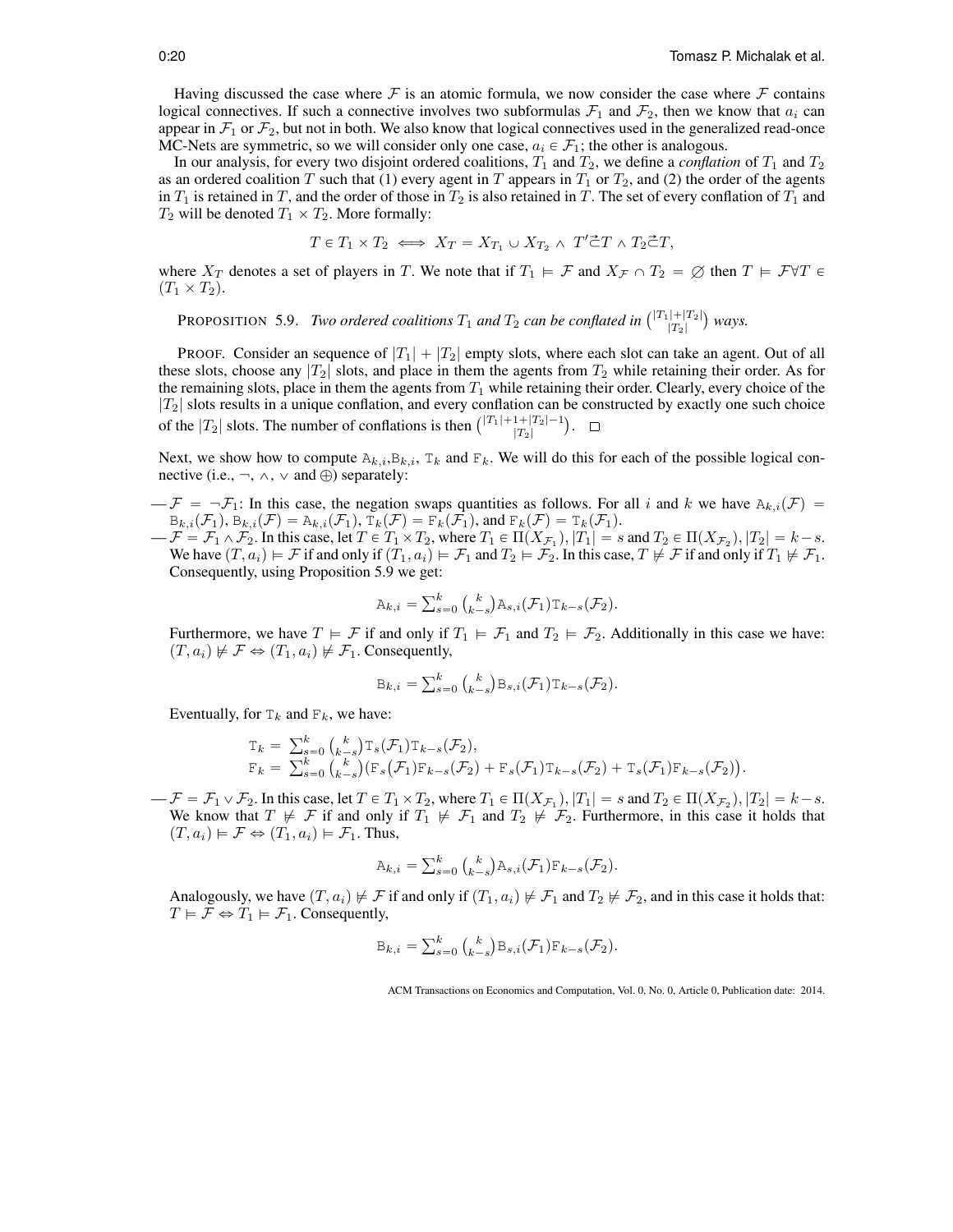Implementation and Computation of a Value for Generalized Characteristic Function Games 0:21

Finally, for  $T_k$  and  $F_k$ , we have:

$$
\mathbf{T}_{k} = \sum_{s=0}^{k} {k \choose k-s} (\mathbf{T}_{s}(\mathcal{F}_{1})\mathbf{T}_{k-s}(\mathcal{F}_{2}) + \mathbf{F}_{s}(\mathcal{F}_{1})\mathbf{T}_{k-s}(\mathcal{F}_{2}) + \mathbf{T}_{s}(\mathcal{F}_{1})\mathbf{F}_{k-s}(\mathcal{F}_{2})),
$$
  
\n
$$
\mathbf{F}_{k} = \sum_{s=0}^{k} {k \choose k-s} \mathbf{F}_{s}(\mathcal{F}_{1})\mathbf{F}_{k-s}(\mathcal{F}_{2}).
$$

 $\mathcal{F} = \mathcal{F}_1 \oplus \mathcal{F}_2$ : Let  $T = T_1 \times T_2$  such that  $T_1 \in \Pi(X_{\mathcal{F}_1}), |T_1| = s$  and  $T_2 \in \Pi(X_{\mathcal{F}_2}), |T_2| = k - s$ . Now, the ordered coalition T can contribute to  $A_{k,i}$  in two ways. Firstly, when  $T_1 \models \mathcal{F}_1$  and  $T_2 \models \mathcal{F}_2$  and  $(T_1, a_i) \neq \mathcal{F}_1$ . Secondly, when  $T_1 \not\models \mathcal{F}_1$  and  $T_2 \not\models \mathcal{F}_2$  and  $(T_1, a_i) \models \mathcal{F}_1$ . Thus:

$$
A_{k,i} = \sum_{s=0}^{k} {k \choose k-s} (B_{s,i}(\mathcal{F}_1) T_{k-s}(\mathcal{F}_2) + A_{s,i}(\mathcal{F}_1) F_{k-s}(\mathcal{F}_2)),
$$
  
\n
$$
B_{k,i} = \sum_{s=0}^{k} {k \choose k-s} (B_{s,i}(\mathcal{F}_1) F_{k-s}(\mathcal{F}_2) + A_{s,i}(\mathcal{F}_1) T_{k-s}(\mathcal{F}_2)),
$$
  
\n
$$
T_k = \sum_{s=0}^{k} {k \choose k-s} (T_s(\mathcal{F}_1) F_{k-s}(\mathcal{F}_2) + F_s(\mathcal{F}_1) T_{k-s}(\mathcal{F}_2)),
$$
  
\n
$$
F_k = \sum_{s=0}^{k} {k \choose k-s} (T_s(\mathcal{F}_1) T_{k-s}(\mathcal{F}_2) + F_s(\mathcal{F}_1) F_{k-s}(\mathcal{F}_2)).
$$

The above four quantities are computed recursively in the function  $Sh^{NR}$  which is invoked in line 4 of Algorithm 1 (the pseudo code of  $Sh^{\overline{N}R}$  can be found in Appendix A).

Note that  $T_k$  and  $F_k$  are only used to compute  $A_{k,i}$  and  $B_{k,i}$ , which are then used in lines 7 and 9 of Algorithm 1 to compute  $\phi^{NR}$ . Having proved the correctness of computing  $A_{k,i}$  and  $B_{k,i}$ , it remains to prove that the way they are used in lines 7 and 9 correctly computes  $\phi^{NR}$ . It suffices to prove this for a single rule  $\mathcal{F} \to 1$ , as the extension to multiple rules is straight forward in the MC-Net representation. To this end, some player  $a_i$  can contribute to any ordered coalition T counted in  $A_{k,i}$ , or  $B_{k,i}$  (one of these quantities is zero), if it appears in a random permutation right after the players from  $T$ . The remaining players not occurring in T can be arranged in  $(m - k - 1)!$  ways (we have  $|X_F| = m$ ). In case  $a_i$  contributes to  $A_{k,i}$ , we have

$$
\phi_i^{NR} = \frac{1}{m!} \sum_{k=0}^{m-1} (m - k - 1) \mathbb{I}_{k,i}.
$$

In the second case  $a_i$  contributes to  $B_{k,i}$ ; we get

$$
\phi_i^{NR} = -\frac{1}{m!} \sum_{k=0}^{m-1} (m - k - 1)! \mathbf{B}_{k,i}.
$$

These are exactly lines 7 and 9 of Algorithm 1. This concludes the proof of correctness of Algorithm 1. In terms of runtime, it is clear from the pseudo codes (in Algorithm 1 and Appendix A) that the total number of operations is polynomial in the number of agents. This concludes the proof of Theorem 5.8.  $\Box$ 

#### **5.3. Computing the SB Value with Generalized Read-Once MC-Nets**

In this subsection, we discuss the computational properties of the generalized read-once MC-Net representation with respect to calculating the Sánchez-Bergantiños value (i.e., the SB value). We start our computational analysis with some observations about atomic formulas. First, observe that all players occurring in some  $\mathcal{F}_{BAF}$  are indistinguishable. Furthermore, taking into account that each player can appear in at most one formula,  $\phi^{SB}$  will assign to these players the same values. Similarly, for the case of  $\mathcal{F}_{OAF}$ , the SB value is the same for all players due to the symmetry axiom (see Example 3.4).

Note that the SB value involves a different notion of marginal contribution. Whereas computing quantities  $T_k$  and  $F_k$  remains the same, we need to redefine  $A_{k,i}$  and  $B_{k,i}$ .

$$
A_{k,i,l}(\mathcal{F}) = |T \in \mathcal{T}_{\mathcal{F}} : |T| = k, a_i \notin T, T \not\in \mathcal{F}, (T, a_i)^l \in \mathcal{F}),
$$
  
\n
$$
B_{k,i,l}(\mathcal{F}) = |T \in \mathcal{T}_{\mathcal{F}} : |T| = k, a_i \notin T, T \in \mathcal{F}, (T, a_i)^l \notin \mathcal{F}).
$$

The first quantity  $A_{k,i,l}(\mathcal{F})$  is the number of ordered coalitions of a given size k for which adding player  $a_i$  on position l causes F to become satisfied.  $B_{k,i,l}$  is the number of coalitions in which adding the player  $a_i$  on position l causes  $\mathcal F$  to become unsatisfied.

THEOREM 5.10. *Given a generalized coalitional game*  $(N, \mathcal{GR})$ , Algorithm 2 computes the SB value  $(\phi_i^{SB}$  for all  $a_i \in N)$  in polynomial time.

ACM Transactions on Economics and Computation, Vol. 0, No. 0, Article 0, Publication date: 2014.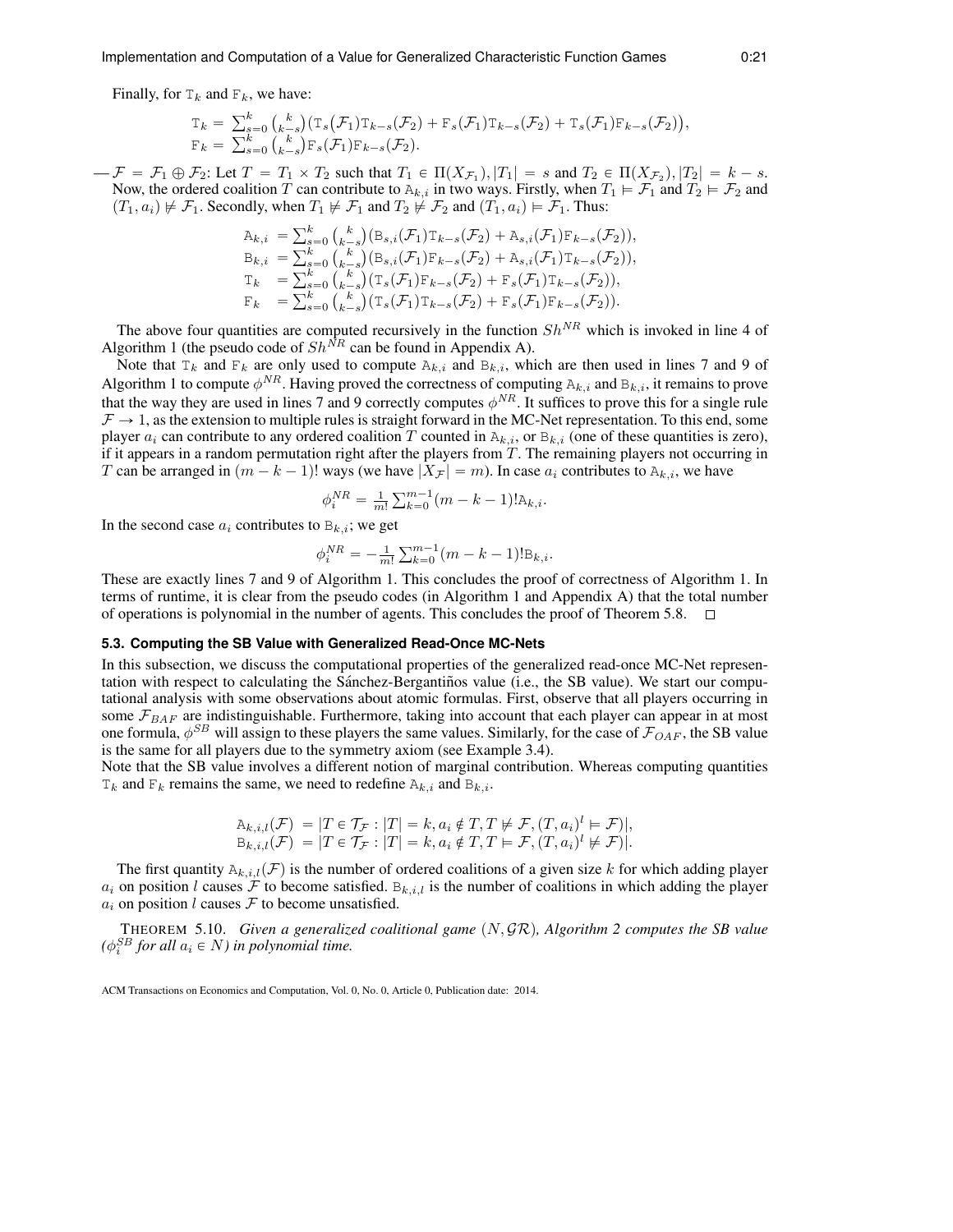### ALGORITHM 2: (COMP\_SB) Computing the SB value

**Input:**  $N = \{a_1, \ldots, a_n\}, (\mathcal{F}_1 \rightarrow V_1), \ldots, (\mathcal{F}_r \rightarrow V_r)$ **Output**:  $\phi_i^{SB}$  for all  $a_i \in N$ 1 for  $a_i \in N$  do  $\phi_i^{SB} \leftarrow 0;$ 2 for  $j \leftarrow 1$  to r do  $3 \mid m \leftarrow |\mathcal{F}_j|;$ 4  $(A, B, T, F) \leftarrow Sh^{SB}(\mathcal{F}_j);$  // the Pseudo code of  $Sh^{SB}$  is in Appendix A 5 foreach  $a_i \in X_{\mathcal{F}_i}$  do 6 **if**  $\exists_{k,l} A_{k,i,l} \neq 0$  then 6<br>  $\begin{array}{|c|c|c|c|c|}\n\hline\n\text{if} & \exists_{k,l} \ A_{k,i,l} \neq 0 \text{ then} \\
\hline\nv_i & \xrightarrow{1} \sum_{k=0}^{n-1} \frac{1}{k+1} \sum_{l=1}^{k+1} (m-k-1)! \Delta_{k,i,l};\n\hline\n\end{array}$ 8 else if  $\exists_{k,l} B_{k,i,l} \neq 0$  then **else if**  $\exists k, l \not k, i, l \neq 0$  **then**<br>  $v_i \leftarrow -\frac{1}{m!} \sum_{k=0}^{m-1} \frac{1}{k+1} \sum_{l=1}^{k+1} (m-k-1)! B_{k,i,l};$ 10 **else** 11 |  $v_i \leftarrow 0;$ 12  $\phi_i^{SB} \leftarrow \phi_i^{SB} + V_j \cdot v_i;$ 

PROOF. As for  $T_k$  and  $F_k$ , the computation is exactly the same as in the proof of Theorem 5.8 NR. Therefore, we only need to show how to calculate  $A_{k,i,l}$  and  $B_{k,i,l}$  in polynomial time. We will start from atomic formulas:

- $-\mathcal{F} = \{a_1, \ldots, a_r\}$ : In this case  $A_{k,i,l} = (r-1)!$  if  $k = r-1, i \in X_{\mathcal{F}}$  and  $l \in \{1, \ldots, r\}$ , otherwise,  $A_{k,i,l} = 0$ . On the other hand,  $B_{k,i,l} = 0$  for all k, i and l.
- $-\mathcal{F} = \langle a_1, \ldots, a_r \rangle$ : Here  $A_{k,i,l} = 1$  if  $k = r 1$ ,  $i \in X_{\mathcal{F}}$  and  $l = i$ , otherwise  $A_{k,i,l} = 0$ . On the other hand,  $B_{k,i,l}$  is always equal to 0.

In the next part of proof we will use following proposition.

PROPOSITION 5.11. *The number of conflations of two ordered coalitions*  $T_1$  *and*  $T_2$  *such that s players from*  $T_2$  *go before the l-th member of*  $T_1$  *equals* 

$$
{l+s-1\choose s} \Big({|T_1|-l+1+1\choose |T_2|-s}-1\Big).
$$

PROOF. Simply use combination with repetition twice.  $\square$ 

Next, we show how to compute  $A_{k,i},B_{k,i}$  for each of the possible logical connective (i.e.,  $\neg$ ,  $\wedge$ ,  $\vee$  and  $\oplus$ ) separately. We will assume that  $a_i \in X_{\mathcal{F}_1}$ .

- $-\mathcal{F} = -\mathcal{F}_1$ : Here, the negation causes a swap between sets. That is, we have  $A_{k,i,l}(\mathcal{F}) = B_{k,i,l}(\mathcal{F}_1)$  and  $B_{k,i,l}(\mathcal{F}) = A_{k,i,l}(\mathcal{F}_1)$  for all  $k, i, l$ .
- $\mathcal{F} = \mathcal{F}_1 \wedge \mathcal{F}_2$ : Let  $T = T_1 \times T_2$ , where  $T_1 \in \Pi(X_{\mathcal{F}_1}), |T_1| = s$  and  $T_2 \in \Pi(X_{\mathcal{F}_2}), |T_2| = k s$ . We have  $(T, a_i)^l \models \mathcal{F}$  if and only if  $(T_1, a_i)^m \models \mathcal{F}_1$  for each  $m \leq l$  when  $l - m$  members of coalition  $T_2$  go before the m-th member of coalition  $T_1$  during the conflation operation and  $T_2 \vDash F_2$ . In this case,  $T \nvDash F$  if and only if  $T_1 \not\models \mathcal{F}_1$ . Consequently, using Proposition 5.11 we get:

$$
A_{k,i,l} = \sum_{s=0}^{k} \sum_{m=1}^{s+1} {l-1 \choose l-m} {k-l+1 \choose k-l+m-s} A_{s,i,m}(\mathcal{F}_1) T_{k-s}(\mathcal{F}_2).
$$

Furthermore, we have  $T \models \mathcal{F}$  if and only if  $T_1 \models \mathcal{F}_1$  and  $T_2 \models \mathcal{F}_2$ . Additionally in this case it holds that:  $(T, a_i)^l \not\in \mathcal{F} \Leftrightarrow (T_1, a_i)^m \not\in \mathcal{F}_1$  for  $m \leq l$ , when  $l - m$  members of coalition  $T_2$  go before the m-th member of coalition  $T_1$  during the conflation operation and  $T_2 \not\in \mathcal{F}_1$ . Again, using Proposition 5.11 we get:,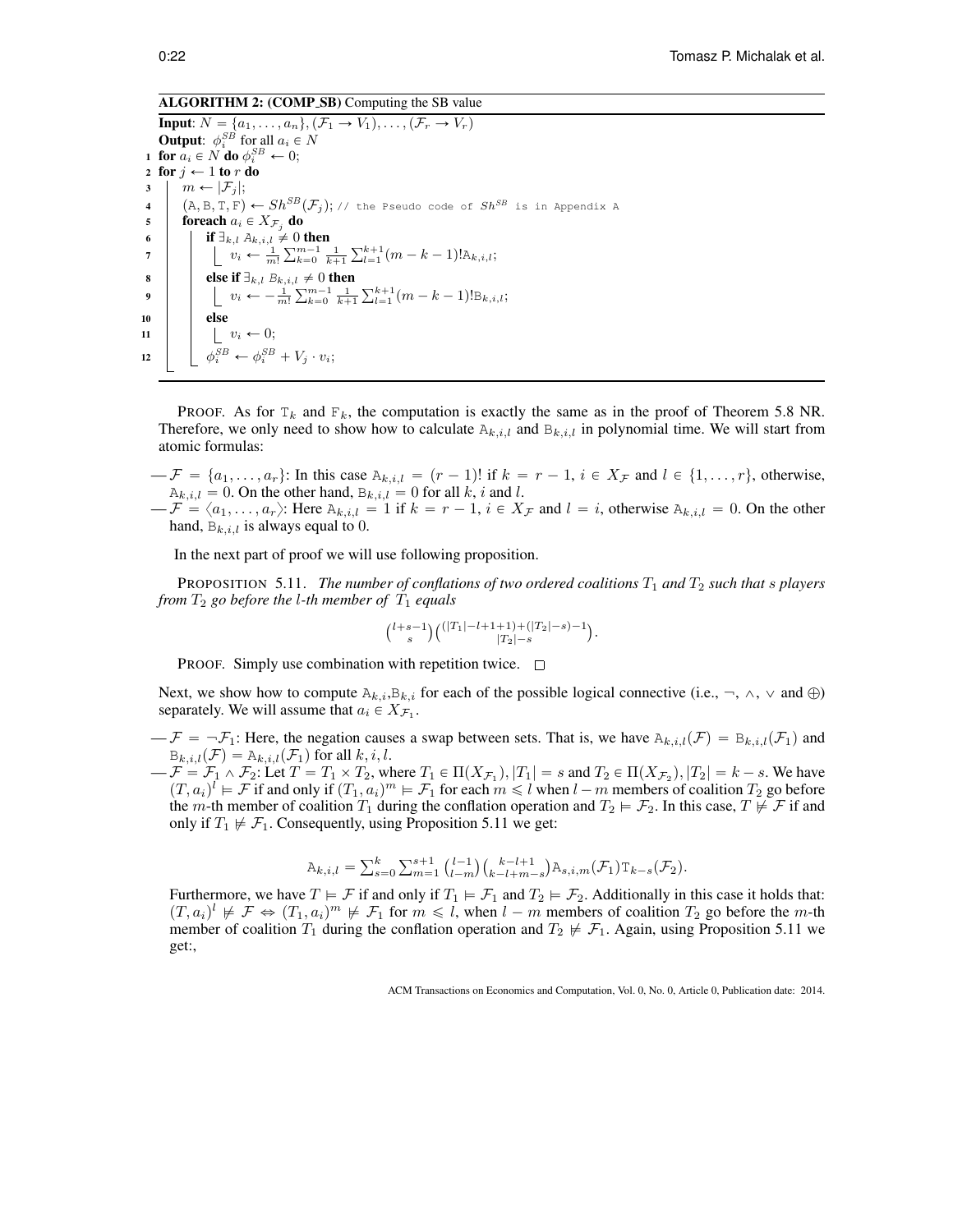$$
B_{k,i,l} = \sum_{s=0}^{k} \sum_{m=1}^{s+1} {l-1 \choose l-m} {k-l+1 \choose k-l+m-s} B_{s,i,m}(\mathcal{F}_1) T_{k-s}(\mathcal{F}_2).
$$

 $\mathcal{F} = \mathcal{F}_1 \vee \mathcal{F}_2$ : Once again let  $T = T_1 \times T_2$ , where  $T_1 \in \Pi(X_{\mathcal{F}_1}), |T_1| = s$  and  $T_2 \in \Pi(X_{\mathcal{F}_2}), |T_2| = k - s$ . We know that  $T \not\vdash \mathcal{F}$  if and only if  $T_1 \not\vdash \mathcal{F}_1$  and  $T_2 \not\vdash \mathcal{F}_2$ . Furthermore, in this case it holds that  $(T, a_i)^l \models \mathcal{F} \Leftrightarrow (T_1, a_i)^m \models \mathcal{F}_1$  for  $m \leq l$ . Thus,

$$
A_{k,i,l} = \sum_{s=0}^{k} \sum_{m=1}^{s+1} {l-1 \choose l-m} {k-l+1 \choose k-l+m-s} A_{s,i,m}(\mathcal{F}_1) F_{k-s}(\mathcal{F}_2).
$$

Analogously, we have  $(T, a_i)^l \neq \mathcal{F}$  if and only if  $(T_1, a_i)^m \neq \mathcal{F}_1$  for  $m \leq l$  when  $l - m$  members of coalition  $T_2$  go before the m-th member of coalition  $T_1$  during the conflation operation, and  $T_2 \not\models \mathcal{F}_2$ . Furthermore, in this case it holds that:  $T \models \mathcal{F} \Leftrightarrow T_1 \models \mathcal{F}_1$ . Consequently,

$$
B_{k,i,l} = \sum_{s=0}^{k} \sum_{m=1}^{s+1} {l-1 \choose l-m} {k-l+1 \choose k-l+m-s} B_{s,i,m}(\mathcal{F}_1) F_{k-s}(\mathcal{F}_2).
$$

 $\mathcal{F} = \mathcal{F}_1 \oplus \mathcal{F}_2$ : Let  $T = T_1 \times T_2$  such that  $T_1 \in \Pi(X_{\mathcal{F}_1}), |T_1| = s$  and  $T_2 \in \Pi(X_{\mathcal{F}_2}), |T_2| = k - s$ . Now, the ordered coalition T can contribute to  $A_{k,i,l}$  in two ways. Firstly, when  $T_1 \models \mathcal{F}_1$  and  $T_2 \models \mathcal{F}_2$  and  $(T_1, a_i)^m \neq \mathcal{F}_1$ . Secondly, when  $T_1 \not\models \mathcal{F}_1$  and  $T_2 \not\models \mathcal{F}_2$  and  $(T_1, a_i)^m \models \mathcal{F}_1$ , so

$$
A_{k,i,l} = \sum_{s=0}^{k} \sum_{m=1}^{s+1} {l-1 \choose l-m} {k-l+1 \choose k-l+m-s} (B_{s,i,m}(\mathcal{F}_1)T_{k-s}(\mathcal{F}_2) + A_{s,i,m}(\mathcal{F}_1)F_{k-s}(\mathcal{F}_2)).
$$
  
\n
$$
B_{k,i,l} = \sum_{s=0}^{k} \sum_{m=1}^{s+1} {l-1 \choose l-m} {k-l+1 \choose k-l+m-s} (B_{s,i,m}(\mathcal{F}_1)F_{k-s}(\mathcal{F}_2) + A_{s,i,m}(\mathcal{F}_1)T_{k-s}(\mathcal{F}_2)).
$$

The above two quantities (together with  $T_k$  and  $F_k$ ) are computed recursively in the function  $Sh^{SB}$  which is invoked in line 4 of Algorithm 2 (the pseudo code of  $Sh^{SB}$  can be found in Appendix A).

Note that  $T_k$  and  $F_k$  are only used to compute  $A_{k,i,l}$  and  $B_{k,i,l}$ , which are then used in lines 7 and 9 of Algorithm 2 to compute  $Sh^{SB}$ . Having proved the correctness of computing  $A_{k,i,l}$  and  $B_{k,i,l}$ , it remains to prove that the way they are used in lines 7 and 9 correctly computes  $Sh^{SB}$ . It suffices to prove this for a single rule  $\mathcal{F} \to 1$ , as the extension to multiple rules is straight forward in the MC-Net representation. To this end, some player  $a_i$  can contribute to any ordered coalition T counted in  $A_{k,i,l}$ , or  $B_{k,i,l}$ , if it appears in a permutation right after the  $(l - 1)^{th}$  player from T. The remaining players (i.e., those not belonging to T) can be arranged in  $(m - k - 1)!$  ways (we have  $|X_{\mathcal{F}}| = m$ ). In case  $a_i$  contributes to  $A_{k,i,l}$ , we have

$$
\phi_i^{SB} = \frac{1}{m!} \sum_{k=0}^{m-1} \frac{1}{k+1} \sum_{l=1}^{k+1} (m - k - 1) \mathbb{I}_{\mathcal{A}_{k,i,l}}.
$$

In the second case, when  $a_i$  contributes to  $B_{k,i,l}$ , we get

$$
\phi_i^{SB} = -\frac{1}{m!} \sum_{k=0}^{m-1} \frac{1}{k+1} \sum_{l=1}^{k+1} (m - k - 1) \text{IB}_{k,i,l}.
$$

These are exactly lines 7 and 9 of Algorithm 2. This concludes the proof of correctness of Algorithm 2. In terms of runtime, it is clear from the pseudo codes (in Algorithm 2 and Appendix A) that the total number of operations is polynomial in the number of agents. This concludes the proof of Theorem 5.10.  $\Box$ 

Finally, it is worth making a few remarks about the problem of *generating* a representation of a game in our framework. We know that given a representation of a game in our framework, we can for example compute the NR and SB values in polynomial time. But how hard is it to come up with a representation of a game in our framework?

Suppose we are given a black box representation of a characteristic function, i.e., an oracle for the function that can be queried in unit time to determine the value of any ordered coalition. Then, it is not hard to see that it will require time exponential in the number of players to produce a representation of it in our framework. This is because we cannot avoid having to query the oracle for the value of every possible ordered coalition, and there are clearly exponentially many of them.

ACM Transactions on Economics and Computation, Vol. 0, No. 0, Article 0, Publication date: 2014.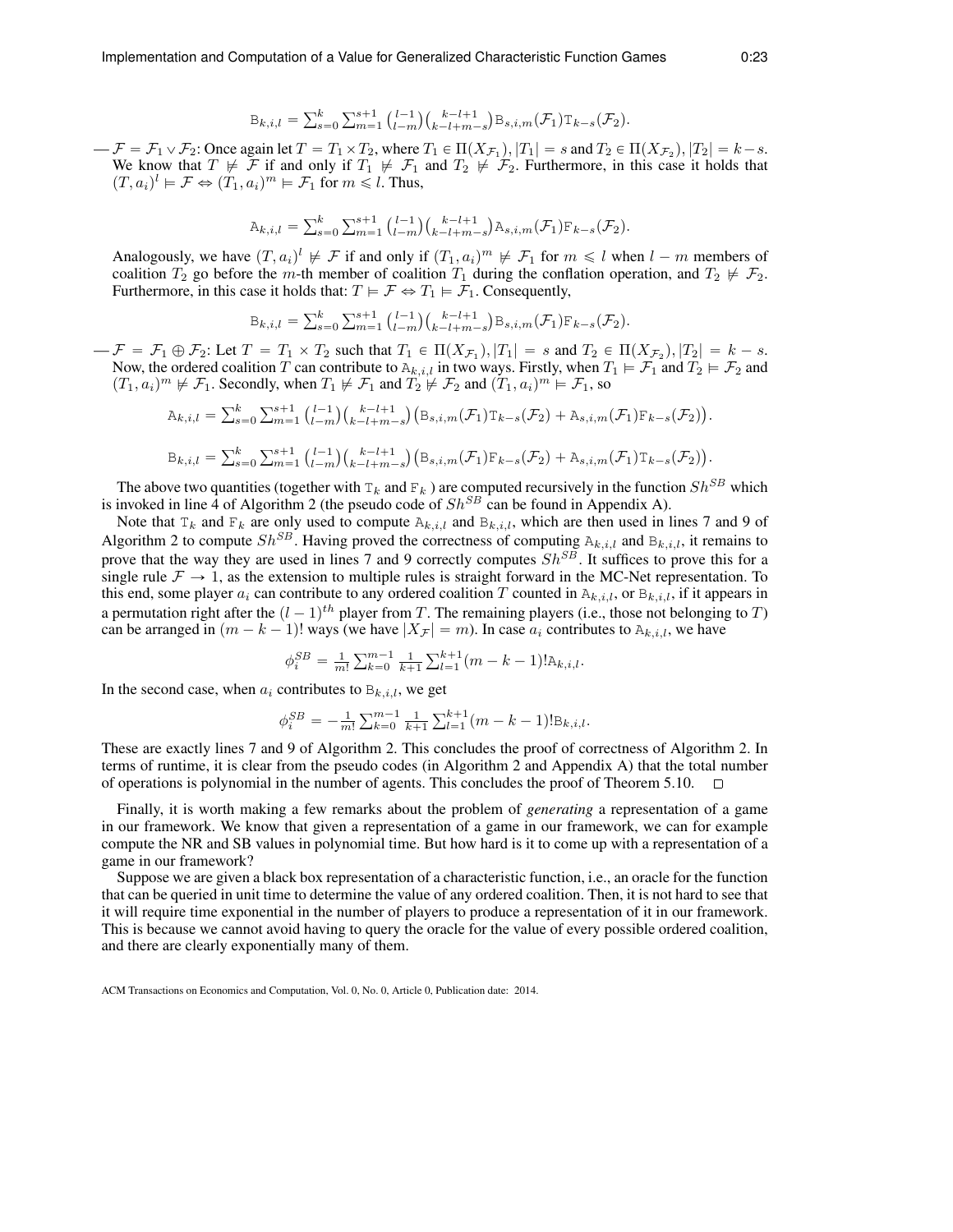Another obvious question is whether other representations can easily be "translated" to our representation. Here, we have better news. For example, a representation of a game in Ieong and Shoham's MC-Nets representation can be transformed into our representation in polynomial time: MC-Net rules correspond directly to rules in our framework requiring only basic atomic formulae (BAFs). In the same way, the subgraph representation introduced by Deng and Papadimitriou [1994] (which is, in fact, a special case of the MC-Net representation) can also be translated into our framework in polynomial time. Each edge of the graph translates to a rule with a BAF containing only two players.

It is worth noting that we are not aware of any other attempts in the literature to develop representations for generalized coalitional games. If such were developed, then it would be interesting to consider the problem of translating between representations.

### **5.4. Sample Application: Computing Generalized Game-Theoretic Betweenness Centrality**

As mentioned in the introduction, it is possible to use the game-theoretic solution concepts, including the NR and SB values, to measure centrality of nodes in networks [del Pozo et al. 2011]. In this section, we show how to extend the classic notion of betweenness centrality to generalized game-theoretic betweenness centrality which builds upon generalized characteristic function games and the NR and SB values. After that, we show that it is possible to use generalized read-once MC-Nets to compute the new centrality in time polynomial in the number of shortest paths in the network.

Betweenness centrality, independently introduced by Anthonisse [1971] and Freeman [1979], is one of the most important centrality measures. It quantifies the ability of a node to control the flow in the network. The first step to construct it is to calculate the number of all shortest paths between any pair of nodes in the network. Then, betweenness centrality of node  $v$  is the proportion of shortest paths between any pair of nodes in the network that traverse through  $v$ .

While betweenness centrality focuses on the role in the network played by individual nodes, often it is important to consider the role played by groups of nodes. To this end, Everett and Borgatti [1999] introduced the concept of group centrality and, in particular, the concept of *group betweenness centrality*. Essentially, this measure works in exactly the same way as conventional betweenness centrality but now the proportion of shortest paths that traverse through a given *group of nodes*, not a single node, is calculated. An interesting version of group betweenness centrality was proposed by Puzis et al. [2007]. Their measure, called *path betweenness centrality*, evaluates sequences of nodes and counts the proportion of shortest paths that traverse along a given sequence of nodes in an appropriate order. Formally:

*Definition* 5.12. Given a graph  $G = (V, E)$ , we define the set of all ordered coalitions of nodes in the graph, i.e.,  $\mathcal{T} = \bigcup_{C \in 2^V} \Pi(C)$ . The path betweenness centrality of the ordered group of nodes T is defined as a function  $c_{pb} : \tilde{\mathcal{T}} \to \mathbb{R}$  such that:

$$
c_{pb}(T) = \sum_{\substack{s \notin T \\ t \notin T}} \frac{\sigma_{st}(T)}{\sigma_{st}},\tag{33}
$$

where  $\sigma_{st}$  denotes the number of all shortest paths from s to t and  $\sigma_{st}(T)$  is the number of shortest paths from s to t passing through all nodes from T (if  $s \in T$  or  $t \in T$  then  $\sigma_{st}(T) = 0$ ) such that the order of visited nodes is maintained (for path p we have  $T\vec{\subseteq} p$ ).

Similarly to other game-theoretic extension of classic centrality measures recently considered in the literature [Michalak et al. 2013; Michalak et al. 2013; Narayanam et al. 2014; Skibski et al. 2014], the above function, that assigns values to all ordered groups (coalitions) of nodes, can be considered to be a value function, i.e., in our case, the generalized characteristic function. Now, the NR and SB values computed for this function become the *generalized game-theoretic betweenness centrality*. 6

<sup>&</sup>lt;sup>6</sup> We note that the game-theoretic betweenness centrality was introduced by Szczepański et al. [2012; 2014]—this measure, however, does not account for the order of players.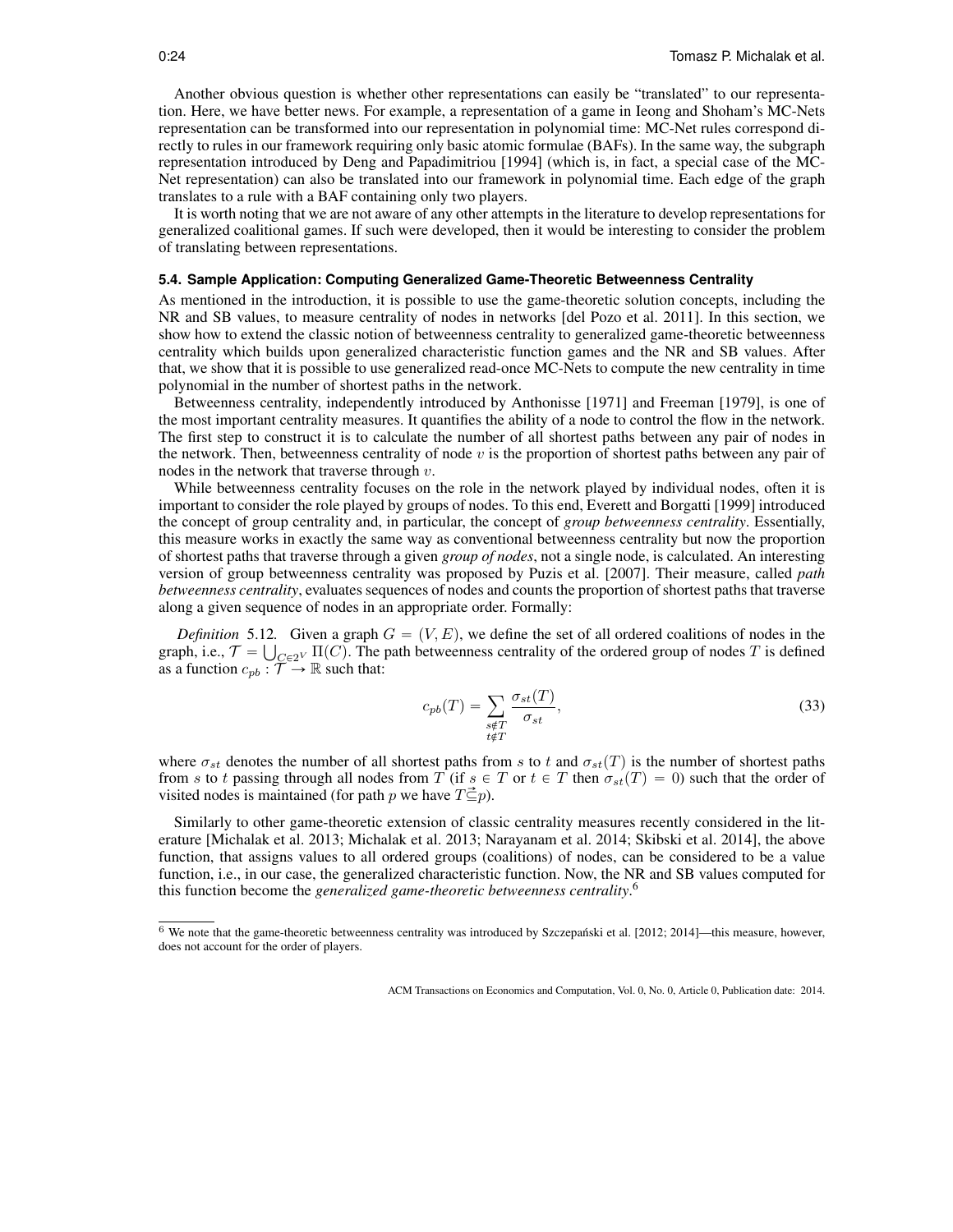ALGORITHM 3: Computing the generalized game-theoretic betweenness centrality **Input:** Graph  $G = (V, E)$ , path betweenness centrality  $c_{pb}$ , game solution  $\phi$ **Output:**  $\phi_v$  for all  $v \in V$ 1 for  $v \in V$  do  $\phi_v \leftarrow 0$ ; 2  $\mathcal{GR} \leftarrow \emptyset$ ; // initialize the set of generalized read-once formulas 3 for  $v \in V$  do 4 | for  $u \in V$  do  $\mathsf{s}$  | SP  $\leftarrow shortestPaths(v, u);$  // compute using a BFS algorithm all shortest paths from v to u 6 **for**  $(v, \ldots, u) \in SP$  **do**<br> $\uparrow \qquad \qquad$  **for**  $(v, \ldots, u) \in SP$  **do**  $\begin{array}{cc} \mathbf{7} & | & | & \mathcal{F} \leftarrow \langle v, \ldots, u \rangle; \end{array}$  $\begin{array}{|c|c|c|c|}\hline \mathbf{\$} & & \end{array} \begin{array}{|c|c|c|}\hline \mathbf{\$} & & \end{array} \begin{array}{c} \mathcal{F} \leftarrow \mathcal{F} \wedge \neg \{V \backslash X_\mathcal{F}\}; \end{array}$ 9 | |  $V \leftarrow c_{pb}((v, \ldots, u));$ 10  $\left|\right|$   $\left|\right|$   $\mathcal{GR} \leftarrow \mathcal{GR} \cup (\mathcal{F} \rightarrow V);$ 11 if  $\phi = \phi^{NR}$  then 12 | COMP\_NR $(\mathcal{GR});$  // use Algorithm 1 13 else if  $\phi == \phi^{SB}$  then | COMP  $SB(\mathcal{GR})$ ; // use Algorithm 2

*Definition* 5.13. The generalized game-theoretic betweenness centrality is a triple  $(G, c_{pb}, \phi)$ , where  $c_{pb}$ is the path betweenness centrality, the value of each node  $v \in V$  is given by  $\phi_v(c_{pb})$ , and  $\phi$  is the NR value  $(\phi^{NR})$  or SB value  $(\phi^{SB})$ .

Interestingly, some game-theoretic centrality measures can be computed in polynomial time in the size of the network, i.e., in the number of nodes and edges [Szczepanski et al. 2014; Tarkowski et al. 2014]. While we did not obtain such a positive result for the generalized game-theoretic betweenness centrality, we will now show that it is possible to compute it in time polynomial in the number of shortest paths in the network and with the help of our generalized read-once MC-Nets.

In particular, given a network  $G = (V, E)$ , Algorithm 3 builds, for each shortest path in the network, a corresponding generalized read-once rule. More specifically, after initialization, we iterate over all shortest paths in the network. For each shortest path, in line 7, we initialize the formula  $\mathcal F$  with ordered atomic formula corresponding to the sequence of all the nodes on the path. Next, in line 8, we add a conjunction that ensures that no other nodes can appear in an ordered coalition that satisfies our formula.

The size of the set  $\mathcal{GR}$  constructed by this algorithm equals to the number of shortest paths in the graph and can be exponential in the number of vertices. However, in many graphs we have  $|\mathcal{GR}| \ll T$ , which makes this algorithm much more efficient than computing this measure directly using equation (9) or equation (12) for  $\phi^{NR}$  and  $\phi^{SB}$ , respectively.

# **6. CONCLUSIONS**

Generalized characteristic function games are attracting increasing interest in the literature due to their manifold potential applications. In this article we considered both the implementational and computational aspects of these games. In particular, building upon the mechanism for the Shapley value by Dasgupta and Chiu [1998], we proposed the first mechanism to implement two values for generalized characteristic function games: the Nowak-Radzik value and the Sánchez and Bergantiños value. Furthermore, to facilitate efficient computations supporting this mechanism, we proposed the Generalized Marginal-Contribution Nets representation—the first computationally-convenient formalism to model games with ordered coalitions.

Whereas this work can be extended in various directions, two of them seem to be particularly interesting: (1) it would be interesting to consider representation formalisms other than MC-Nets, such as Algebraic Decision Diagrams (Aadithya et al, [2011], and Sakurai et al., [2011]), to model generalized characteristic function games. (2) it remains an open question whether it is possible to implement the values for the gener-

ACM Transactions on Economics and Computation, Vol. 0, No. 0, Article 0, Publication date: 2014.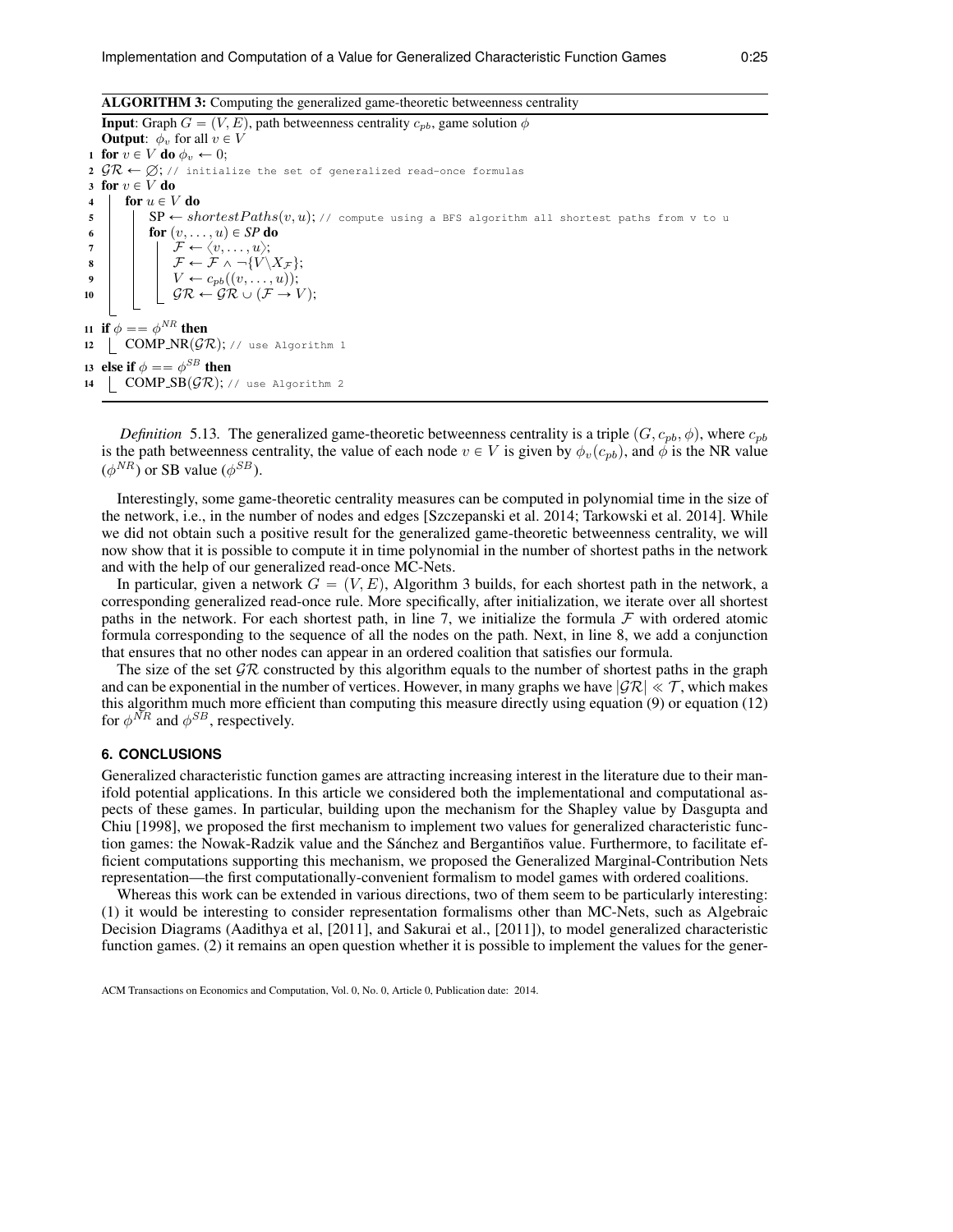alized characteristic function games by extending the mechanism of Perez-Castrillo's and Wettstein's [2001] ´ for the Shapley value. As mentioned in Section 2, this mechanism has two advantages over the mechanism by Dasgupta and Chiu [1998] (and, by extension, over our mechanism). Firstly, the implementation is not in expected terms since the Shapley value emerges in all equilibria. Secondly, it does not require any *a priori* randomization of the order in which players make their moves. Nevertheless, the mechanism by Pérez-Castrillo's and Wettstein hinges upon the balanced contribution property which is not satisfied by the NR value. As a result, at present it remains unknown whether it is possible to implement this value in such a spirit. Some hope that it may be possible is given by the extensions of the original mechanism by Pérez-Castrillo and Wettstein proposed by Ju and Wettstein [2009]. While these extensions deal only with characteristic function games, they implement two solution concepts that do not meet the balanced contribution property: the *equal surplus value* (see van den Brink and Funaki, [2009]) and the *consensus value* (see Ju and Wettstein [2007]).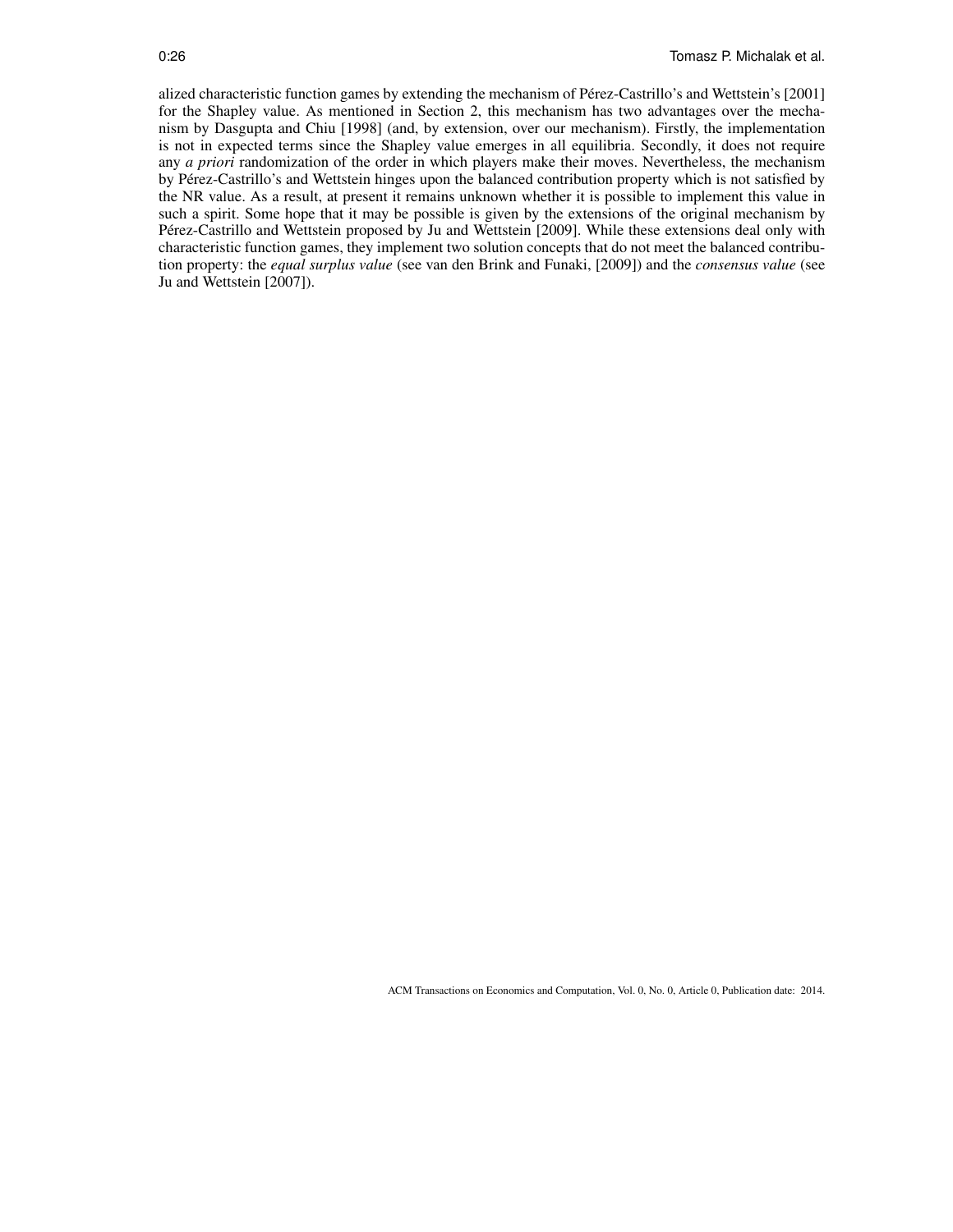# **APPENDIX**

**Appendix A: The recursive functions**

ALGORITHM 4:  $Sh^{NR}(\mathcal{F})$ 

```
Input: Formula F
        Output: Quantities (A, B, T, F)1 begin
 2 | if \mathcal{F} = \{a_1, \ldots, a_r\} then
   3 | (A, B, T, F) \leftarrow (0, 0, 0, 0);4 for k \in \{0, \ldots, r\} do
 \begin{array}{c|c|c|c} 5 & \text{for } i \in X_{\mathcal{F}} \textbf{do} \ \hline 6 & & \text{if } k = r - \ \end{array}if k = r - 1 then A_{k,i} \leftarrow (r - 1)!;
 \begin{array}{c|c|c|c} \hline \tau & \text{if } k=r \text{ then } \mathbb{T}_k \leftarrow r!; \ \hline \mathbb{F}_k & \leftarrow k!-\mathbb{T}_k; \end{array}\mathbf{F}_k \leftarrow k! - \mathbf{T}_k;9 else if \mathcal{F} = \langle a_1, \ldots, a_r \rangle then<br>10 \qquad \qquad | \quad (\text{A}, \text{B}, \text{T}, \text{F}) \leftarrow (0, 0, 0, 0)(A, B, T, F) \leftarrow (0, 0, 0, 0);11 for k \in \{0, ..., r\} do<br>12 if k = r - 1 then A_{k,r} \leftarrow 1;
 13<br>
14 \left| \begin{array}{r} \text{if } k = r \text{ then } \mathbb{T}_k \leftarrow 1; \\ \mathbb{F}_k \leftarrow k! - \mathbb{T}_k; \end{array} \right.15 else if \mathcal{F} = -\mathcal{F}_1 then
 16 \left[\begin{array}{c} A^1, B^1, \mathrm{T}^1, \mathrm{F}^1 \end{array}\right] \leftarrow Sh^{NR}(\mathcal{F}_1);17 | (A, B, T, F) \leftarrow (B^1, A^1, F^1, T^1);18 else if \mathcal{F} = \mathcal{F}_1 \wedge \mathcal{F}_2 then // We assume that \forall_{i \in X} f \in \mathcal{F}_1, the second situation is analogous.
 19 \left[\begin{array}{c} A^1, B^1, \mathrm{T}^1, \mathrm{F}^1 \end{array}\right] \leftarrow Sh^{NR}(\mathcal{F}_1);20 \left[\begin{array}{c} \left(\mathbb{A}^2,\mathbb{B}^2,\mathbb{T}^2,\mathbb{F}^2\right) \leftarrow Sh^{NR}(\mathcal{F}_2); \end{array}\right]21 for k \in \{0, \ldots, r\} do<br>
22 for i \in X_{\mathcal{F}} do
 22<br>
23 for i \in X_{\mathcal{F}} do<br>
\downarrow \qquad \qquad \uparrow k, i \leftarrow \sum_{s=0}^{k} {k \choose k-s})A_{s,i}^1T_{k-s}^224 B_{k,i} \leftarrow \sum_{s=0}^{R_{k,i}} {k-s \choose k-s} B_{s,i}^{1-k-s}<br>B<sub>k,i</sub> \leftarrow \sum_{s=0}^{k} {k \choose k-s} B_{s,i}^{1} T_{k-s}^{2}25 \begin{bmatrix} \begin{bmatrix} \begin{bmatrix} \begin{bmatrix} k \end{bmatrix} & \begin{bmatrix} k \end{bmatrix} \\ \begin{bmatrix} \begin{bmatrix} k \end{bmatrix} & \begin{bmatrix} k \end{bmatrix} \\ \end{bmatrix} \end{bmatrix} \end{bmatrix} \end{bmatrix}^{\prime}\int \mathbb{T}_s^1 \mathbb{T}_{k-s}^226<br>
26 \mathbb{E}_k \leftarrow \sum_{s=0}^k {k-s \choose k-s} (\mathbf{F}_s^1 \mathbf{F}_k^2 - s + \mathbf{F}_s^1 \mathbf{T}_{k-s}^2 + \mathbf{T}_s^1 \mathbf{F}_{k-s}^2)27 else if \mathcal{F} = \mathcal{F}_1 \vee \mathcal{F}_2 then
 28 \left| \left| (\mathbb{A}^1, \mathbb{B}^1, \mathbb{T}^1, \mathbb{F}^1) \leftarrow Sh^{NR}(\mathcal{F}_1);29 \left[\begin{array}{c} A^2, B^2, T^2, F^2 \end{array}\right] \leftarrow Sh^{NR}(\mathcal{F}_2);30 for k \in \{0, \ldots, r\} do<br>31 for i \in X_{\mathcal{F}} do
 31<br>
32 for i \in X \neq \mathbf{d}o<br>
\downarrow \qquad \qquad \uparrow k, i \leftarrow \sum_{s=0}^{k} {k \choose k-s}A^1_{s,i}F^2_{k-s}33 B_{k,i} \leftarrow \sum_{s=0}^{k} {k \choose k-s}<br>B_{k,i} \leftarrow \sum_{s=0}^{k} {k \choose k-s}\overline{ }\mathbb{B}_{s,i}^1\mathbb{F}_{k-s}^234 \begin{bmatrix} \mathbf{L} & \mathbf{L} & \mathbf{L} & \mathbf{L} & \mathbf{L} \\ \mathbf{L} & \mathbf{R} & \mathbf{L} & \mathbf{L} & \mathbf{L} \\ \mathbf{T}_k & \mathbf{L} & \mathbf{L} & \mathbf{L} & \mathbf{L} \\ \end{bmatrix}^{\prime}\int (T_s^1 T_{k-s}^2 + F_s^1 T_{k-s}^2 + T_s^1 F_{k-s}^2)35 \begin{bmatrix} k & -\sum_{s=0}^{k} {k-s}^{1+s+k-1} \\ \mathbb{F}_k & \leftarrow \sum_{s=0}^{k} {k \choose k-s} \mathbb{F}_s^1 \mathbb{F}_{k-s}^2 \end{bmatrix}36 else if \mathcal{F} = \mathcal{F}_1 \oplus \mathcal{F}_2 then
 37 | (A^1, B^1, T^1, F^1) \leftarrow Sh^{NR}(\mathcal{F}_1);38 \left[\begin{array}{c} A^2, B^2, T^2, F^2 \end{array}\right] \leftarrow Sh^{NR}(\mathcal{F}_2);39 for k \in \{0, \ldots, r\} do<br>40 for i \in X_{\overline{x}} do
                                            for i \in X_{\mathcal{F}} do
 40 for i \in X_{\mathcal{F}} do<br>
A_{k,i} \leftarrow \sum_{s=0}^{k} {k \choose k-s}(\mathbb{B}^1_{s,i}\mathbb{T}^2_{k-s} + \mathbb{A}^1_{s,i}\mathbb{F}^2_{k-s});42 B_{k,i} \leftarrow \sum_{s=0}^{k} {k-s \choose k-s}<br>Bk,i \leftarrow \sum_{s=0}^{k} {k \choose k-s}\overline{y}(\mathbb{B}_{s,i}^1 \mathbb{F}_{k-s}^2 + \mathbb{A}_{s,i}^1 \mathbb{T}_{k-s}^2);43 \begin{bmatrix} \begin{bmatrix} \begin{bmatrix} \begin{bmatrix} k \end{bmatrix} & \begin{bmatrix} k \end{bmatrix} \\ \begin{bmatrix} \mathbf{T}_k & \begin{bmatrix} k \end{bmatrix} & \begin{bmatrix} k \end{bmatrix} \\ \end{bmatrix} \end{bmatrix} \end{bmatrix} \end{bmatrix}˘
                                                                                              (\mathbf{T}_{s}^{1}\mathbf{F}_{k-s}^{2} + \mathbf{F}_{s}^{1}\mathbf{T}_{k-s}^{2});44 \begin{bmatrix} \n\frac{1}{k} & \sum_{s=0}^{k} \binom{k}{k-s} \binom{1}{s} \frac{r}{k-s} & \frac{r}{s} \frac{r}{k-s}, \\ \n\frac{r}{k} & \sum_{s=0}^{k} \binom{k}{k-s} \binom{1}{s} \frac{r}{k-s} & \frac{1}{s} \frac{r}{k-s}, \\ \n\end{bmatrix}
```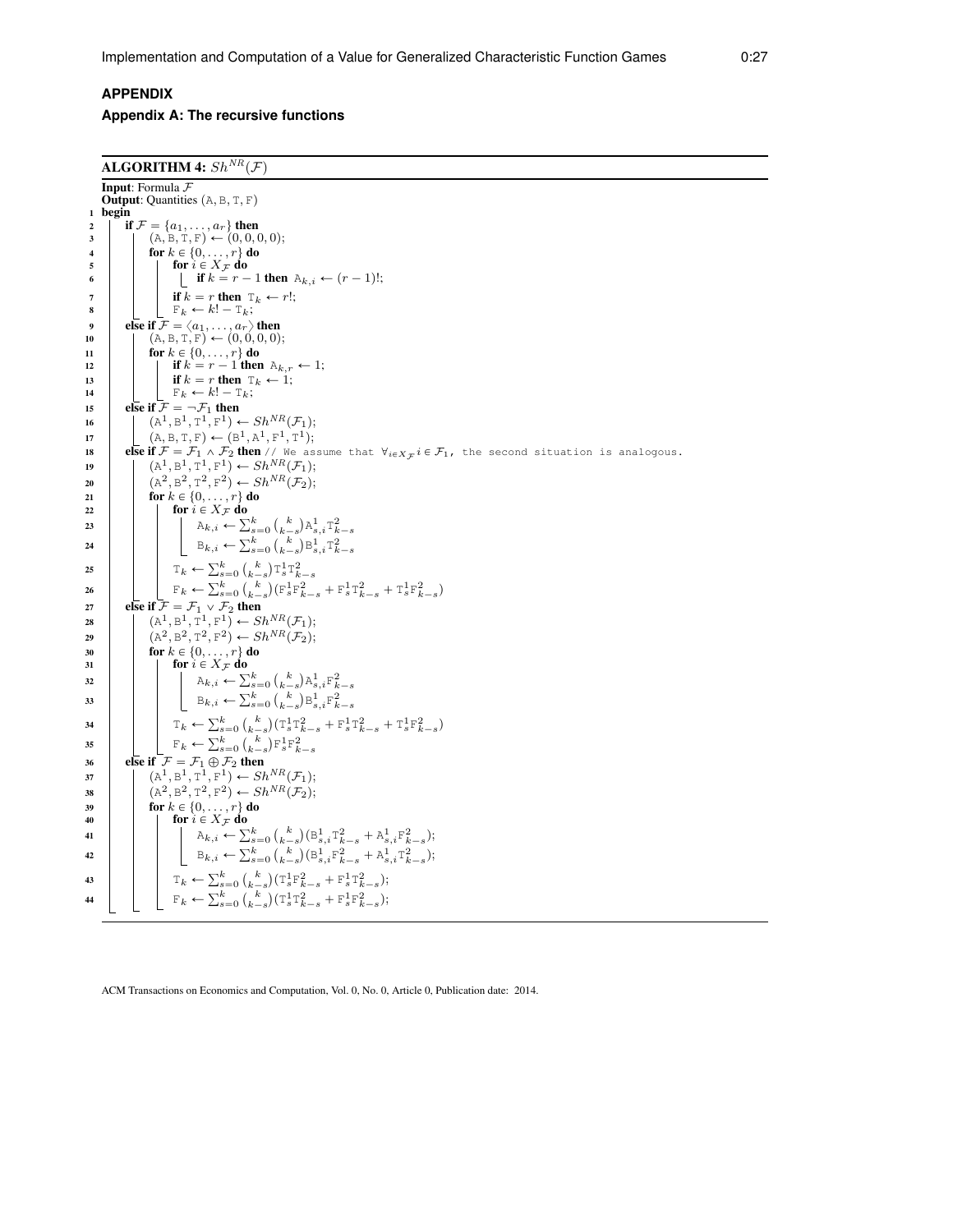## ALGORITHM 5:  $Sh^{SB}(\mathcal{F})$

Input: Formula F **Output:** Quantities  $(A, B, T, F)$ <sup>1</sup> begin 2 if  $\mathcal{F} = \{a_1, ..., a_r\}$  then<br>3  $\downarrow$   $(A, B, T, F) \leftarrow (0, 0, 0)$  $(A, B, T, F) \leftarrow (0, 0, 0, 0);$ 4 for  $k \in \{0, \ldots, r\}$  do<br>  $\begin{array}{|c|c|c|c|} \hline \textbf{for} & k \in \{0, \ldots, r\} \textbf{for} \\ \hline \textbf{for} & i \in X_{\mathcal{F}}, \ l \in \{ \end{array}$ 5 **for**  $i \in X_{\mathcal{F}}, i \in \{1, ..., r\}$  do<br>6 **for**  $i \in X_{\mathcal{F}}, i \in \{1, ..., r\}$  do **if**  $k = r - 1$  then  $A_{k,i,l} \leftarrow (r-1)!$ ;  $\begin{array}{c|c|c|c|c} \hline \tau & \text{if } k = r \text{ then } \mathbb{T}_k \leftarrow r!; \ \hline \mathbf{s} & \text{if } k \leftarrow k! - \mathbb{T}_k; \end{array}$  $\Gamma_k \leftarrow k! - \mathbf{T}_k;$  $9$  else if  $\mathcal{F} = \langle a_1, \ldots, a_r \rangle$  then 10 |  $(A, B, T, F) \leftarrow (0, 0, 0, 0);$ 11 for  $k \in \{0, \ldots, r\}$  do<br>
12 for  $i \in X \neq$  do for  $i \in X_{\mathcal{F}}$  do 13 if  $k = r - 1$  then  $A_{k,i,i} \leftarrow 1;$ 14 if  $k = r$  then  $T_k \leftarrow 1$ ;<br>  $F_k \leftarrow k! - T_k$ ;  $F_k \leftarrow k! - T_k;$ 16 else if  $\mathcal{F} = -\mathcal{F}_1$  then 17  $\left[\begin{array}{c} A^1, B^1, \mathbb{T}^1, \mathbb{F}^1 \end{array}\right] \leftarrow Sh^{SB}(\mathcal{F}_1);$ 18 |  $(A, B, T, F) \leftarrow (B^1, A^1, F^1, T^1);$ 19 **else if**  $\mathcal{F} = \mathcal{F}_1 \wedge \mathcal{F}_2$  then  $\text{log}(\mathcal{F})$  we assume that  $\forall_{i \in X} \neq i \in \mathcal{F}_1$ , the second situation is analogous. 20  $\left[\begin{array}{c} \left(\mathbb{A}^1,\mathbb{B}^1,\mathbb{T}^1,\mathbb{F}^1\right) \leftarrow Sh^{SB}(\mathcal{F}_1); \end{array}\right]$ 21  $\left[\begin{array}{c} A^2, B^2, T^2, F^2 \end{array}\right] \leftarrow Sh^{SB}(\mathcal{F}_2);$ 22 **for**  $k \in \{0, ..., r\}$  do 23 **for**  $i \in X_{\mathcal{F}}, l \in \{1, \ldots, r\}$  do 23<br>
24 **br**  $i \in X_{\mathcal{F}}, i \in \{1, ..., r\}$  **do**<br>  $\begin{array}{c} \text{for } i \in \{1, ..., r\} \\ \text{A}_{k}, i, l \leftarrow \sum_{s=0}^{k} \sum_{m=1}^{s+1} {l-m \choose l-m} {k-l+1 \choose k-l+m-s} \end{array}$  $A^1_{s,i,m}$   $T^2_{k-s}$ ; 25  $B_{k,i,l} \leftarrow \sum_{s=0}^{k} \sum_{m=1}^{s+1}$  $\binom{l-m}{l-m}\binom{k-l+m-s}{k-l+m-s}$  $\overline{ }$  $\mathbb{B}^1_{s,i,m}\mathbb{T}_{k-s}^2;$ 26  $\begin{bmatrix} \mathbb{L} & \mathbb{L} & \mathbb{L} & \mathbb{L} \\ \mathbb{T}_k & \leftarrow & \sum_{s=0}^k \binom{k}{k-s} \end{bmatrix}$ ˘  $\int \mathbf{T}_s^1 \mathbf{T}_{k-s}^2;$ 20<br>
27  $\left[\begin{array}{c} {}^{1}k \leftarrow \sum_{s=0}^{N} {k-s}^{1} {s}^{1} {k-s}, \\ {\Gamma}_{k} \leftarrow \sum_{s=0}^{k} {k-s}^{1} {\Gamma}_{s}^{1} {\Gamma}_{k-s}^{2} + {\Gamma}_{s}^{1} {\Gamma}_{k-s}^{2} + {\Gamma}_{s}^{1} {\Gamma}_{k-s}^{2} \right); \end{array}\right]$ 28 else if  $\overline{\mathcal{F}} = \mathcal{F}_1 \vee \mathcal{F}_2$  then 29  $\left| \left( \mathbb{A}^1, \mathbb{B}^1, \mathbb{T}^1, \mathbb{F}^1 \right) \leftarrow Sh^{SB}(\mathcal{F}_1);$ 30  $\left[\begin{array}{c} A^2, B^2, T^2, F^2 \end{array}\right] \leftarrow Sh^{SB}(\mathcal{F}_2);$ 31 **for**  $k \in \{0, ..., r\}$  do 32 **for**  $i \in X_{\mathcal{F}}, l \in \{1, \ldots, r\}$  do 32<br>
33 **IOP**  $i \in X_{\mathcal{F}}, i \in \{1, ..., r\}$ <br>  $\downarrow \qquad \qquad \downarrow \qquad \downarrow \qquad \downarrow \qquad \downarrow \qquad \downarrow \qquad \downarrow \qquad \downarrow \qquad \downarrow \qquad \downarrow \qquad \downarrow \qquad \downarrow \qquad \downarrow \qquad \downarrow \qquad \downarrow \qquad \downarrow \qquad \downarrow \qquad \downarrow \qquad \downarrow \qquad \downarrow \qquad \downarrow \qquad \downarrow \qquad \downarrow \qquad \downarrow \qquad \downarrow \qquad \downarrow \qquad \downarrow \qquad \downarrow \qquad \downarrow \qquad \downarrow \$ lo $\binom{l-1}{l-m}\binom{k-l+1}{k-l+m-s}$  $A^1_{s,i,m}F^2_{k-s};$ 34  $B_{k,i,l} \leftarrow \sum_{s=0}^{k} \sum_{m=1}^{s+1}$  $\binom{l-m}{l-m}\binom{k-l+m-s}{k-l+m-s}$  $\overline{y}$  $\sum_{m=1}^{s+1} {l-1 \choose l-m} {k-l+1 \choose k-l+m-s} B^1_{s,i,m} F^2_{k-s};$ 35  $\left[\begin{array}{c} \n\frac{1}{2} & \n\frac{1}{2} & \n\frac{1}{2} & \n\frac{1}{2} & \n\frac{1}{2} & \n\frac{1}{2} & \n\frac{1}{2} & \n\frac{1}{2} & \n\frac{1}{2} & \n\frac{1}{2} & \n\frac{1}{2} & \n\frac{1}{2} & \n\frac{1}{2} & \n\frac{1}{2} & \n\frac{1}{2} & \n\frac{1}{2} & \n\frac{1}{2} & \n\frac{1}{2} & \n\frac{1}{2} & \n\frac{1}{2} & \n\frac{1}{2$ 36  $\begin{bmatrix} k & -\sum_{s=0}^{k} {k-s} \end{bmatrix} \begin{bmatrix} 1 & s & k- \ \sum_{s=0}^{k} {k-s} \end{bmatrix}$ 37 else if  $\mathcal{F} = \mathcal{F}_1 \oplus \mathcal{F}_2$  then 38  $\left| \left[ (\mathbb{A}^1, \mathbb{B}^1, \mathbb{T}^1, \mathbb{F}^1) \leftarrow Sh^{SB}(\mathcal{F}_1);$ 39  $\left[\begin{array}{c} A^2, B^2, T^2, F^2 \end{array}\right] \leftarrow Sh^{SB}(\mathcal{F}_2);$ 40 **for**  $k \in \{0, ..., r\}$  do 41 **for**  $i \in X_{\mathcal{F}}, l \in \{1, \ldots, r\}$  do 41<br>
42 **a b f**  $i \in \{1, ..., r\}$  **do**<br>  $A_{k,i,l} \leftarrow \sum_{s=0}^{k} \sum_{m=1}^{s+1} {l-1 \choose l-m} {k-l+1 \choose k-l+m-s}$  $(\mathbb{B}^1_{s,i,m}\mathbb{T}^2_{k-s} + \mathbb{A}^1_{s,i,m}\mathbb{F}^2_{k-s});$ 43  $B_{k,i,l} \leftarrow \sum_{s=0}^{k} \sum_{m=1}^{s+1}$  $\binom{l-m}{l-m}\binom{k-l+m-s}{k-l+m-s}$ ˘` $\mathbf{B}^1_{s,i,m}\mathbf{F}^2_{k-s} + \mathbf{A}^1_{s,i,m}\mathbf{T}^2_{k-s}$ ˘ ; 44  $\begin{pmatrix} 1 & k \\ 1 & k \end{pmatrix}$   $\begin{pmatrix} 1 & k \\ 1 & k \end{pmatrix}$ ˘  $(T_s^1F_{k-s}^2 + F_s^1T_{k-s}^2);$ 45  $\begin{bmatrix} k & -\sum_{s=0}^{k} k_{-s} \\ \mathbb{F}_{k} & \sum_{s=0}^{k} {k_{-s} \\ \end{bmatrix}$  $\overline{ }$  $(T_s^1 T_{k-s}^2 + F_s^1 F_{k-s}^2);$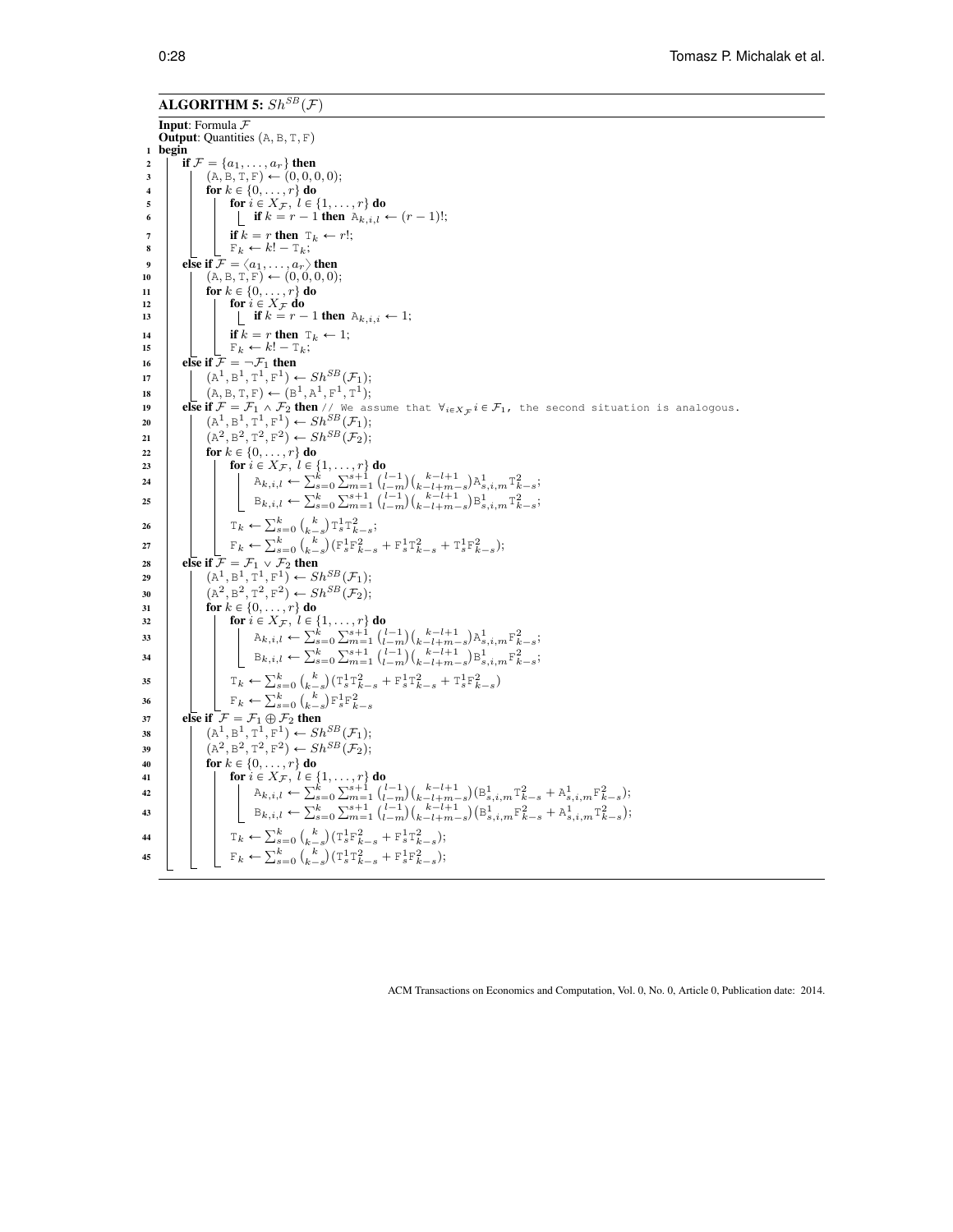# **Appendix B: Main Notation Used in the Article**

|                                                                    | <i>Players, coalitions, permutations</i>                                                                                                                                   |  |  |  |
|--------------------------------------------------------------------|----------------------------------------------------------------------------------------------------------------------------------------------------------------------------|--|--|--|
| Ν                                                                  | The set of players.                                                                                                                                                        |  |  |  |
| $\boldsymbol{n}$                                                   | Cardinality of set $N$ .                                                                                                                                                   |  |  |  |
| $a_i$                                                              | A player in $N$ .                                                                                                                                                          |  |  |  |
| $N_{-i}$                                                           | The set of players $N$ without player $a_i$ .                                                                                                                              |  |  |  |
| C, D                                                               | A coalition.                                                                                                                                                               |  |  |  |
| S, T                                                               | An ordered coalition.                                                                                                                                                      |  |  |  |
| $(T, S)^k$                                                         | The ordered coalition that results from inserting $S$ at the $k^{th}$ position in $T$ .                                                                                    |  |  |  |
| $(T,a_i)$                                                          | The ordered coalition that results from inserting $a_i$ at the end of $T$ .                                                                                                |  |  |  |
| $\vec{\subseteq}$                                                  | An extension of the notion of a subset to ordered sets (see Definition 3.1).                                                                                               |  |  |  |
| $\Pi(C)$                                                           | The set of all possible permutations of the players in $C$ .                                                                                                               |  |  |  |
| $\pi$                                                              | A permutation.                                                                                                                                                             |  |  |  |
| $inv(\pi)$                                                         | The inverse of $\pi$ .                                                                                                                                                     |  |  |  |
| $\pi(C)$                                                           | The ordered coalition which consists of all the players in C and which is ordered according to $\pi$ .                                                                     |  |  |  |
|                                                                    | Value functions, games, solution concepts                                                                                                                                  |  |  |  |
| $\boldsymbol{v}$                                                   | The characteristic function.                                                                                                                                               |  |  |  |
| $v_g$                                                              | The generalized characteristic function.                                                                                                                                   |  |  |  |
| $v_{g,\pi}$                                                        | The characteristic function, where $v_{g,\pi}(C) = v_g(\pi(C)).$                                                                                                           |  |  |  |
| (N, v)                                                             | A coalitional game in a characteristic function form.                                                                                                                      |  |  |  |
| $(N, v_g)$                                                         | A coalitional game in a generalized characteristic function form.                                                                                                          |  |  |  |
| $(N, \bar{v}_g)$                                                   | The average game for $v_g$ ( $\bar{v}_g$ has the characteristic function form).                                                                                            |  |  |  |
| $C_{\overline{\pi}(i)}$                                            | A coalition that consists of all the players that are in permutation $\pi$ before $a_i$ .                                                                                  |  |  |  |
| $\Delta_v(C_{\overline{\pi}(i)},a_i)$                              | The marginal contribution of player $a_i$ to C in the Shapley value (Equation 5).                                                                                          |  |  |  |
| $\Delta_{v_a}^{NR}(T,a_i)$                                         | The marginal contribution of player $a_i$ to $T$ in the NR value.                                                                                                          |  |  |  |
| $\Delta_{v_q}^{SB}(T,a_i)$                                         | The marginal contribution of player $a_i$ to T in the SB value (Equation 10).                                                                                              |  |  |  |
| $\Delta_{\bar{v}_g}\left(C_{\overleftarrow{\pi}_{(i)}},a_i\right)$ | The marginal contribution of player $a_i$ to C in the SB value (Equation 5).                                                                                               |  |  |  |
| $\phi_i(N,v)$                                                      | The Shapely value of player $a_i$ in game $(N, v)$ .                                                                                                                       |  |  |  |
| $\phi_i^{NR}(N, v_q)$                                              | The Radzik-Nowak value of player $a_i$ in game $(N, v_g)$ .                                                                                                                |  |  |  |
| $\phi_i^{SB}(N, v_g)$                                              | The Sánchez-Bergantiños value of player $a_i$ in game $(N, v_g)$ .                                                                                                         |  |  |  |
| $\mathbb{E}[\cdot]$                                                | The expectation operator.                                                                                                                                                  |  |  |  |
|                                                                    | $ODCGNR$ and $ODCGSB$ mechanisms                                                                                                                                           |  |  |  |
| $d_i$                                                              | A a "demand" made by player $a_i$ .                                                                                                                                        |  |  |  |
| $ODCG_{\pi}^{NR/SB}$                                               | The subgame for the NR value and the SB value, respectively, given $\pi$ .                                                                                                 |  |  |  |
| $H_i$                                                              | The set of all histories that $a_i$ can face.                                                                                                                              |  |  |  |
| $h_i$                                                              | A history in $H_i$ .                                                                                                                                                       |  |  |  |
| $\sigma_{\pi,i}^{\mathit{NR}/\mathit{SB}}$                         | The strategy of player $a_i$ in $ODCG_{\pi}^{NR/SB}$ .                                                                                                                     |  |  |  |
| $M_{h,\pi}^{NR}(D)$                                                | The maximum payoff that coalition $D$ can obtain for itself if it is allowed to optimally choose a set<br>of new members $\tilde{C}$ from the players that precede $a_i$ . |  |  |  |
| $\mathcal{P}^h_{\pi}(i,j)$                                         | A linear program.                                                                                                                                                          |  |  |  |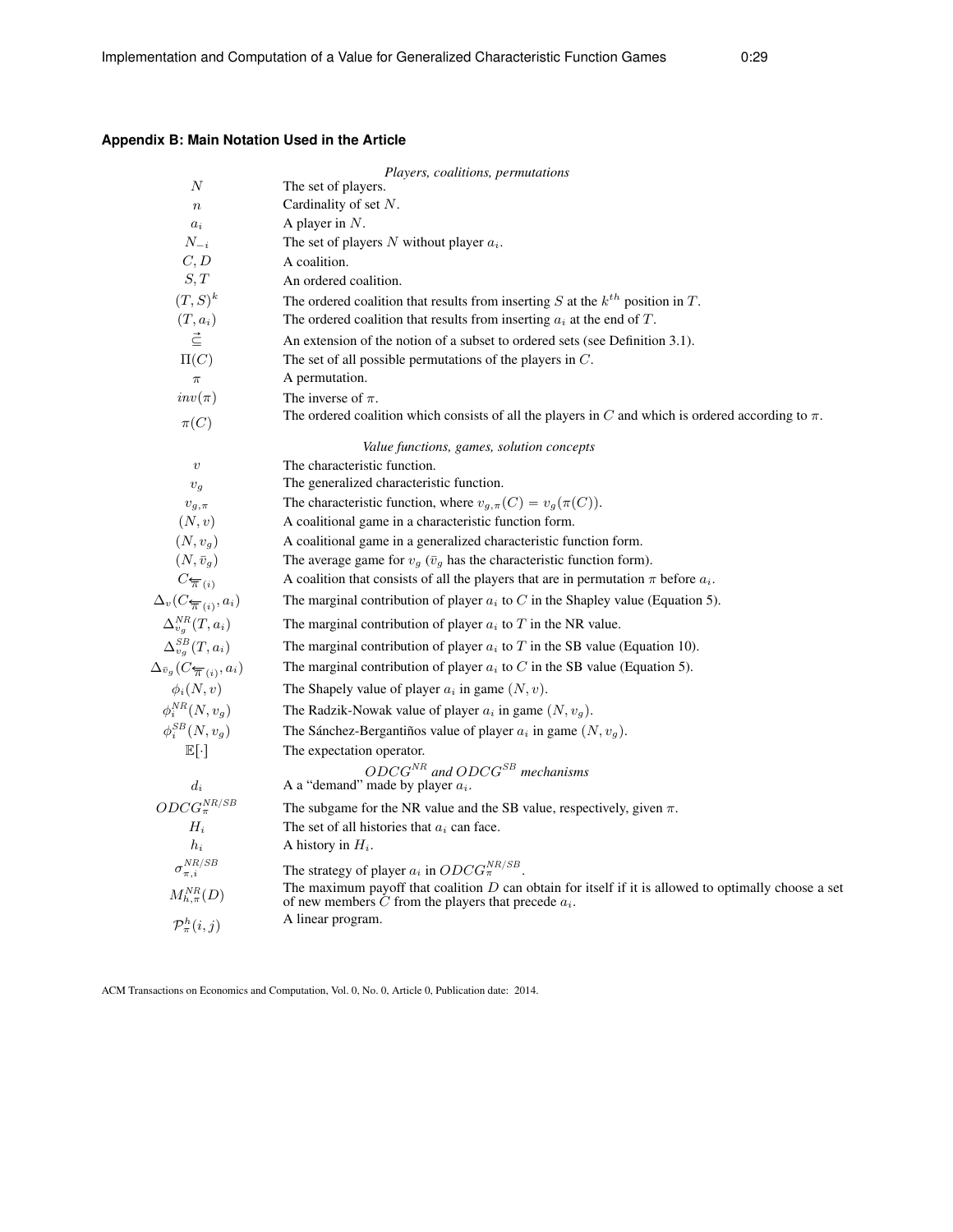| $(z \wedge \neg z') \rightarrow V$                     | Basic MC-Nets $z$ positive literals, $z'$ positive literals,.                                                              |
|--------------------------------------------------------|----------------------------------------------------------------------------------------------------------------------------|
| $\mathcal{F}$                                          | Formula                                                                                                                    |
| $\mathcal{F}_{BAF} = \{a_m, \ldots, a_n\}$             | basic atomic formula (BAF)                                                                                                 |
| $\mathcal{F}_{OAF} = \langle a_i, \ldots, a_j \rangle$ | ordered atomic formula (OAF)                                                                                               |
| $\mathcal{F}_1 \oplus \mathcal{F}_2$                   | exclusive disjunction                                                                                                      |
| $T \models F$                                          | ordered coalition T meets or satisfies formula $\mathcal F$                                                                |
| $T \not\models \mathcal{F}$                            | ordered coalition T does not meet or satisfy formula $\mathcal F$                                                          |
| $(N, \mathcal{G}\mathcal{R})$                          | generalized coalitional game represented by generalized read-once MC-Net                                                   |
| $X \tau$                                               | set of players occurring in $\mathcal F$                                                                                   |
| $\tau_{\scriptscriptstyle \mathcal{F}}$                | $\downharpoonright \{\Pi(C): C \subseteq X_{\mathcal{F}}\}\$                                                               |
| $T \times S$                                           | conflation of two ordered coalitions                                                                                       |
| $A_{k,i}(\mathcal{F})$                                 | $ \{T \in \mathcal{T}_{\mathcal{F}} :  T  = k, a_i \notin T, T \not\models \mathcal{F}, (T, a_i) \models \mathcal{F}\} $   |
| $B_{k,i}(\mathcal{F})$                                 | $ \{T \in \mathcal{T}_{\mathcal{F}} :  T  = k, a_i \notin T, T \models \mathcal{F}, (T, a_i) \not\models \mathcal{F}\} $   |
| $T_k(\mathcal{F})$                                     | $ \{T \in \mathcal{T}_{\mathcal{F}} :  T  = k, T \models \mathcal{F}\} $                                                   |
| $F_k(\mathcal{F})$                                     | $ \{T \in \mathcal{T}_{\mathcal{F}} :  T  = k, T \not\models \mathcal{F}\} $                                               |
| $A_{k,i,l}(\mathcal{F})$                               | $ \{T \in \mathcal{T}_{\mathcal{F}} :  T  = k, a_i \notin T, T \not\models \mathcal{F}, (T, a_i)^l \models \mathcal{F}\} $ |
| $B_{k,i,l}(\mathcal{F})$                               | $ \{T \in \mathcal{T}_{\mathcal{F}} :  T  = k, a_i \notin T, T \models \mathcal{F}, (T, a_i)^l \not\models \mathcal{F}\} $ |

*Representation*

# **ACKNOWLEDGMENTS**

The authors thank the ACM-TEAC anonymous reviewers and editors for their valuable comments, which greatly benefited the article. Tomasz P. Michalak and Michael Wooldridge were supported by the European Research Council under Advanced Grant 291528 ("RACE"). Piotr L. Szczepanski and Tomasz P. Michalak were supported the Polish National Science grant DEC- ´ 2013/09/D/ST6/03920. Nicholas R. Jennings was supported by the ORCHID Project, funded by an EPSRC (Engineering and Physical Research Council) under the grant EP/I011587/1. Simina Brânzei was supported by the Sino-Danish Center for the Theory of Interactive Computation, funded by the Danish National Research Foundation and the National Science Foundation of China (under the grant 61061130540). Simina also acknowledges support from the Center for research in the Foundations of Electronic Markets (CFEM), supported by the Danish Strategic Research Council.

#### **REFERENCES**

- K. V. Aadithya, T. P. Michalak, and N. R. Jennings. 2011. Representation of coalitional games with algebraic decision diagrams. In *Proceedings of 12th International Conference on Autonomous Agents and Multiagent Systems (AAMAS)*. 1121–1122.
- R. Amer, José M. Giménez, and A. Magãna. 2007. A ranking for the nodes of directed graphs based on game theory. Proceedings in *Applied Mathematics and Mechanics* 7, 1 (2007).
- R. Amer, J. M. Giménez Pradales, and A. Magaña Nieto. 2010. Nodes of directed graphs ranked by solutions defined on cooperative games. In *XXXII Congreso Nacional de Estad´ıstica e Investigacion Operativa" ´* . 1–20.
- J.M. Anthonisse. 1971. The rush in a directed graph. (1971). Tech. Rep. BN 9/71.
- Y. Bachrach, E. Markakis, A. D. Procaccia, J. S. Rosenschein, and A. Saberi. 2008. Approximating power indices.. In *Proceedings of the 7th international conference on Autonomous Agents and Multi-Agent Systems (AAMAS)*. 943–950.
- G. Bergantinnos and E. Sánchez. 2001. Weighted shapley values for games in generalized characteristic function form. TOP: An Official *Journal of the Spanish Society of Statistics and Operations Research* 9, 1 (2001), 55–67.
- R. B. Boppana and M. Sipser. 1990. The Complexity of Finite Functions. In *Handbook of Theoretical Computer Science (Volume A)*. MIT Press.
- S. J. Brams, H. Mutlu, and S. L. Ramirez. 2006. Influence in Terrorist Networks: From Undirected To Directed Graphs. In *Studies in Conflict and Terrorism 29(7)*.
- J. Castro, D. Gómez, and J. Tejada. 2009. Polynomial Calculation of the Shapley Value Based on Sampling. Computers & Operations *Research* 36, 5 (2009), 1726–1730.
- G. Chalkiadakis, E. Elkind, and M. Wooldridge. 2011. *Computational Aspects of Cooperative Game Theory*. Morgan & Claypool Publishers.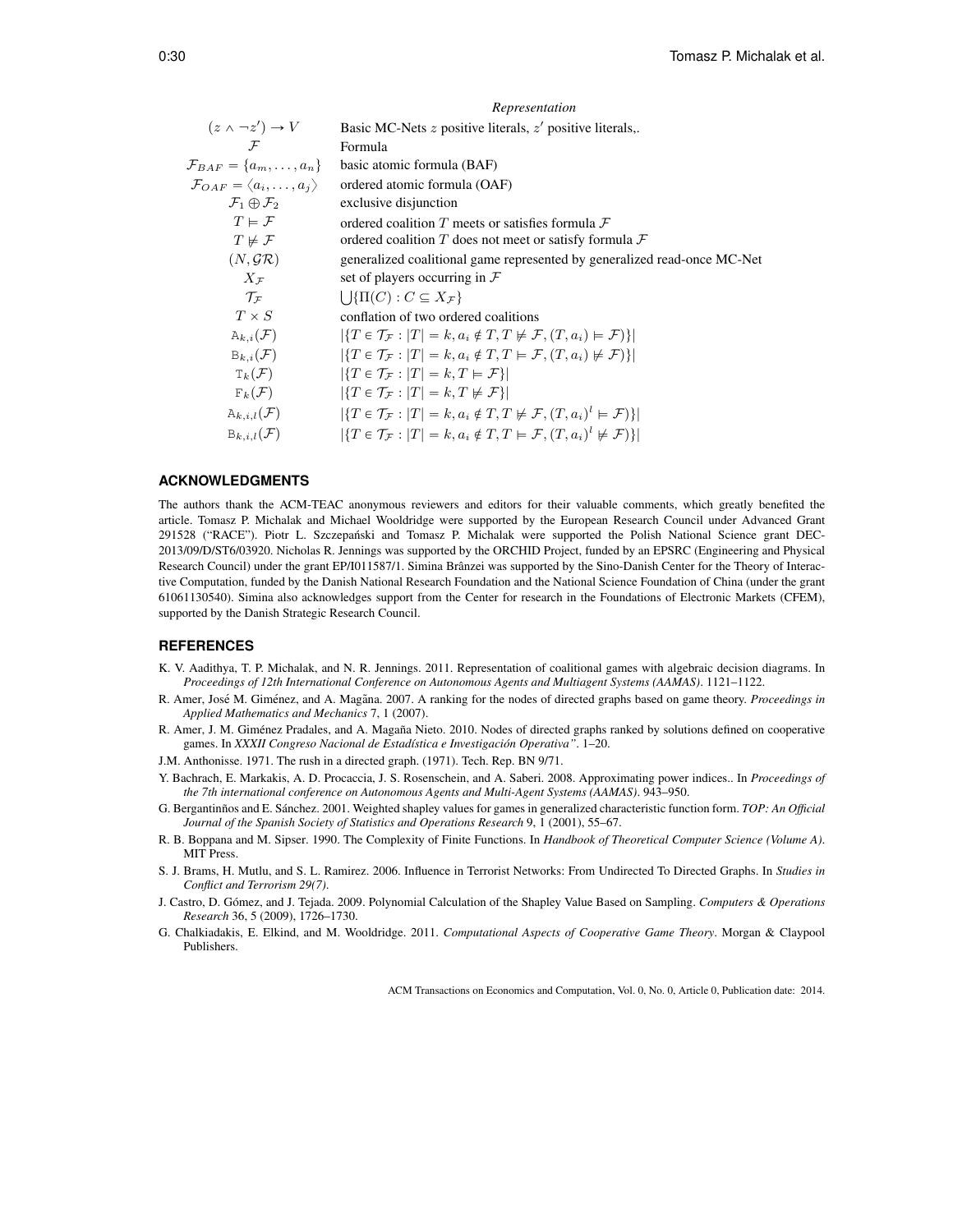- V. Conitzer and T. Sandholm. 2006. Complexity of constructing solutions in the core based on synergies among coalitions. *Artificial Intelligence* (2006), 170(6):607–619.
- A. Dasgupta and Y. S. Chiu. 1998. On implementation via demand commitment games. *International Journal of Game Theory* 27, 2 (1998), 161–189.
- M. del Pozo, C. Manuel, E. González-Arangüena, and G. Owen. 2011. Centrality in directed social networks. A game theoretic approach. *Social Networks* 33, 3 (2011), 191–200.
- X Deng and C Papadimitriou. 1994. On the Complexity of Cooperative Solution Concepts. *Mathematical Operational Research* 19 (1994), 257–266. Issue 2.
- E. Elkind, L. Ann Goldberg, P. W. Goldberg, and M. Wooldridge. 2009. A Tractable and Expressive Class of Marginal Contribution Nets and Its Applications. *Mathematical Logic Quarterly* 55, 4 (2009), 362 – 376.
- R. A. Evans. 1996. Value, Consistency, and Random Coalition Formation. *Games and Economic Behavior* 12, 1 (1996), 68–80.
- M. G. Everett and S. P. Borgatti. 1999. The centrality of groups and classes . *Journal of Mathematical Sociology* 23, 3 (1999), 181–201.
- S. S. Fatima, M. Wooldridge, and N. R. Jennings. 2008. A linear approximation method for the Shapley value. *Artificial Intelligence Journal* 172, 14 (2008), 1673–1699.
- L.C. Freeman. 1979. Centrality in social networks: Conceptual clarification. *Social Networks* 1, 3 (1979), 215–239.
- G. Greco, E. Malizia, L. Palopoli, and F. Scarcello. 2009. On the Complexity of Compact Coalitional Games. In *Proceedings of International Joint Conference on Artificial Intelligence (IJCAI)*. 147–152.
- F. Gul. 1989. Bargaining foundations of Shapley value. *Econometrica* 57, 1 (1989), 81–95.
- S. Hart and Z. Levy. 1999. Efficiency Does Not Imply Immediate Agreement. *Econometrica* 67, 4 (1999), 909–912.
- S. Ieong and Y. Shoham. 2006. Marginal Contribution Nets: A Complact Representation Scheme for Coalitional Games. In *Proceedings of ACM Conference on Electronic Commerce (ACM EC)*. 170–179.
- Y. Ju and D. Wettstein. 2007. Bidding with Coalitional Externalities: A Strategic Approach to Partition Function Form Games. *European Meeting of the Econometric Society in Budapest, Hungary* (2007), 1–17.
- Y. Ju and D. Wettstein. 2009. Implementing cooperative solution concepts: a generalized bidding approach. *Journal of Economic Theory* 39, 2 (2009), 307–330.
- D. Lehmann, L. I. O'Callaghan, and Y. Shoham. 2002. Truth revelation in approximately efficient combinatorial auctions. *J. ACM* 49 (2002), 577–602. Issue 5.
- H. K. Lentz, T. Selhorst, and I. M. Sokolov. 2012. Spread of Infectious Diseases in Directed and Modular Metapopulation Networks. *Physical Review E* 85 (Jun 2012), 066111. Issue 6.
- I. Macho-Stadler, D. Perez-Castrillo, and D. Wettstein. 2006. Efficient bidding with externalities. ´ *Games and Economic Behavior* 57, 2 (2006), 304–320.
- I. Macho-Stadler, D. Pérez-Castrillo, and D. Wettstein. 2010. Dividends and weighted values in games with externalities. *International Journal of Game Theory* 39, 1 (March 2010), 177–184.
- T.P. Michalak, K.V. Aaditha, P.L. Szczepanski, B. Ravindran, and N.R. Jennings. 2013. Efficient computation of the Shapley value for game-theoretic network centrality. *Journal of Artificial Intelligence Research* 46 (2013), 607–650.
- T.P. Michalak, D. Marciniak, M. Szamotulski, T. Rahwan, M. Wooldridge, P. McBurney, and N.R. Jennings. 2010. A Logic-Based Representation for Coalitional Games with Externalities. In *Proceedings of 11th International Conference on Autonomous Agents and Multiagent Systems (AAMAS)*. 125–132.
- T. P. Michalak, T. Rahwan, J. Sroka, A. Dowell, M. J. Wooldridge, P. J. McBurney, and N. R. Jennings. 2009. On representing coalitional games with externalities. In *Proceedings of ACM Conference on Electronic Commerce*. 11–20.
- T. P. Michalak, T. Rahwan, P. L. Szczepanski, O. Skibski, R. Narayanam, M. J. Wooldridge, and N. R. Jennings. 2013. Computational Analysis of Connectivity Games with Applications to the Investigation of Terrorist Networks. *IJCAI* (2013).
- R. Narayanam, O. Skibski, H. Lamba, and T.P. Michalak. 2014. A Shapley Value-based Approach to Determine Gatekeepers in Social Networks with Applications. In *ECAI'14: Proceedings of the 21st European Conference on Artificial Intelligence*.
- A. Nowak and T. Radzik. 1994. The Shapley Value for n-Person Games in Generalized Characteristic Function Form. *Games and Economic Behavior* 6, 1 (1994), 150–161.
- N. Ohta, V. Conitzer, R. Ichimura, Y. Sakurai, A. Iwasaki, and M. Yokoo. 2009. Coalition Structure Generation Utilizing Compact Characteristic Function Representations. In *Proceedings of Principles and Practice of Constraint Programming*. 623–638.
- N. Ohta, A. Iwasaki, M. Yokoo, and K. Maruono. 2006. A compact representation scheme for coalitional games in open anonymous environments. In *Proceedings of the 20th Conference on Artificial Intelligence (AAAI)*. 509–514.
- K. Hang P. Do and H. Norde. 2007. The Shapley Value for Partition Function Form Games. *International Game Theory Review* 09, 02 (2007), 353–360.
- D. Pérez-Castrillo and D. Wettstein. 2001. Bidding for the Surplus: A Non-cooperative Approach to the Shapley Value. *Journal of Economic Theory* 100, 2 (2001), 274–294.